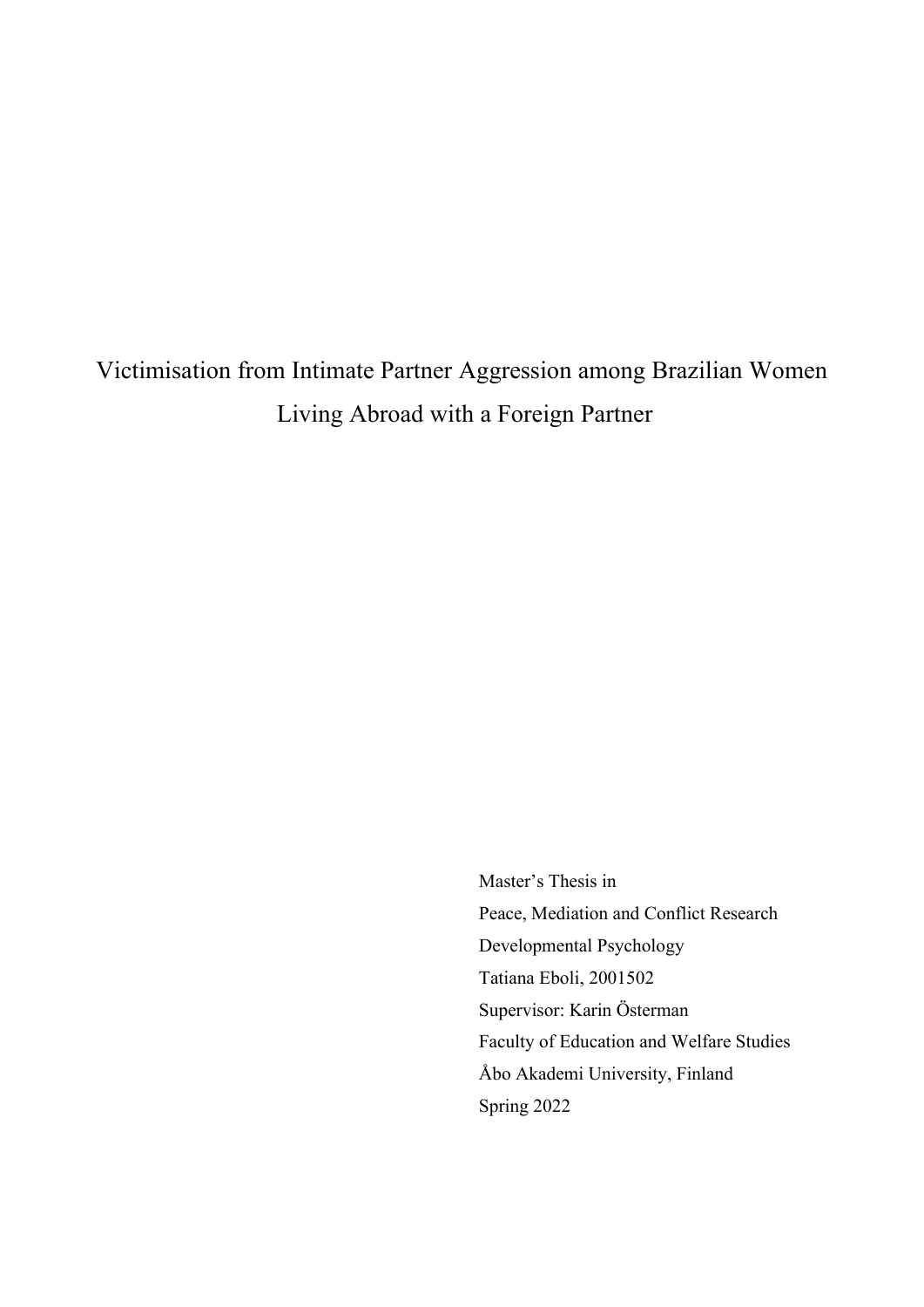# Abstract

**Objective:** The study aimed to investigate victimisation from intimate partner aggression, support received, and psychological characteristics of Brazilian women living abroad with a foreign partner. **Method:** Brazilian women living abroad who were victims of intimate partner aggression perpetrated by a non-Brazilian partner were interviewed online. The women took part in three different associations formed by Brazilian women offering help to victims of domestic violence. One is a community-based organisation, one is a social enterprise, and one is a collaborative platform.

**Results:** The assistance the majority of the victims had sought in the country of residence during the abusive relationship was not effective. A number of women relived the trauma of the abuse while receiving support from governmental and non-governmental institutions. Narratives of feelings of guilt, rage, shame, and suicidal ideation are presented. Most of the women who had children with their abusers could not return to Brazil and, thus, experienced that they were stripped of their human rights. Seven additional themes emerged from the interviews: psychological, physical, economic, moral and sexual abuse, abuse witnessed and/or suffered by the children and manipulation by the aggressor after the separation, which constitutes stalking practice.

**Conclusions:** Brazilian women living abroad with a foreign partner were victims of intimate partner abuse. Additionally, they were revictimised by the system that removed their autonomy. There is a scarcity of studies on the topic of victimisation of Brazilian women living abroad with a foreign partner.

*Key Words:* Intimate partner violence, Brazilian women, immigrants, mental health, international marriage, transnational marriage.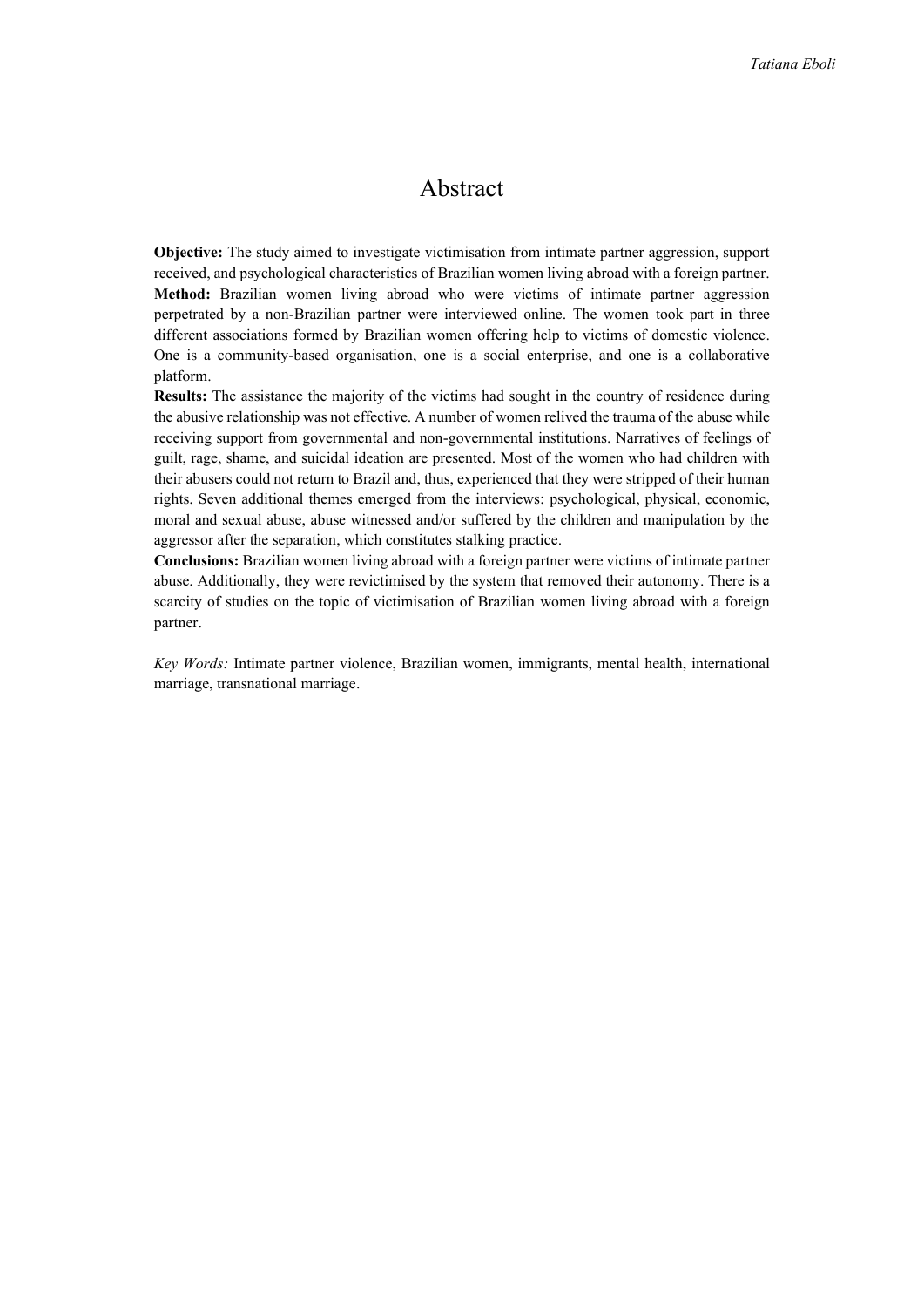# Table of Contents

| 1. Introduction                                                 | 1            |
|-----------------------------------------------------------------|--------------|
| 1.1 Aim of the Study                                            | $\mathbf{I}$ |
| 1.2 Definition of Intimate Partner Violence                     | $\mathbf{I}$ |
| 1.2.1 Physical Violence                                         | 3            |
| 1.2.2 Psychological Aggression                                  | 3            |
| 1.2.3 Sexual Violence                                           | 4            |
| 1.2.4 Stalking                                                  | 4            |
| 1.2.5 Intimate Partner Violence Under Brazilian Law Perspective | 5            |
| 1.3 Abuse Witnessed and/or Suffered by the Children             | 6            |
| 1.4 Victimisation in the Migration Process                      | 8            |
| 1.4.1 Victimisation of Brazilian Immigrant Women                | 10           |
| 1.5 Seeking Support in the Host Country                         | 11           |
| 1.5.1 Support for the Brazilian Immigrant Women Victims of IPV  | 13           |
| 1.6 Mental and Physical Health Outcomes of IPV Victims          | 13           |
| 1.7 Research Questions                                          | 15           |
| 2. Method                                                       | 16           |
| 2.1 Sample                                                      | 16           |
| 2.2 Instrument                                                  | 16           |
| 2.3 Procedure                                                   | 17           |
| 2.4 Ethical Considerations                                      | 18           |
| 3. Results                                                      | 19           |
| 3.1 The Interviews                                              | 19           |
| 3.1.1 Deborah                                                   | 19           |
| 3.1.2 Tarsila                                                   | 19           |
| 3.1.3 Marielle                                                  | 20           |
| 3.1.4 Letícia                                                   | 20           |
| 3.1.5 Clarice                                                   | 20           |
| 3.1.6 Dandara                                                   | 21           |
| 3.1.7 Madalena                                                  | 21           |
| 3.1.8 Maria                                                     | 22           |
| 3.1.9 Bertha                                                    | 22           |
| 3.1.10 Alessandra                                               | 23           |
| 3.1.11 Caroline                                                 | 23           |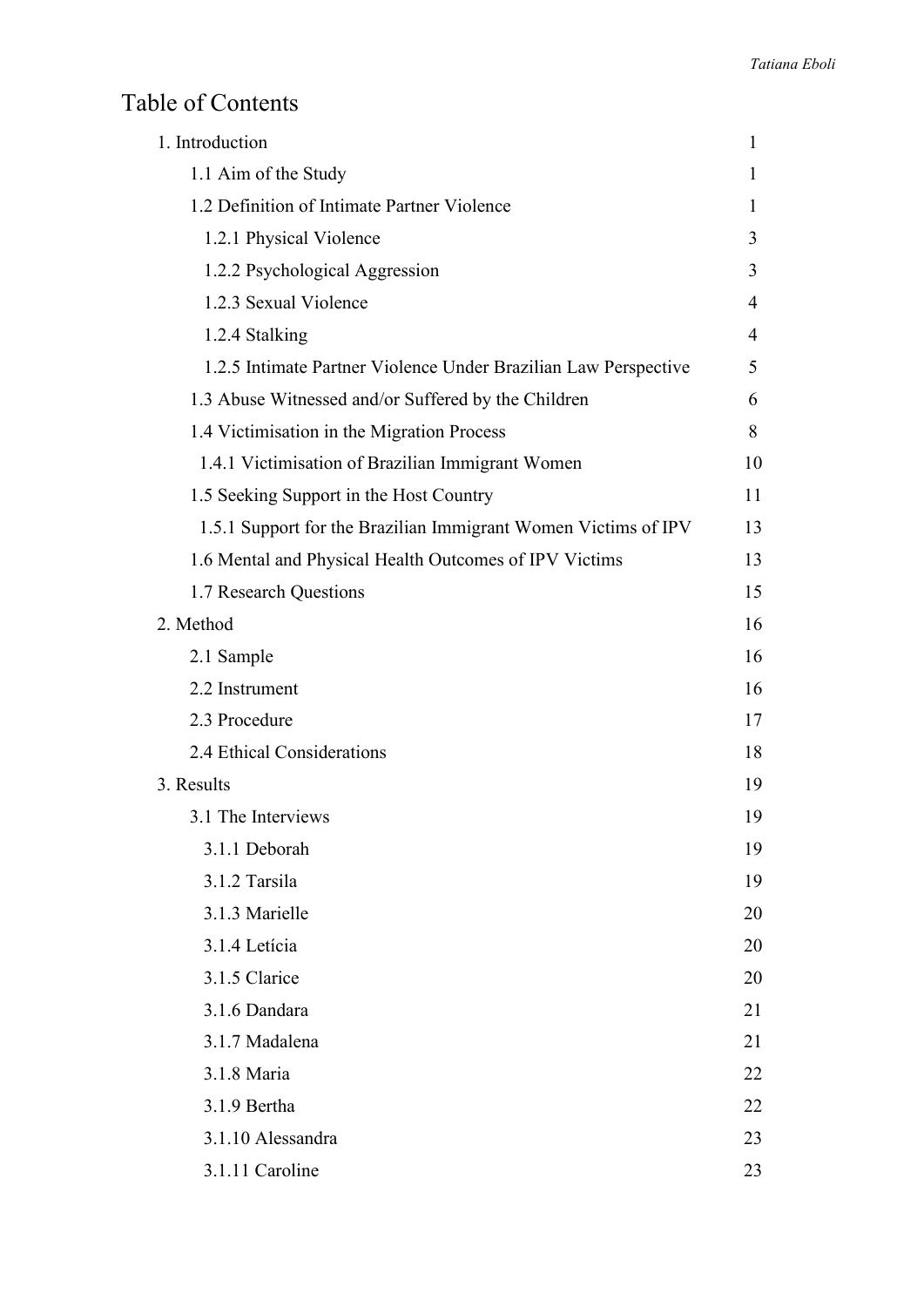| 3.2 Themes Related to the Victimisation of Intimate Partner Aggression                                                                                                                                                   | 24 |
|--------------------------------------------------------------------------------------------------------------------------------------------------------------------------------------------------------------------------|----|
| 3.2.1 Theme 1: Psychological Abuse during the Relationship                                                                                                                                                               | 24 |
| 3.2.2 Theme 2: Physical Abuse During the Relationship                                                                                                                                                                    | 25 |
| 3.2.3 Theme 3: Economic Abuse during the Relationship                                                                                                                                                                    | 26 |
| 3.2.4 Theme 4: Moral Abuse during the Relationship                                                                                                                                                                       | 27 |
| 3.2.5 Theme 5: Sexual Abuse during the Relationship                                                                                                                                                                      | 27 |
| 3.2.6 Theme 6: Abuses Witnessed and Suffered by the Children                                                                                                                                                             | 28 |
| 3.2.7 Theme 7: Stalking After the Separation                                                                                                                                                                             | 29 |
| 3.3 Themes Related to the Support Received by the Victims                                                                                                                                                                | 31 |
| 3.3.1 Theme 1: Support Received by the Victims when they<br>Attempted to Seek Assistance from National and International<br>Governmental Institutions and Services                                                       | 31 |
| 3.3.2 Theme 2: Support Received by the Victims when they<br>Attempted to Seek Help from Domestic Violence NGOs and Domestic<br>Violence Independent Brazilian Associations                                               | 33 |
| 3.3.3 Theme 3: Support Received by the Victims from Personal Social<br>Circle                                                                                                                                            | 34 |
| 3.4 Themes Related to the Psychological Characteristics of the Victims                                                                                                                                                   | 35 |
| 3.4.1 Theme 1: Diagnosis and Therapeutic Support Received by                                                                                                                                                             | 35 |
| Psychologist and/or Psychiatrist During and After the Abuse<br>3.4.2 Theme 2: Psychological Status of the Victims at the Moment<br>While living in Another Country and Sense of Belonging to the<br>Country of Residence | 36 |
| 4. Discussion                                                                                                                                                                                                            | 38 |
| 4.1 Summary of Findings                                                                                                                                                                                                  | 38 |
| 4.1.1 Details of Victimisation from Intimate Partner Aggression                                                                                                                                                          | 38 |
| 4.1.2 The Support Received by the Victims                                                                                                                                                                                | 39 |
| 4.1.3 Psychological Status of the Victims                                                                                                                                                                                | 41 |
| 4.1.4 Additional Themes Developed from their Stories                                                                                                                                                                     | 42 |
| 4.2 Limitations of the Study                                                                                                                                                                                             | 42 |
| 4.3 Implications of the Study                                                                                                                                                                                            | 43 |
| 4.4 Suggestions for Future Research                                                                                                                                                                                      | 43 |
| References                                                                                                                                                                                                               | 44 |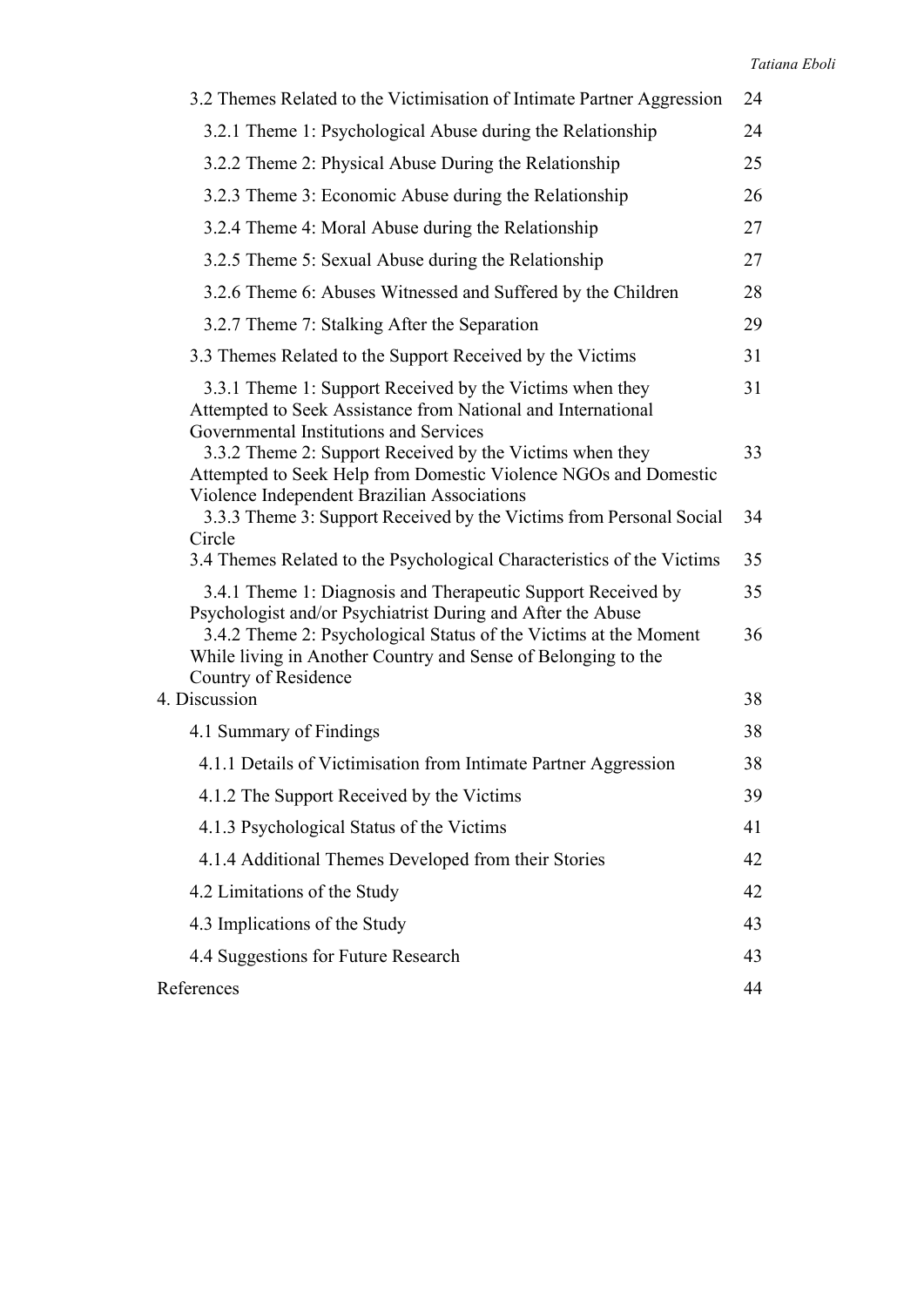*Tatiana Eboli*

# 1. Introduction

#### 1.1 Aim of the Study

The study aimed to investigate victimisation from intimate partner aggression, support received, and psychological characteristics of Brazilian women living abroad with a foreign partner.

### 1.2 Definitions of Intimate Partner Aggression and Intimate Partner Violence

Aggression is a wider concept than violence, as all types of violence are aggressive, but all aggressive acts are not violent (Khan, 2021). Intimate partner aggression and domestic aggression can take many different forms, of which physical violence is only the most visible one. Intimate partner aggression can, in addition to physical aggression, include for example verbal aggression, indirect means of aggression, economic aggression, controlling behaviours, sexual aggression, and cyber aggression. Intimate partner violence (IPV) is one form of domestic aggression which does not have one single universal definition. Different definitions of IPV can be found in official reports from international and national organisations. Some offer a universal definition and the implementation of a broader categorisation of the abuses involved.

Domestic violence is also a term without one unified definition. A more general approach defines the term as a set of actions and/or omissions that can provoke harm when infringed by a perpetrator towards a victim in a present or former personal relationship. The victims might comprise children, siblings, partners (men and women) and elderly people (United Nations [UN], 1993). However, IPV and domestic violence are frequently used as synonyms to address violence against women (Krug et al., 2002; UN,1993; UN General Assembly, 2006; World Health Organisation [WHO], 2021).

From a health perspective, IPV has been considered to be any harmful behaviour perpetrated by a formal or informal partner towards the person they have an intimate relationship with. IPV can be categorised into different types of physical, sexual and psychological abuse. In addition, it includes informal and formal relationships and also both former and current partners (WHO, 2021). The types of abuse include physical abuse, such as hitting, kicking, beating and slapping, emotional or psychological abuse, such as intimidation, humiliation, insults, threats to take children away, belittling, threats of harm and destroying objects, sexual abuse in the form of any kind of sexual coercion and forced intercourse, and controlling behaviours, such as isolating the person from social interaction, monitoring movements, and prohibiting access to financial resources, health care, the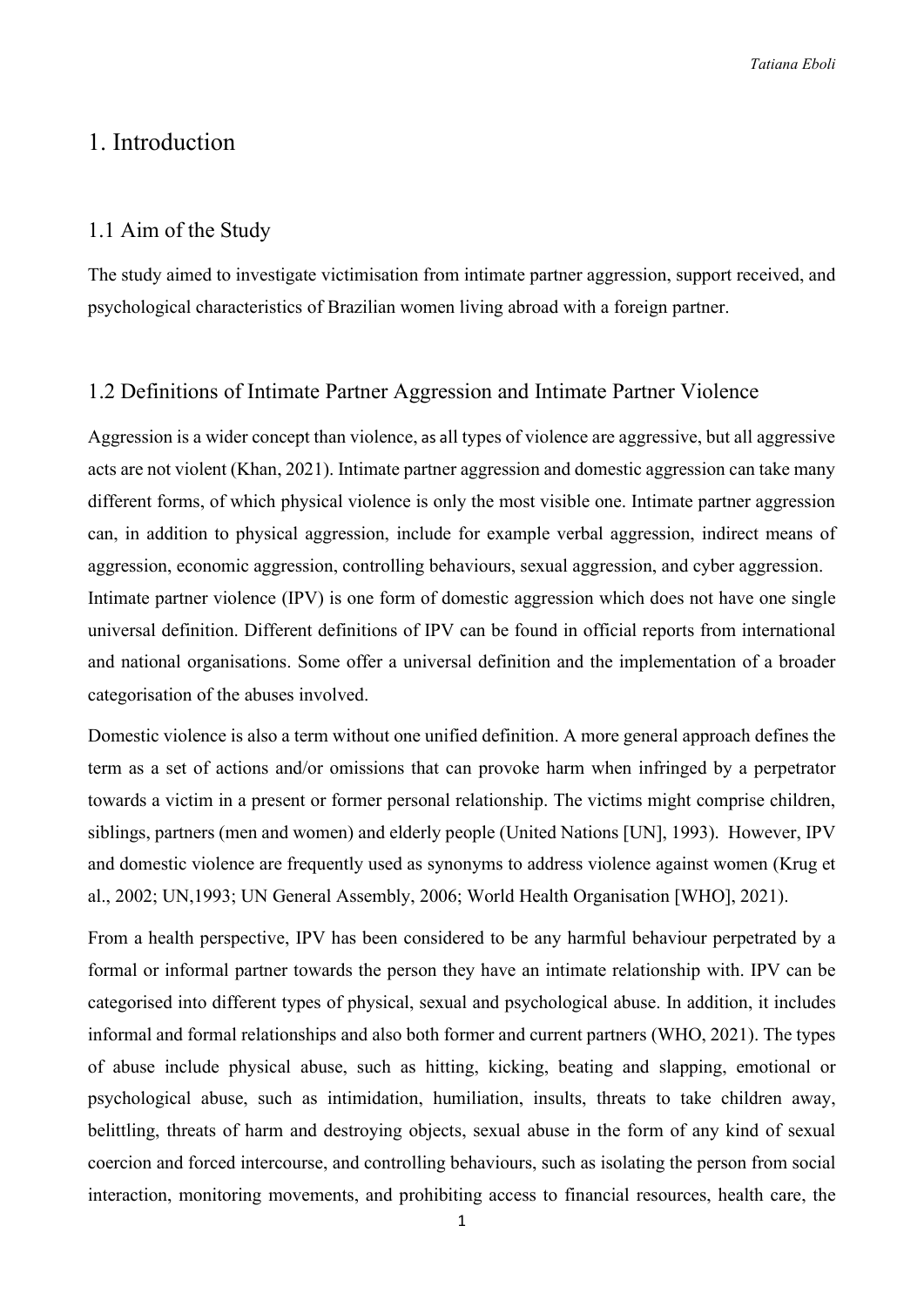labour market and education (WHO & Pan American Health Organisation [PAHO], 2012). Statistics show that women who are abused physically are frequently also victims of psychological abuse in intimate relationships, and up to one half are also victims of sexual violence (Krug et al., 2002).

Breiding and colleagues (2015) propose a uniform definition of IPV which includes a large number of types of violent and aggressive acts. It also incorporates stalking, characterised as recurrent unwanted attention and contact by the perpetrator, as another form of IPV. The definition also includes exploitation of the vulnerability of the victim related to her immigrant status, the control of her reproductive or sexual health, and gaslighting as types of psychological aggression. The European Institute for Gender Equality (EIGE, 2017) also presents a uniform definition that includes economic violence as another form of IPV, following and complementing the definition proposed by the United Nations which recognises this form of violence (UN General Assembly, 2006) and implements it as another form of IPV in its manual for statistical purposes (UN, 2014). The proposed definition of economic violence comprehends any act which can cause economic harm to the victim as, and not only, restricting access to financial resources, education and labour market, property damage, and avoidance of economic responsibilities, such as financial support ordered by the court during and after the divorce (EIGE, 2017). It is important, however, to mention that economic aggression is considered a type of controlling behaviour (WHO & PAHO, 2012), a tactic of sexual coercion and a type of psychological aggression (Breiding et al., 2015).

Intimate partner violence occurs in every social-economic group and affects people from all cultural and religious groups. It is the most prevalent form of violence against women globally and, for that reason, it is seen as a global public health and human rights issue (Krug et al., 2002; UN, 1993). It can be a phenomenon present in same-sex relationships and the aggressions can also be perpetrated by women towards men. Statistically, however, men, former and current partners, are the main perpetrators of IPV towards their female partners in the world (Krug et al., 2002; WHO & PAHO, 2012), and male partners are also responsible for 38% of all female homicides that occur globally (WHO, 2014). Since IPV is a global health issue originated from gender inequality (WHO, 2021) and violence against women is considered a structural problem at the global level originated from the power disparity between men and women (UN General Assembly, 2006), data reveal that one in three women (30%) worldwide, from fifteen years of age onwards, had been abused physically and sexually at least once by a male partner (WHO, 2021). For this reason, this paper addresses the intimate partnership as only heterosexual and the partner actors comprise only the husband, ex-husband, boyfriend, ex-boyfriend, cohabiting partner, ex-cohabiting partner, lover and ex-lover.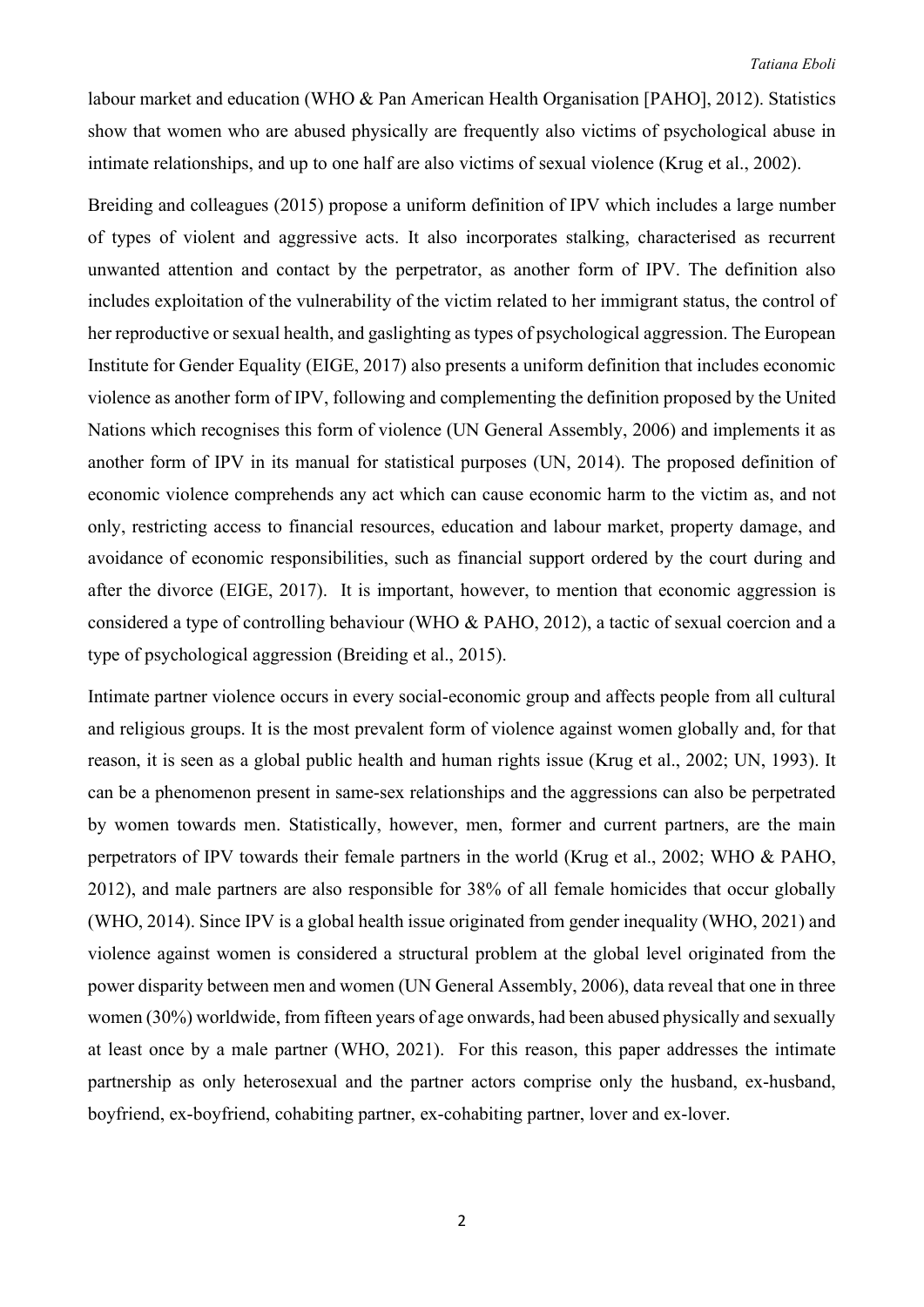#### *1.2.1 Physical Violence*

Physical violence is characterised as any intentional physical act which can induce harm, injury, disability or death. It also includes coercing someone to commit physical harm. The examples can comprise and are not limited to hitting, punching, biting, shoving, throwing, choking, hair-pulling, burning, using a knife, gun or any instrument in order to cause harm, grabbing, pushing, slapping, scratching, shacking, and movement restriction caused by the use of force (Breiding et al., 2015).

#### *1.2.2 Psychologic Aggression*

Psychological aggression is divided into expressive aggression, coercive control, the threat of physical and sexual violence, control of reproductive and sexual health, exploitation of the victim's vulnerability, exploitation of the perpetrator's vulnerability and gaslighting (Breiding et al., 2015).

Expressive aggression comprises the expression of anger in a dangerous way, humiliation, degradation and name-calling. Coercive control comprises acts of limitation of access and communication to people related to the victim (family and friends), limitation of access to financial and locomotion resources, exaggerated monitoring of the victim's every movement, interference in the victim's private communication channels without permission, and threats to damage the victim's possessions and hurt the victim and/or someone related to the victim (Breiding et al., 2015).

The threat of physical and sexual violence occurs when, through verbal, nonverbal or using a weapon, the aggressor expresses the intention to cause any physical harm, disability, injury, death or forced sexual act, without the victim's ability or intention to consent (Breiding et al., 2015).

The control of the victim's reproductive and sexual health takes place when the perpetrator withdraws the victim's autonomy to make any decision regarding avoidance, initiation and termination of a pregnancy. It also includes any form of risk promoted by the perpetrator related to the transmission of sexual diseases to the victim (Breiding et al., 2015).

Part of the psychological aggression is also the exploitation of the victim's vulnerability related to sexual orientation, immigrant status and disability, for instance. There are cases in which the aggressor explores his own real or fake vulnerabilities in order to exert control over the victim's choices (Breiding et al., 2015).

Gaslighting, another type of psychological aggression, and perhaps a well-known term within popular culture, is presented by Breiding and colleagues (2015) as mind games in which the aggressor uses false information in order to make the victim have doubts about their sanity.

3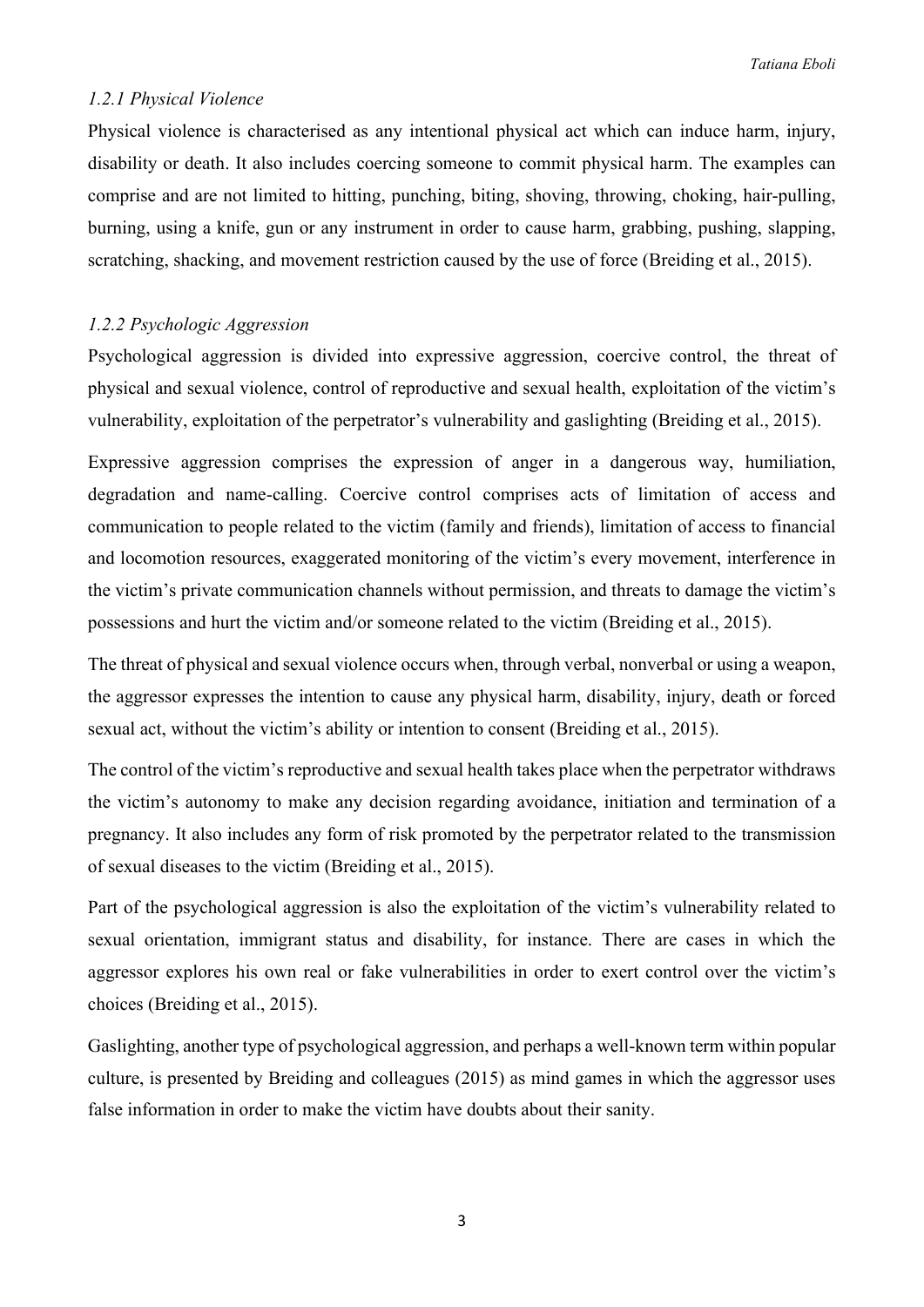#### *1.2.3 Sexual Violence*

Sexual violence is characterised by any forced sexual experience or use of any alcohol/drug facilitator to engage in sexual acts (physical and non-physical) without a person's full consent or cognitive ability to consent. Sexual violence comprises both the completion of the act and the attempt for the act. Sexual violence also includes coercion to force the victim to any sexual activity with another person. Sexually violent acts can be physically forced and/or non-physically coerced and can occur in the following situations: penetration of the victim, making the victim penetrate the perpetrator or a third person, sexual touching, and non-physical sexual acts. The term penetration in this case is not only related to the introduction of the penis inside the vagina and anus, but also involves activities such as oral sex and the partial and total insertion of a finger, hand or any other object inside the anus, vagina and mouth (Breiding et al., 2015).

A non-physical sexual act can also occur through technology with the unwanted exposure to sexual situations. The non-physical coercion used to force the victim to engage in sexual activity of any kind comes in the form of verbal pressure, intimidation, abuse of authority and misuse of authority. For example, there is the perpetrator who constantly asks for sex and shows unhappiness when not attended to, or the perpetrator who threatens to end the relationship or spread rumours if the victim refuses to engage in sexual activity. One of the tactics the perpetrator uses to coerce the victim to engage in sexual experience is continual verbal pressure. The aggressor continually asks for sexual experience and uses the victim's affection as a weapon. An expression such as: "You would do that if you really love me", is an example of this kind of coercion (Breiding et al., 2015).

#### *1.2.4 Stalking*

Stalking is defined as any repetitive unwanted contact forced by the perpetrator which threatens the victim's feeling of safety and the safety of people related to the victim. It is considered stalking when the victim feels an intermittent emotion of fear of being harmed or killed by the perpetrator, or when this intermittent fear is directed to the safety of people related to the victim. This unwanted contact can occur in the physical presence or absence of the stalker (Breiding et al., 2015).

Stalking without the physical presence of the perpetrator can occur through repetitive and unwanted phone calls, hung-ups, text and voice messages, emails and contacts through social media. Spying with electronic devices of any nature such as GPS, camera or listening devices, for instance, is also defined as stalking. The stalker can also send unwanted gifts to the victim or leave any strange or threatening object to be easily found by the victim (Breiding et al., 2015).

The perpetrator can practice stalking when physically present by watching or following the victim at a distance, intentionally scaring the victim by entering the victim's car or house just to have his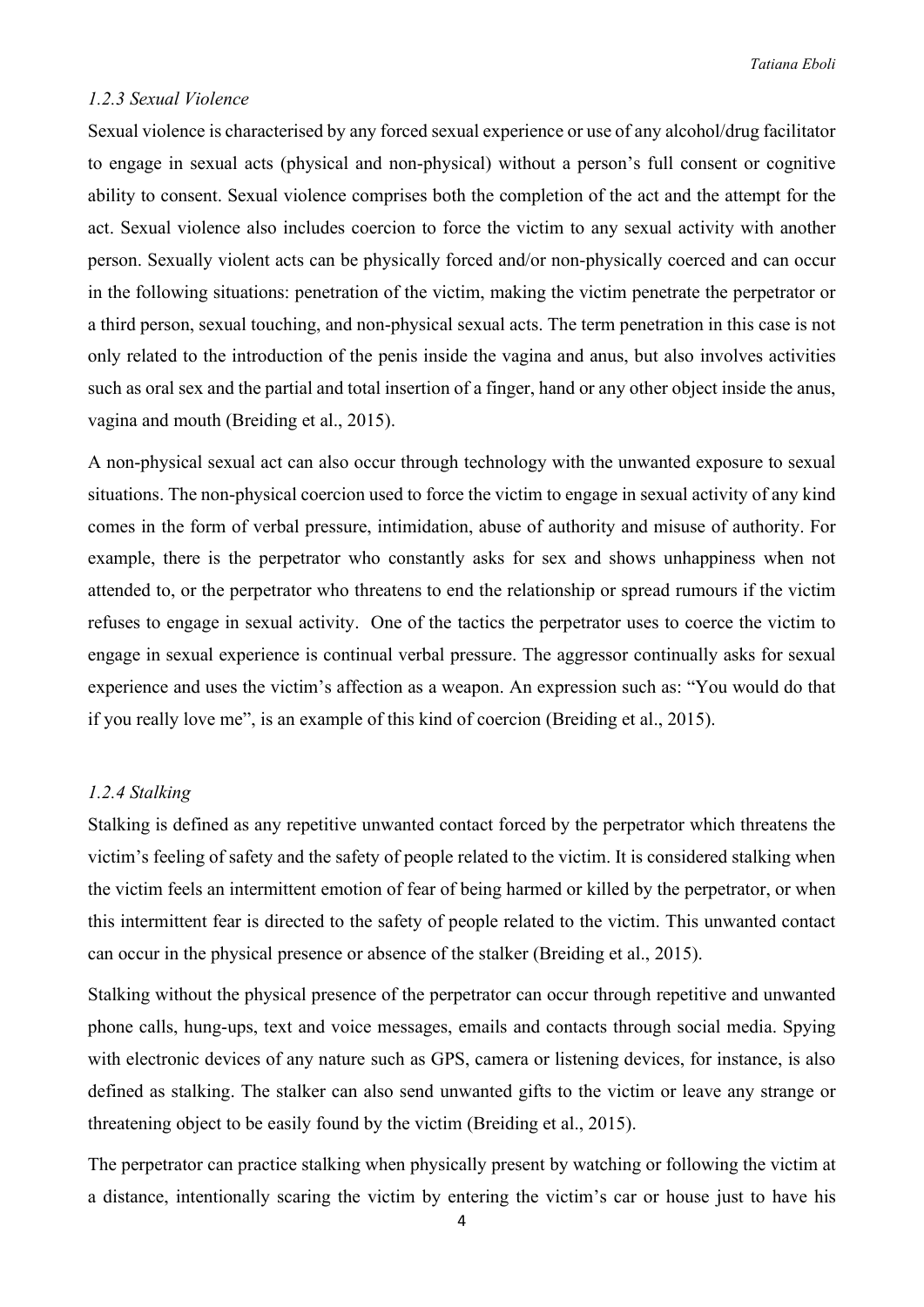presence known, and showing up in the same places where the victim usually goes (Breiding et al., 2015).

Stalking can have a more aggressive approach, as noticed in the examples provided by Breiding and colleagues (2015), such as damaging the victim's belongings and property harming the victim's pets, and threatening to physically harm the victim. Since stalking is defined as any repetitive and unwanted act which threatens the safety of the victim and the safety of the victim's acquaintances, we can assume that the examples provided above, even not mentioning people related to the victim, can be applied when the perpetrator stalks the victim's acquaintances.

#### *1.2.5 Intimate Partner Violence under Brazilian Law Perspective*

In Brazil, intimate partner violence is called intrafamily violence by the Health Ministry (2002) and is described as every act and omission, which prejudices the well-being, and compromises the physical and the psychological health, the freedom and the development rights of any family member. Intrafamily violence can occur inside and outside the household, and can be perpetrated by a bloodrelated family member or non-blood-related acquaintance who performs a parental role inside the family.

Domestic violence (DM) and intrafamily violence (IV) do not share the same definition, since DM includes every person who presents harm inside the domestic environment, even if the person does not live there and is not a member of the family. It includes staff, acquaintances and visitors (Ministério da Saúde, 2002).

In Brazilian law, however, the term "domestic and family violence" was adopted because it comprises any abuse against women which may occur inside and outside the domestic environment, in which the perpetrators can be family members, any acquaintance, or even outsiders (Maria Da Penha, 2006).

Maria da Penha is a relatively young federal law. Implemented in 2006, this law criminalises domestic and family violence against women and implements protection and assistance measures for female victims of violence. It guarantees Brazilian women their right to life and their right to have their basic needs attended to; it also guarantees public protection against any form of negligence, discrimination, exploitation, violence, cruelty and oppression (Maria Da Penha, 2006).

Maria da Penha was only implemented thirty years after Brazil having signed the Convention on Elimination of All Forms of Discrimination Against Women (CEDAW) in 1984 and the recognition of gender equality in the Federal Constitution in 1988 (Kiss et al., 2012; Roure, J.G., 2009; Spieler, P., 2011). Promoted in 1979 by the UN General Assembly, CEDAW is considered an international bill of women's rights and its agenda consisted of ending all kinds of discrimination against women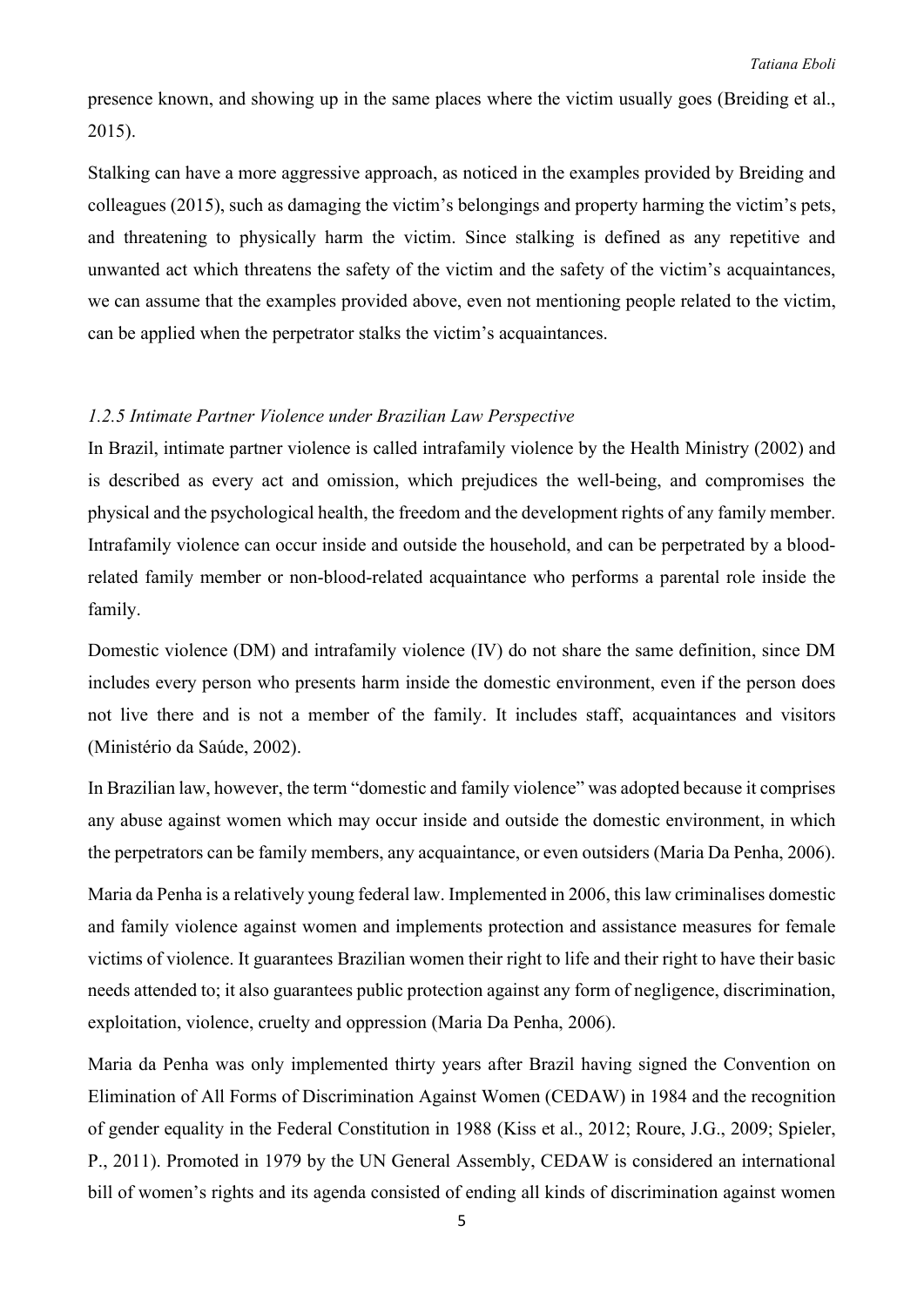and girls (Assembly, 1979). In 1995, the Brazilian government also ratified the Inter-American Convention on the Prevention, Punishment and Eradication of Violence Against Women (Convention of Belém do Pará) (Spieler, 2011), accepting the commitment to use public power in order to prevent, punish and eradicate any form of violence against women (Organisation of American States, 1994). The implementation of the Maria da Penha law was only possible with the national and international pressure of the Brazilian women's movement which was inspired by the international recognition of violence against women as a human rights violation (Kiss et al., 2012; Roure, 2009).

Maria da Penha Maia Fernandes, the woman behind the law, is a domestic violence survivor who had her husband as her aggressor. He tried to kill her twice in 1983. First, he shot her in the back during her sleep, provoking an irreversible paraplegic, and after a few days, when she came back from the hospital, he tried to electrocute her while she was having a shower (Dias, 2019; Roure, 2009).

The Maria da Penha law presents forms of domestic and familial violence against women, which are physical, psychological, moral, sexual and patrimonial (Maria Da Penha, 2006).

Physical violence includes any act, which can harm the physical integrity of the victim. Psychological violence includes any emotional and psychological harm and any act, which can decrease a person's self-esteem. It includes the degradation or control of a person's behaviour, beliefs, actions and decisions through humiliation, embarrassment, manipulation, threat, persecution, isolation, blackmail, insults, mockery, exploitation, freedom limitation, constant vigilance, stalking and intimacy violation (Maria Da Penha, 2006).

Moral violence implies any act of injury, calumny and defamation (Maria Da Penha, 2006). Such acts are considered crimes against a person's honour in the Brazilian legislation (Masson, 2020).

Sexual violence involves any non-consensual sexual act which can cause embarrassment to the victim through threat, use of force, coercion and intimidation. It includes any form of commercialisation regarding the victim's sexuality, and any act which can harm the victim's sexual, reproductive and matrimonial autonomy (Maria Da Penha, 2006).

Patrimonial violence includes any harmful conduct towards the victim's economic autonomy through access restriction to financial sources and economic rights, as well as destruction of any of the victim's personal possessions (Maria Da Penha, 2006).

#### 1.3 Abuse Witnessed and/or Suffered by the Children

Worldwide, around 275 million children are exposed to domestic violence, and still, there is a lack of understanding about the outcomes of this issue in the long-term (UNICEF, 2006), since further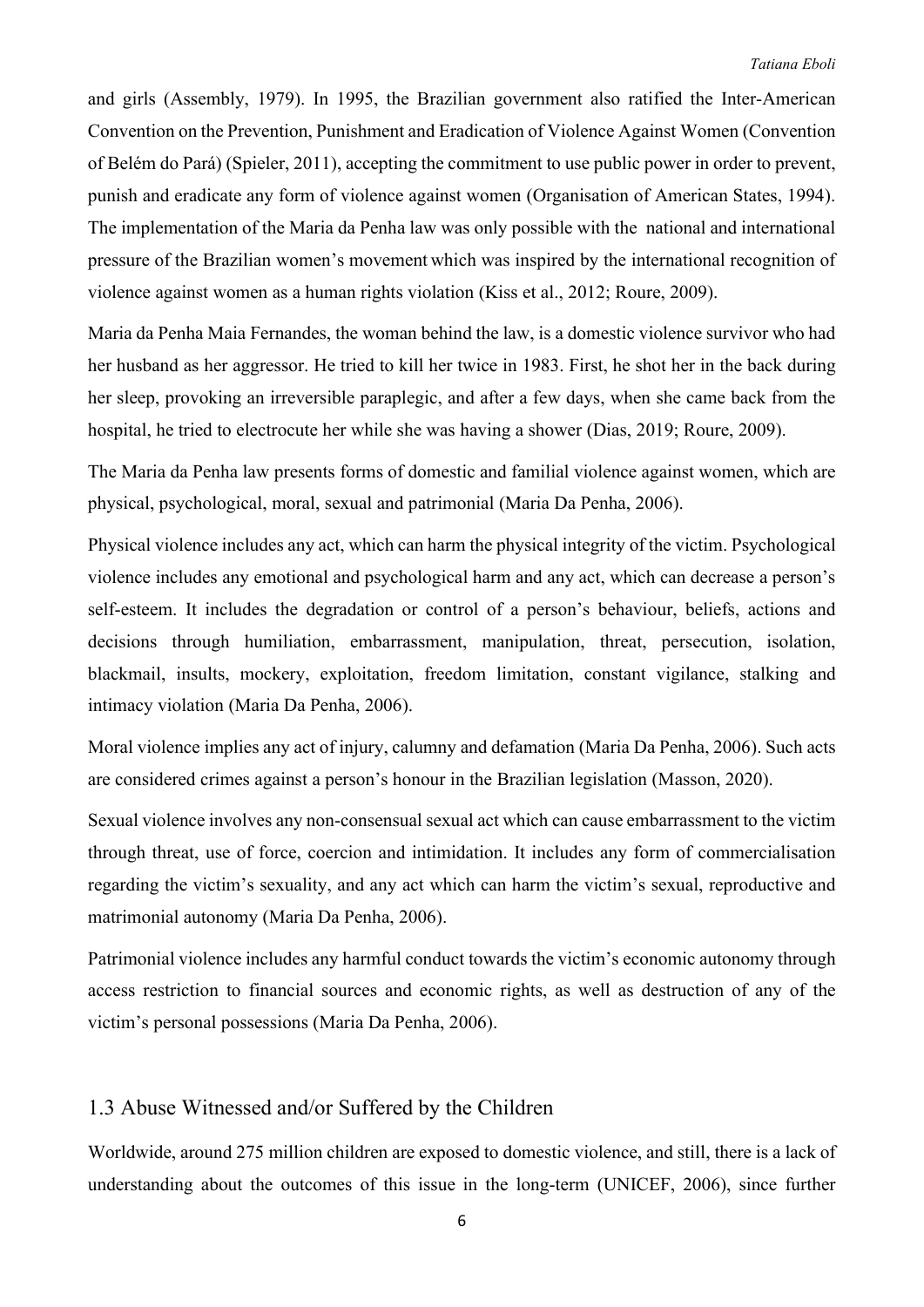research is needed regarding the impact of violence and aggression on children's lives (García-Moreno et al., 2005).

Violence against women perpetrated by an intimate partner has been shown to have devastating outcomes not only for the victim's well-being but also for the well-being of their children, who witness the aggressions between the caregivers in the domestic environment (García-Moreno et al., 2005). Intimate Partner Violence is strongly related to child abuse (WHO, 2002) and child maltreatment (WHO, 2006). Because of the severity of the emotional consequences children suffer only by witnessing the intimate partner aggression, researchers decided to refer to this phenomenon as exposure (McTavish et al., 2016). This kind of exposure to violence and aggression is considered a form of child maltreatment, because it can psychologically harm the child. That is the reason why the exposure to IPV is characterised as psychological abuse (Gilbert et al., 2009). According to Gilbert and colleagues (2009), a child exposed to one type of maltreatment is usually also the victim of other types of child maltreatment.

There is a wide range of types and levels of exposure, and the most common are hearing and seeing acts of violence and aggression. It includes not only being present during the intimate partner's aggressions, but also listening in another room and seeing the victim's injuries afterwards. A child experiences a high level of exposure when witnessing the aggression, and hearing it can be considered a lower level of exposure, since the child can only be certain that the abuse is happening by seeing the action (Hamby et al., 2011).

The WHO (2002) defines child abuse and maltreatment as any act of commission and omission by parents or caregivers that can cause any harm to a child, including in regard to his or her dignity and development. Those acts comprise forms of physical abuse, psychological or emotional abuse, sexual abuse, and negligence.

Physical abuse is usually used as a punishment and is defined as the use of force against a child in order to cause intentional harm, which compromises the health, survival, development and dignity of a child. It comprises acts such as kicking, biting, slapping, strangling, shaking, suffocating, scalding, hitting, beating, burning and poisoning. This kind of physical abuse is culturally accepted in several countries for being an accepted form of punishment in order to correct and discipline a child (WHO, 2006).

Psychological or emotional abuse occurs when the parent or caregiver fails to provide a supportive environment that offers to the child a proper physical, emotional, spiritual, moral and social development. The child is psychologically abused when he or she suffers non-physical hostile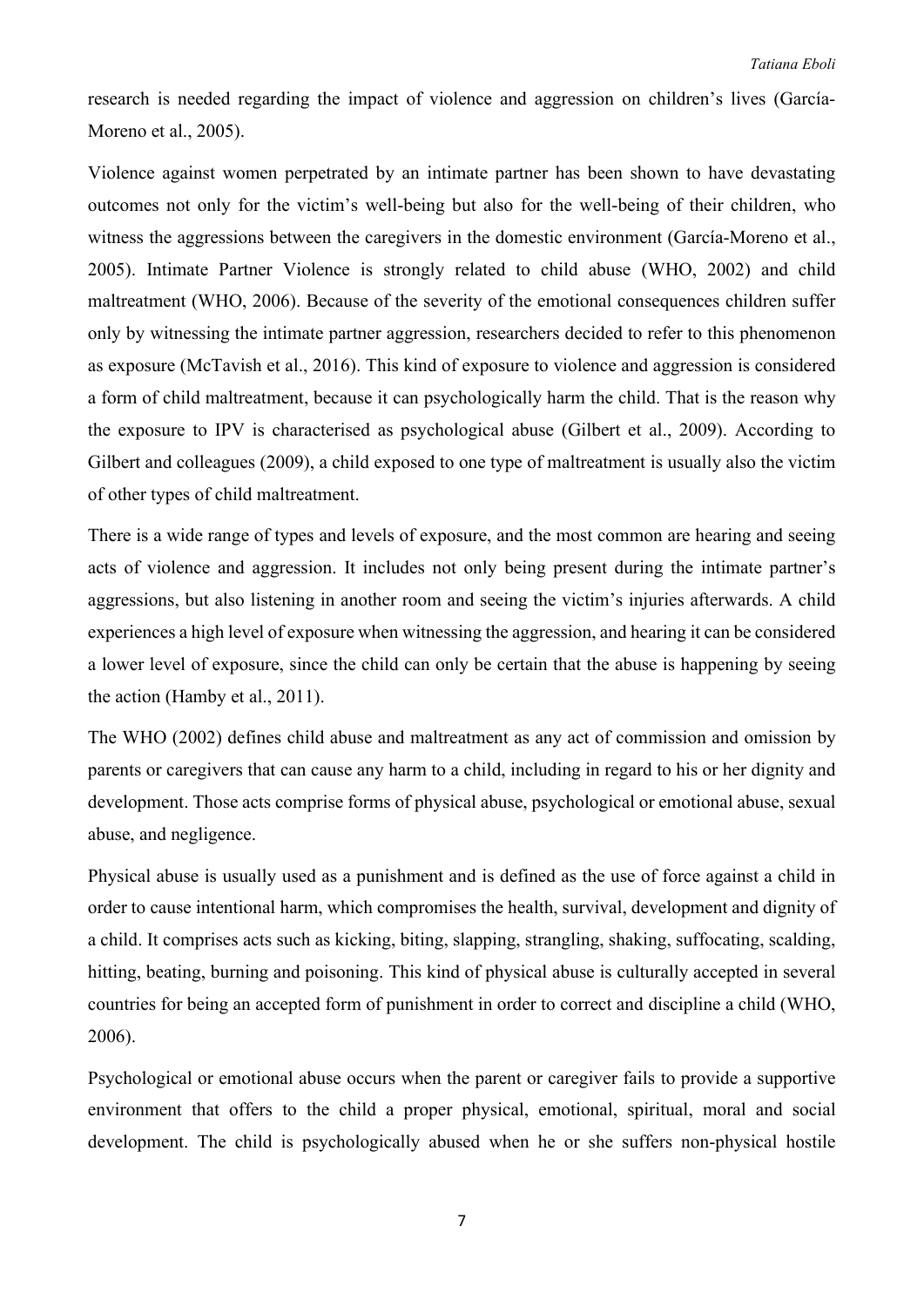treatment, for example, when the movements are restricted, when he or she suffers continuous belittling, rejection, discrimination, blaming, threatening, ridiculing, and frightening (WHO, 2006).

Neglect is defined as a failure of non-poor parents and family members to provide for the child's basic needs, such as proper shelter, nutrition, education, health, safety and emotional development (WHO, 2006).

The consequences of child maltreatment in the long-term are still uncertain, however, studies show that maltreatment negatively influences the development of the child and compromises physical and mental health. Exposure to violence, including IPV, can increase the risk of the child to become a potential victim or violence perpetrator in adulthood (McTavish et al., 2016; WHO, 2006). The exposure also increases the risk of developing mental health conditions such as depression, alcohol and drug addiction (WHO, 2006), anxiety (Gilbert et al., 2009), PTSD (Gilbert et al., 2009; Kitzmann et al., 2003; McTavish et al., 2016), and suicidalness (Gilbert et al., 2009; WHO, 2006).

# 1.4 Victimisation in the Migration Process

It is known that immigrant women have a higher risk of being victimised by an intimate partner than native women. There is an accordance that immigrant and native women are exposed to the same gender-based violence, however, immigrant women are more vulnerable because of their status as immigrants, which carries a vast range of meanings, and goes beyond the status of legality. Factors such as cultural norms, xenophobia, racism and gender roles also affect the adjustment of those women in a new society (Freedman & Jamal, 2008; United Nations Division for the Advancement of Women [DAW], 2003).

The status of illegal immigrant, however, is critical for migrant women since the illegality maintains them in an unprotected position, which increases the risk of victimisation, abuse and domestic violence. For those women, there are only two options, deportation or to keep living with their abuser in order to stay in the host country with their children. The status of illegal immigrant plus the language and cultural barriers diminish the possibility for the women to know about their rights and access services of protection for domestic violence (DAW, 2003; Freedman & Jamal, 2008). Women who are illegal immigrants in the host country and are financially dependent on their abusive partners are more prone to remain in the relationship. It occurs because the abusers keep them trapped threatening to remove their civil rights, if the women decide to leave the relationship. (Freedman & Jamal, 2008).

Changes in the gender roles also increase the vulnerability to violence in migrant women, especially in highly patriarchal societies in which men are the family leaders. In some cases, women are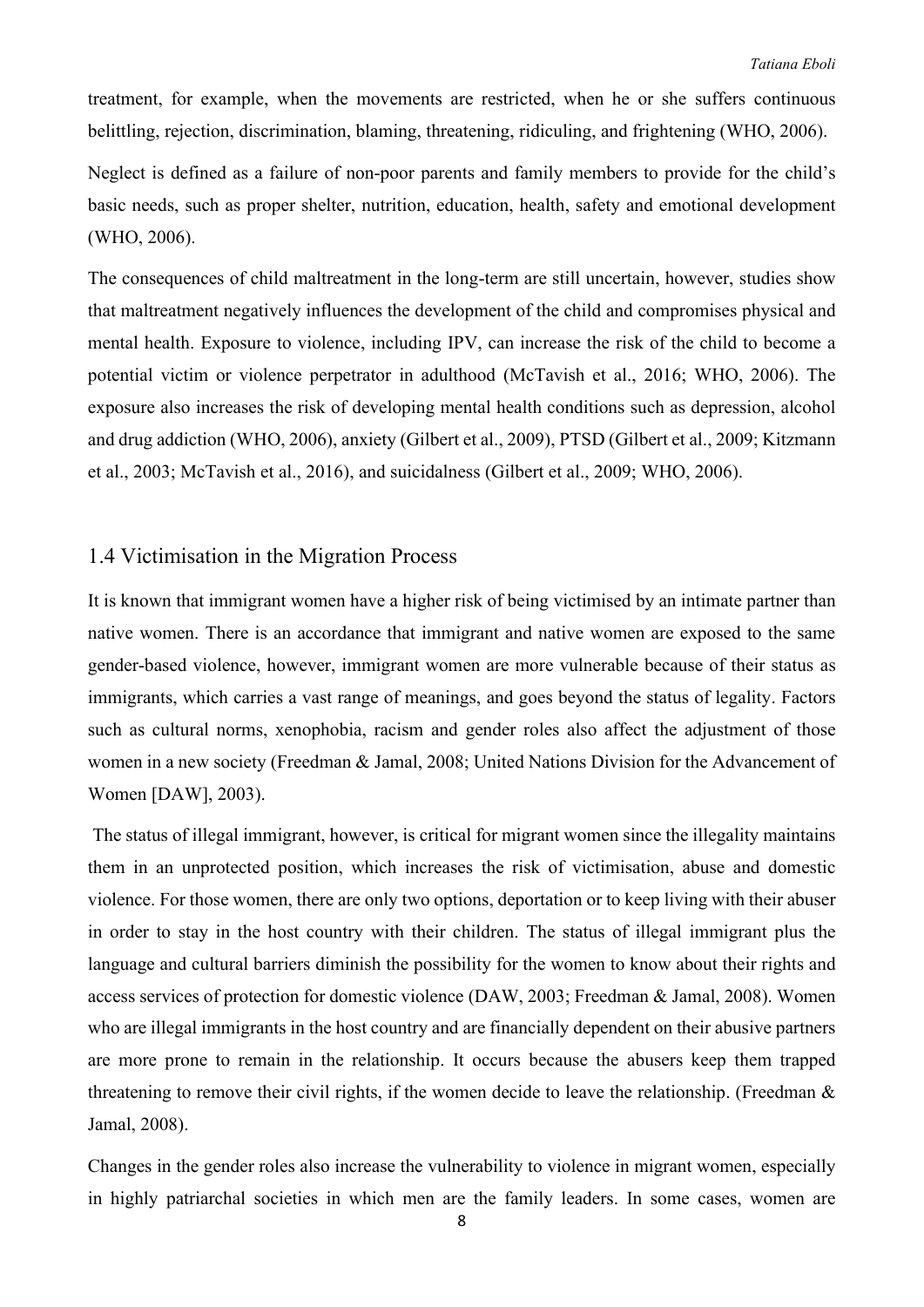financially dependent on men due to their immigrant status; however, there are cases in which women are financially dependent due to the social norm that pressuresthe women to conform to the female roles of that society. In addition, xenophobia, racism, pressure from the family of origin (Freedman & Jamal, 2008) and also lack of connection with the family of origin (Sabri et al., 2022) increase the risk of IPV in this population.

Dasgupta (1998) explains that the victimisation immigrant women suffer in the host country does not occur only at the personal level, but also at institutional and cultural levels. The pressure those women suffer from these three different societal levels is responsible for their permanence in an abusive relationship with their partner. On a personal level, immigrant women can experience feelings of shame for failing in their responsibilities as women and mothers in the eyes of the host country and their natal families. Fear of the unknown, fear of deportation, fear of losing their children and fear of their own safety and the safety of loved ones are also powerful impediments for breaking the violent cycle. The financial issue is an important factor that restrains the autonomy of immigrant women, forcing them to remain in the abusive relationship, mostly when the partner uses control of the family finances to maintain the woman attached to him. Another factor that makes it difficult to leave the aggressor is the lack of a personal support circle, which can be emotional and physical. The lack of survival skills is also an impediment for leaving the relationship mostly when the women have some difficulty using the telephone, bank facilities, public transport or do not know how to drive or find a job, for instance.

At the institutional level, immigrant women suffer a range of difficulties and revictimisation, which makes them go back to the abusive relationship. The fact that the police and institutions, in general, are insensitive to the aggressions those women face daily and fail to facilitate the process of separation from the abusive partner makes it impossible for those women to disconnect from their abuser. Immigrant women are revictimised in domestic violence shelters through acts of xenophobia and racism, and they can face the language barrier in all the instances, even if they speak the host country's language. They are also unable to afford the legal processes and housing involved in regaining their autonomy and cannot bring their children back to their natal country, even in case of deportation (Dasgrupa, 1998).

Most immigrant women are trapped inside rooted cultural ideologies from their natal countries, and those ideologies can be harmful to those who are victims of IPV. The idea that women should keep the family together no matter what for the well-being of their children is commonly expressed as a motivation to remain in the abusive relationship. The aggressions can also be treated as punishment for things the women have done wrong in the past, with the excuse that they are now paying for it. The female societal roles imposed on women force them to be kind, merciful and tolerant. Those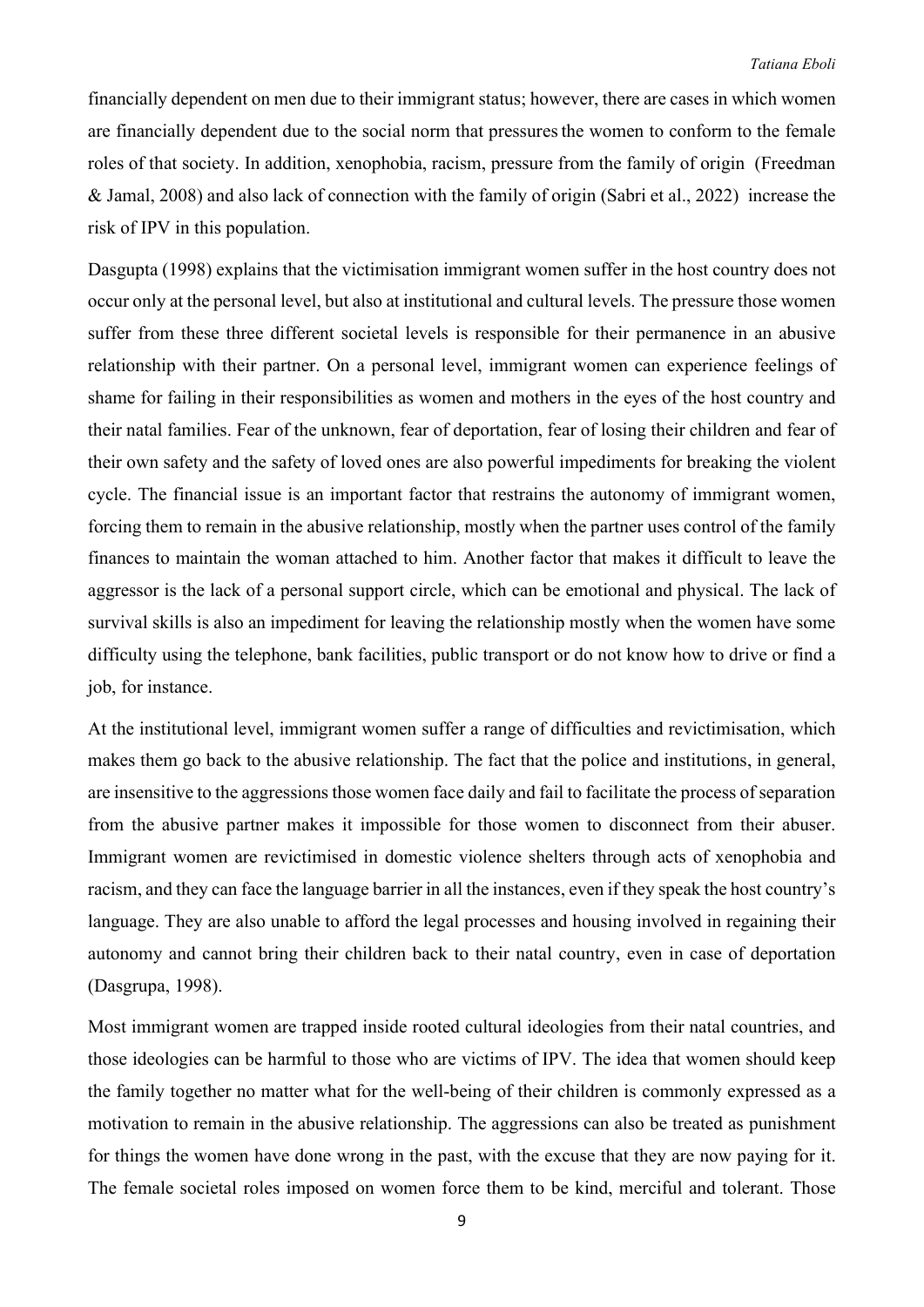roles present a great risk for immigrants to remain with their abusers. Usually, women are trained to believe that they have the power to change a man for the best with their kindness and love (Dasgrupa, 1998).

Immigrant women are invisible in the European Union, even if the subject has been discussed for decades (Freedman & Jamal, 2008), and immigrant women in the United States are severely affected by IPV and the extreme form of IPV called intimate partner homicide (IPH) (Sabri et al., 2018). Even if countries are starting to address the immigrant vulnerability situation to violence, perhaps more seriously through the Violence Against Immigrants Act in the US, and national programmes of violence eradication promoted by countries in the European Union, these immigrant women remain unprotected and vulnerable (Gonçalves & Matos, 2016).

A proof of this reality can be provided with the example of the child battle custody laws that do not protect immigrant women victims of IPV and their children from abusive fathers. The Hague Convention, which was designed to avoid the international abduction of children by one of the parents, was created to prevent the traumatic experience of the child and the parent left behind. Under the premise that abducted children can suffer severe distress after having been removed from their environment and being forced to live a nomad life, the Hague Convention guarantees the safe return of the children to the country they are habituated in (Kaye, 1999). However, international law does not take into consideration the trauma those children suffer by being exposed to domestic violence (Kaye, 1999; Reynolds, 2020). Immigrant women who are victims of IPV and want to go back to their owncountries with their children are seen as manipulative and hostile figures by the court system of the host country. They are usually called "abducting mothers" and have their human rights spoilt (Kaye, 1999).

#### *1.4.1 Victimisation of Brazilian Immigrant Women*

There is a scarcity of studies addressing specifically the Brazilian immigrant women sample and their victimisation by a foreign intimate partner. According to Ministério das Relações Exteriores (2021), the number of Brazilians, males and females, living abroad is around 4.2 million. Of those, 1.3 million live in Europe and 1.9 in North America.

The only data available regarding the number of Brazilian female victims of domestic violence, in general, abroad was provided by the Brazilian government in October 2021. According to the Ministry of Foreign Affairs, there were 750 registered cases in 182 Brazilian consulates around the world regarding domestic violence suffered by Brazilian women (De Mari, 2021). Even if the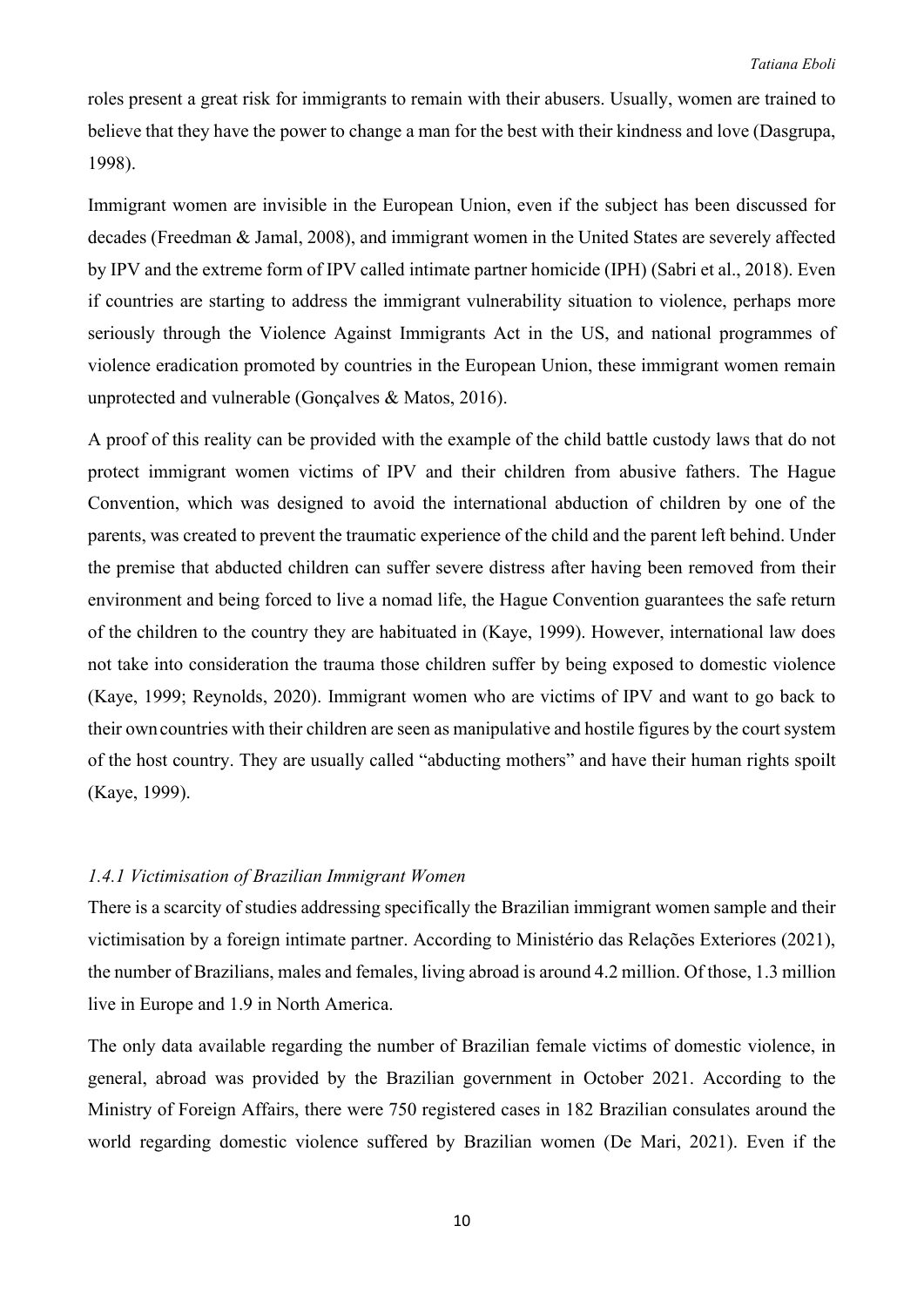Ministry of Foreign Affairs affirmed that the data was preliminary and the official numbers would arrive in the following months (De Mari, 2021), the subject was not further mentioned.

Several independent organisations are working with immigrant Brazilian women, victims of genderbased violence abroad. They are usually created by a group of Brazilians who have lived abroad for a long time and, consequently, understand the laws and cultural codes in different countries. The data collected from the two organisations, GAMBE and REVIBRA, involved in this research, provided an estimation of attendings per year. According to GAMBE, 100 female victims of gender-based violence are attended per year by the organisation, which works with more than 27 countries in America, Europe, Africa, Asia and Australia. Of those 100 women, 97% are victims of IPV (GAMBE, personal communication, April 29, 2022). REVIBRA estimates that 4000 female victims of genderbased violence in general, inside and outside the domestic environment, are attended per year only in Europe. The estimated number of victims of IPV attended was not provided (REVIBRA, personal communication, November 4, 2021).

The data available demonstrates that we are far from knowing the real numbers related to the victimisation of Brazilian women abroad.

Regarding the few studies related to the victimisation of these women, the results demonstrate that domestic violence is one of the major concerns they have and, most of the time, they do not report their abusers to the police for fear of deportation (Rocha et al., 2022) and do not tell their families in Brazil about the abuse they suffer, because they feel ashamed or are worried about the parents' health (Reynolds, 2020). One study demonstrates that even with the majority of those victims being employed, their income is not enough to guarantee their autonomy to initiate a new life away from their aggressors (Reynolds, 2020). In addition, the language barrier makes it difficult for victims of IPV to know about their rights and seek help from institutions responsible for their protection (Reynolds, 2020; Rocha et al., 2022).

Reynolds (2020) also refers to the fact that race, social class and nationality increase the vulnerability of immigrant women to being victimised by an intimate partner. Brazilian women specifically are sexualized since they come from the tropics, and this universal social imaginary promotes a kind of discrimination which goes beyond their skin colour and ethnicity.

# 1.5 Seeking Support in the Host Country

The support network available for victims of IPV, in general, is divided into formal and informal. The formal support is provided, or should be, by state agents such as police, social assistants, agents involved in the justice system, mental and physical health professionals and shelter staff. It also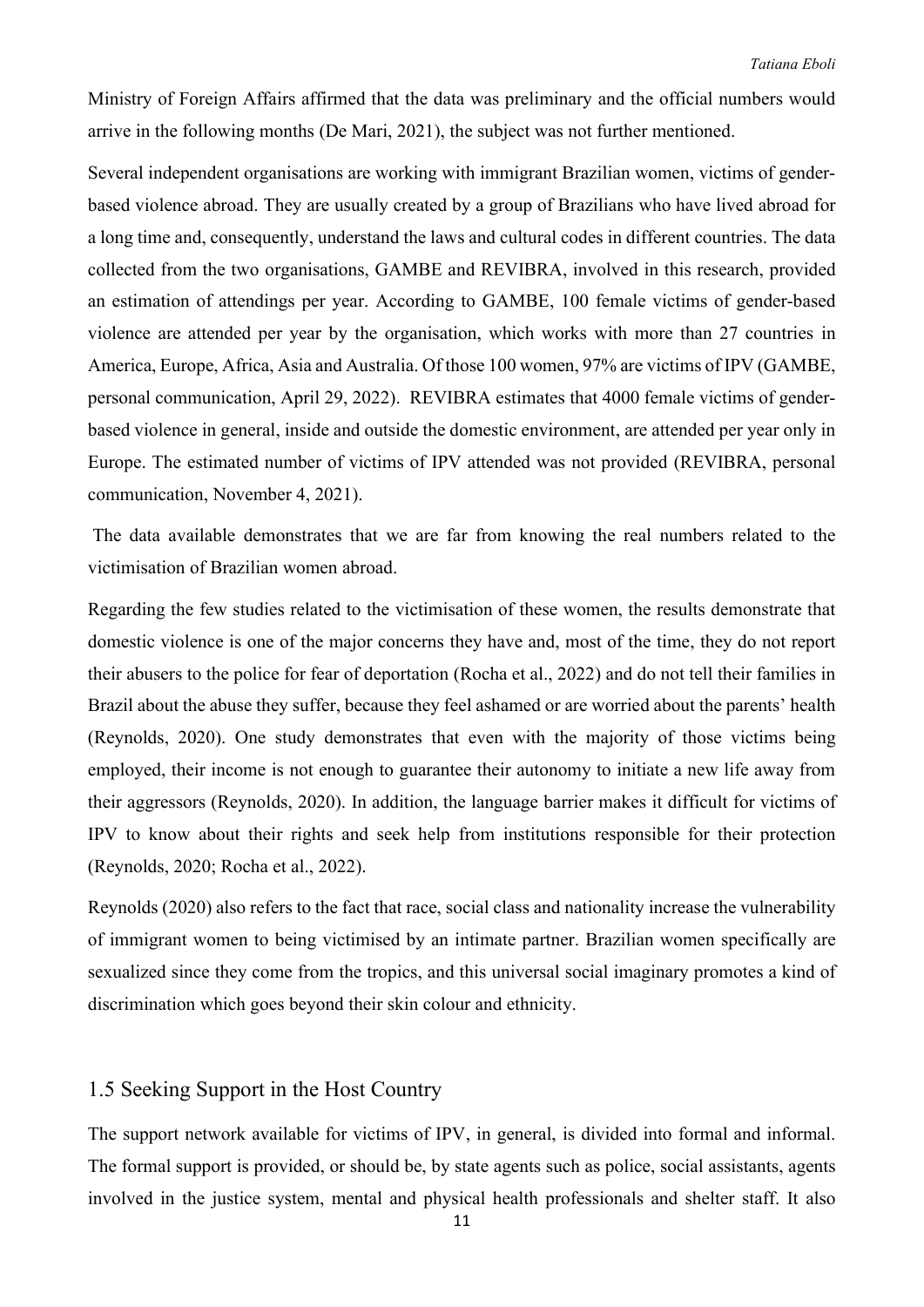includes religious clerics and domestic violence advocates. Informal support, in turn, comes from social circles such as friends and family (Liang et al., 2005).

To be able to seek help, female victims of IPV pass through three stages according to their internal cognitive process: problem recognition, decision to seek help and support selection. It is important, however, to mention that these three stages are not linear and any stage can be influenced by the response of the channel the victims choose at that time. For instance, if a chosen channel fails in recognising the process of victimisation, it will probably make the victim think twice to ask for help again (Liang, B et al., 2005).

It is not so simple for a victim to understand that the abuse she suffers is abuse, mostly because of the wide range of different interpretations that surrounds definitions of domestic violence and IPV. Even within the same society, different institutions can have a divergent understanding of the victimisation inside a domestic environment. It is a major challenge for the victim to recognise the abuse in the relationship and take action to leave the abusive partner, mostly because of the emotional involvement present in this situation. Besides the emotional involvement, the victims also have to face the lack of a proper definition of IPV, and are under the influence of close people who can change the victim's perspective of abuse. Thus, before the action of seeking help, the victim has to pass through three cognitive processes which will prepare her for this challenge. There are three stages involved: pre-contemplation, contemplation and preparation. In the pre-contemplation stage, the victim can recognise the abuse she suffers, however, she denies or diminishes the abuse by comparing herself to other women who, in her perception, are suffering from more severe problems. In this stage, the victim also recognises the abuses as isolated events (Liang et al., 2005).

In the contemplation stage, the victim can recognise the abuse as a problem and start to think about seeking help. However, it is only in the preparation stage that the victim understands that the abuse she suffers is not her fault and she starts to choose the help channel (Liang et al., 2005).

Nevertheless, it is important to clarify that every cognitive process that the victim passes through can be directly affected by her emotional state (Liang et al., 2005). For instance, triangulation, which is the coercive control the abuser inflicts on the victim, shifting between aggressive behaviours to provoke fear and demonstrations of love to maintain the bonding (Bonomi & Martin, 2021), can make the victim not recognise the abusive cycle. Another example is the fact that the victim's feelings of shame and guilt, make her to decide not to seek help at all (Liang, B et al., 2005).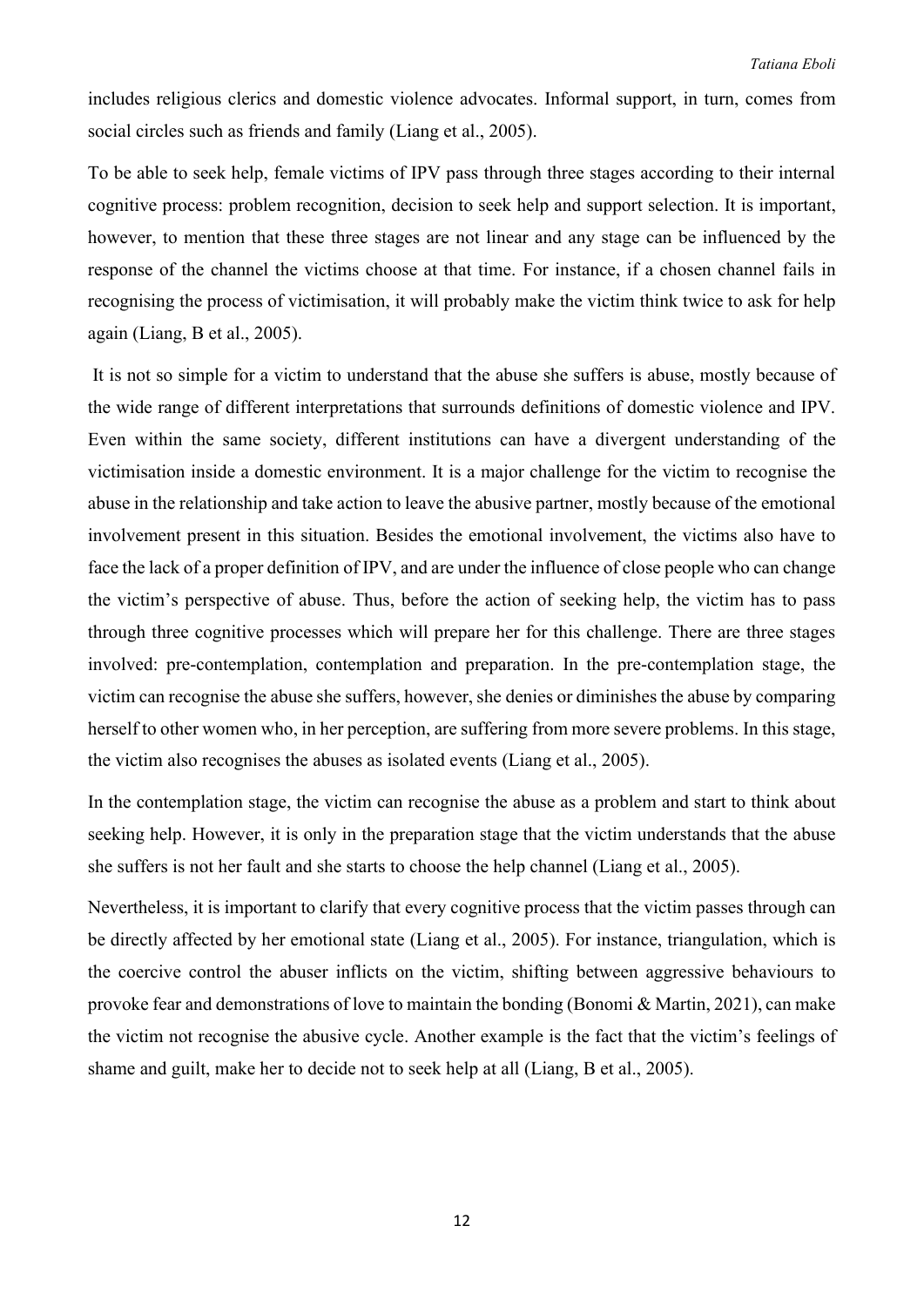#### *1.5.1 Support for the Brazilian Immigrant Women Victims of IPV*

Although the research related to the support Brazilian immigrant women seek is almost null and the sample size is not significant, one study addressed the kind of support those women sought in Japan, the US, Germany and Portugal. According to the results found by Reynolds (2020), gathered from victims and professionals such as psychologists, attorneys, interpreters and social workers, Brazilian immigrant women victims of IPV seek support from family members, friends, acquaintances, and formal services. However, there is no definitive result showing in which direction the majority of the sample goes. As Reynolds (2020) observes, there are different challenges experienced by different women in different cultures.

According to Reynolds (2020), the women who seek help from family members and friends, mostly financial help in order to complement their income which is not enough to provide them autonomy, can or cannot receive proper support. They can also decide not to seek this kind of support because they feel ashamed of the situation or are worried about their parents' health. Another reason Brazilian women avoid asking for help from family members or even friends is that they value their independence, mostly when they migrate alone to another country, and this is a cultural trace. For these women, it is important to be able to support themselves financially in order to escape from the abusive relationship. However, Reynolds (2020) also found that women who seek assistance from friends and acquaintances have had good and bad experiences. There were cases in which the victims were negatively judged by friends but could receive proper support from acquaintances, for instance. The opposite, however, also occurred.

The challenges those women encounter as immigrants and victims of IPV at the same time are what matter the most. Challenges such as the language barrier and lack of information to be able to seek assistance from formal channels, the forced migration caused by the Hague Convention which prohibits these women to bring their children back to Brazil, and the stigmatisation and discrimination they suffer for being Brazilian immigrants and victims of IPV at the same time, are factors that influence the choice of asking help and also to receive proper support (Reynolds, 2020).

It does not matter if they seek support from formal or informal channels. If one of those channels fails the victim, she will not seek help a second time (Liang, B et al., 2005). However, victims who sought assistance from formal channels and received proper support were more prone to make plans of action which were successful to change their lives for the better (Reynolds, 2020).

# 1.6 Mental and Physical Health Outcomes of IPV Victims

According to (Krug, et al., 2002), there are long-term consequences of intimate partner violence in women which interfere with their physical and mental health. Besides the risk of injuries and death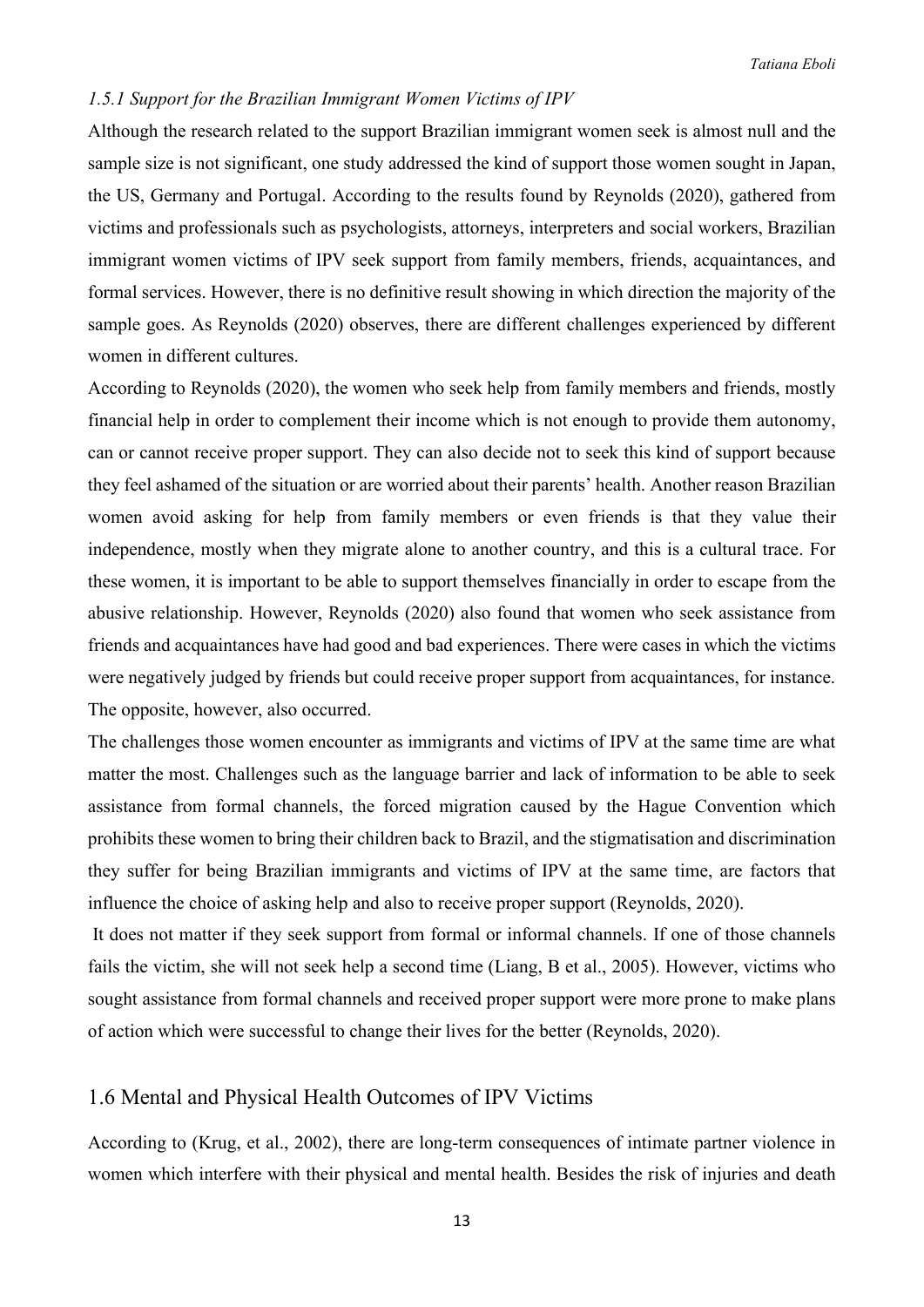promoted by IPV through sexual and physical abuses (Krug et al., 2002), and IPA which also includes psychological, financial or emotional abuses (McLaughlin et al., 2012), victims can adopt risk behaviours which can directly affect their health outcomes related to lack of movement, and practices of smoking, drinking, and drug use. Other risks are the development of chronic pain syndromes, gastrointestinal disorders, disability, and Fibromyalgia which are also related to the IPV outcomes (Krug et al., 2002).

Behavioural and psychological outcomes are also listed such as alcohol and drug abuse, depression, anxiety (Krug et al., 2002; UN, 2014), suicidalness and self-harm behaviour (Blasco-Ros et al., 2010; Ellsberg et al., 2008; Krug, et al., 2002; McLaughlin et al., 2012; UN, 2014), eating and sleeping disorders, feelings of shame and guilt, panic disorders, poor self-esteem, PTSD, unsafe sexual behaviour (Krug et al., 2002), inability to go to work (UN, 2014), and chronic stress (Breiding et al., 2015).

While some studies rely on mental health outcomes related only to sexual and physical victimisation (Ellsberg et al., 2008; Garcia-Moreno et al., 2005; Krug et al., 2002), since these kinds of violence are easier to be registered and counted, others also take into consideration other aggressions, such as psychological (Blasco-Ros et al., 2010; McLaughlin et al., 2012), emotional and financial (McLaughlin et al., 2012). Blasco-Ros and colleagues (2010) and McLaughlin and colleagues (2012) demonstrate in their studies that anxiety, depression, PTSD, suicidal ideation and suicide attempt can be experienced by any woman exposed to any kind of IPV or IPA.

Lagdon and colleagues (2014), however, concluded that psychological aggression should be considered a severe form of intimate partner abuse since this form of aggression interferes with the women's mental health and is responsible for long-term psychological damages. The coercion, domination, intimidation and indoctrination involved in psychological aggression make the victims doubt their sanity, lose their identity and live in a state of constant fear and hopelessness.

Through the revision of the bibliography related to the mental health outcomes as results of psychological, sexual and physical forms of IPV, Lagdon and colleagues (2014) demonstrated that any type of IPV alone, depending on how long the victim is exposed to it, can be responsible for the development of depression, PTSD, anxiety, psychological distress and somatisation. It is important, nonetheless, to notice that the authors recognise that it is not usual to have one form of aggression or violence occurring alone in victimisation from an intimate partner.

Depression was found to be the most common outcome, and it is frequently accompanied by other conditions such as PTSD, anxiety, suicidal ideation and attempt, sleep disturbance and drug abuse (Lagdon et al., 2014).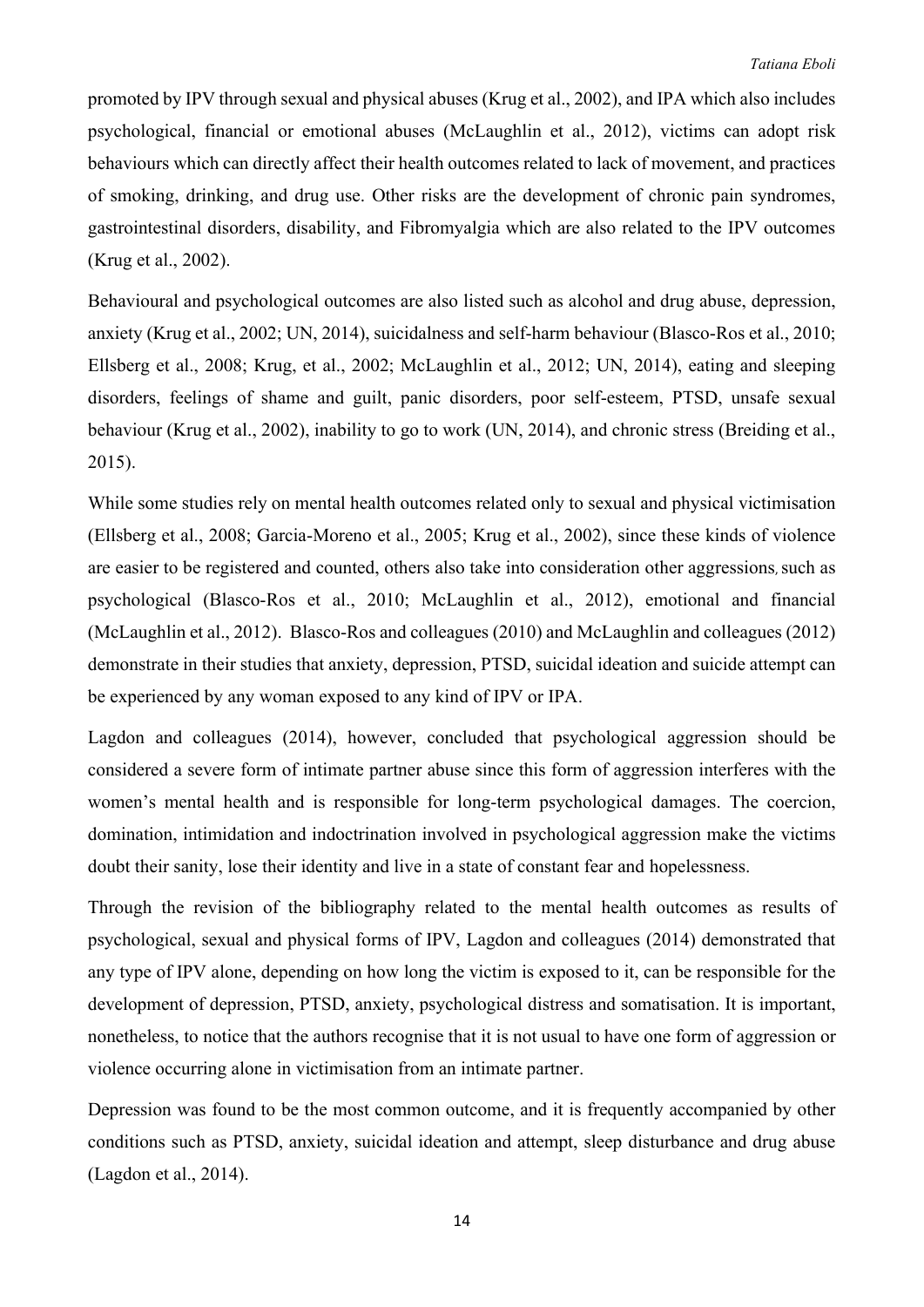Postpartum depression was found to have a strong correlation with IPV according to a systematic review of studies related to the theme made between 1980 and 2010 (Beydoun et al., 2012). The systematic review, however, indicates that the studies in question investigated mostly the correlation between physical abuse and postpartum depression. This fact demonstrates that further research is needed to investigate the correlation between the types of aggression, duration of the aggressions and the stage of gestation, as noted by Islam and colleagues (2017). Nonetheless, it is interesting to observe that in the study made by Islam and colleagues (2017), physical, sexual and psychological aggressions during and after pregnancy were associated with the postpartum depression outcome. Both studies show that the causality involved between IPV and postpartum depression is not yet clear in the eyes of science.

Somatisation, another health issue related to IPV (Lagdon et al., 2014), is the manifestation of psychological distress into physical conditions. Somatisation, briefly explained, can be an unconscious or unintentional defence mechanism against unbearable emotions, or the only way the person finds to communicate his or her feelings in a familial environment in which this kind of communication is not encouraged. Somatisation can be triggered by trauma events and internal conflicts that are not yet known by the individual (Busch, 2014). Thus, conditions such as fibromyalgia, chronic pains, gastrointestinal disorders, disability indicated by Krug and colleagues (2002) and other conditions can serve as examples of somatisation only if they are not caused by physical injuries. Nonetheless, further research is needed to investigate other health outcomes related to the somatisation in IPV such as autoimmune diseases, for instance.

### 1.7 Research Questions

The study focused on three main areas: victimisation from intimate partner aggression, support received by the victims, and psychological characteristics of the victims. The following research questions were investigated:

- (a) What were the details of victimisation from intimate partner aggression?
- (b) Did the victims receive any support?
- (c) What was the psychological status of the victims?
- (d) Could any additional themes be developed from their stories?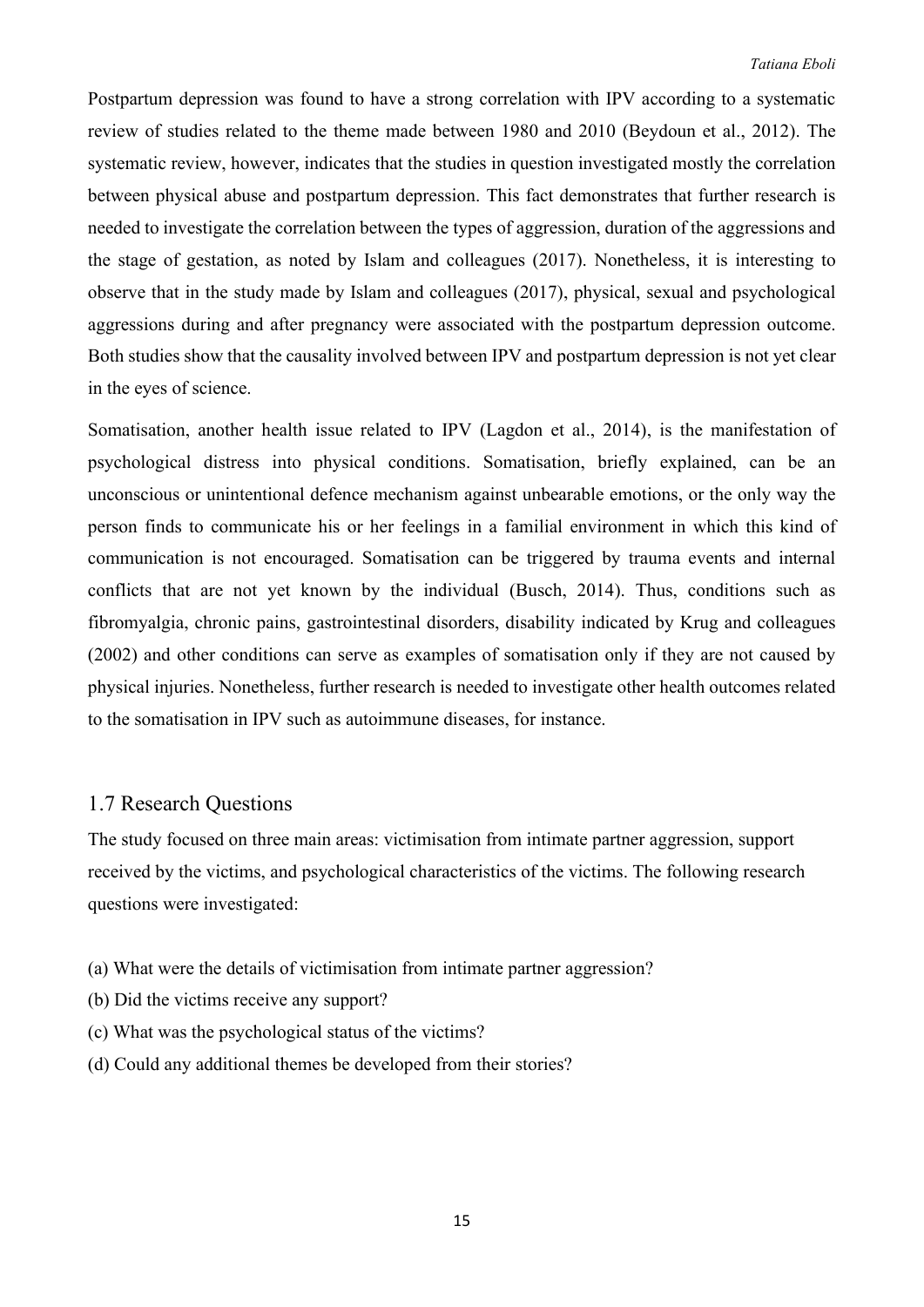# 2. Method

### 2.1 Sample

The sample consisted of eleven Brazilian women who lived abroad with a foreign partner. Current age, current country of residence, and current number of children are presented in table 1, as well as background information about the social status of origin and the educational level they could achieve at the moment.

#### Table 1

| Pseudonym  | Age | Country of<br>Residence | Social Status of<br>Origin | <b>Educational Level</b> | Children                                  |
|------------|-----|-------------------------|----------------------------|--------------------------|-------------------------------------------|
| Deborah    | 48  | Netherlands             | Upper middle class         | Bachelor's degree        | $\overline{2}$                            |
| Tarsila    | 46  | Italy                   | Middle class               | Bachelor's degree        | $\overline{2}$                            |
| Marielle   | 37  | <b>Brazil</b>           | Unknown                    | Master's degree          | 1, not<br>from the<br>aggressor           |
| Letícia    | 46  | England                 | Middle class               | Incomplete high school   | 1 teenager<br>and 1<br>adult              |
| Clarice    | 30  | Portugal                | Middle class               | Bachelor's degree        | $\mathbf{1}$                              |
| Dandara    | 39  | Canada                  | Upper middle class         | Master's degree          | 2, not<br>from the<br>aggressor           |
| Madalena   | 30  | Luxemburg               | Working-class              | High school              | 3                                         |
| Maria      | 45  | <b>Brazil</b>           | Middle class               | 2 Bachelor's degrees     | 1                                         |
| Bertha     | 44  | Belgium                 | Working-class              | High school              | 1 teenager                                |
| Alessandra | 58  | Portugal                | Middle class               | Doctoral Degree          | 4 adults,<br>not from<br>the<br>aggressor |
| Caroline   | 38  | Japan                   | Lower middle class         | High school              | No                                        |

### *Characteristics of the Interviews (N = 11)*

# 2.2 Instrument

The interviews were conducted according to a semi-structured interview scheme containing ten openended questions. Three main themes were analysed: victimisation from intimate partner aggression,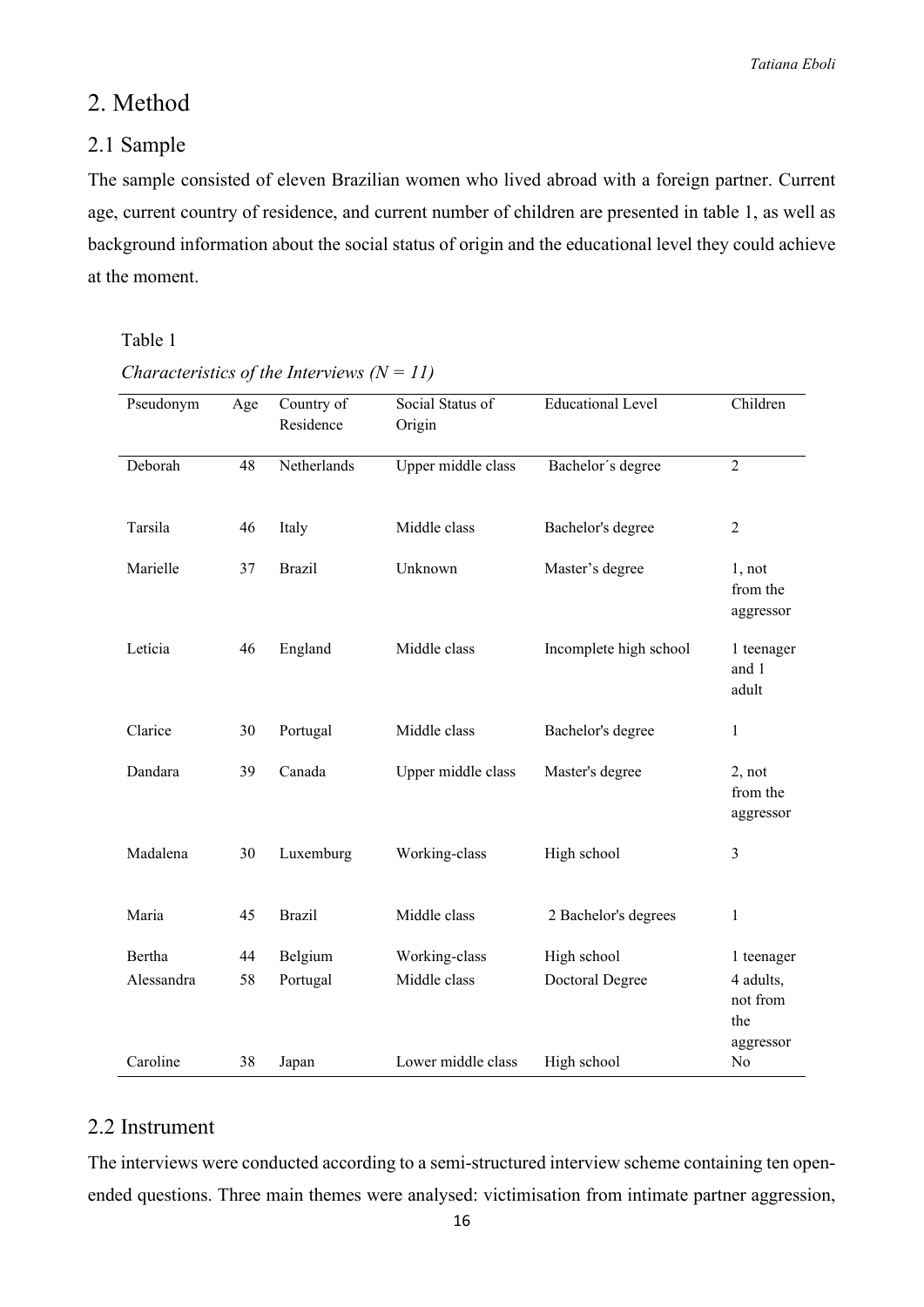support received by the victims, and psychological characteristics of the victims. Single items are presented below. Additional follow-up questions were asked.

#### *Victimisation from Intimate Partner Aggression*

- (a) What types of abuse were the women victims of at the time?
- (b) How long did the abuse continue? In which country?
- (c) Did the children witness or suffer the abuse?

#### *Support Received by the Victims*

(d) Did the women seek help in the country where they were living? If yes, how did the case develop? If not, why not?

(e) Did the women receive any support from any institutions in the country where they were living while staying in the abusive relationship?

(f) What was the reaction of people from their social circle in the country of residence when they noticed or had knowledge of the abuse?

#### *Psychological Characteristics of the Victims*

(g) Are the women feeling welcome or belonging living in another country?

(h) Were any of the women diagnosed by a specialist regarding any psychological condition which may appear during or after an abusive relationship? If yes, did they receive any therapeutic support?

(i) What is their main fear(s)?

(j) What is their goal(s) in life?

#### 2.3 Procedure

The participants were contacted by three organisations: a) GAMBE, a social enterprise that attends Brazilian female victims of domestic violence living abroad, b) REVIBRA, a community-based organisation that attends the same kind of public in Europe, and c) Grupo Sóror (Sóror Group), a collaborative platform that provides a channel to Brazilian-Japanese community meet and also provides guidance for Brazilian-Japanese female victims of domestic violence in Japan. All the organisations mediated the contact between the interviewees and the interviewer. The interviews were conducted in Portuguese language via Zoom with audio and video, transcribed and translated into English by the researcher. All of the participants accepted to be recorded.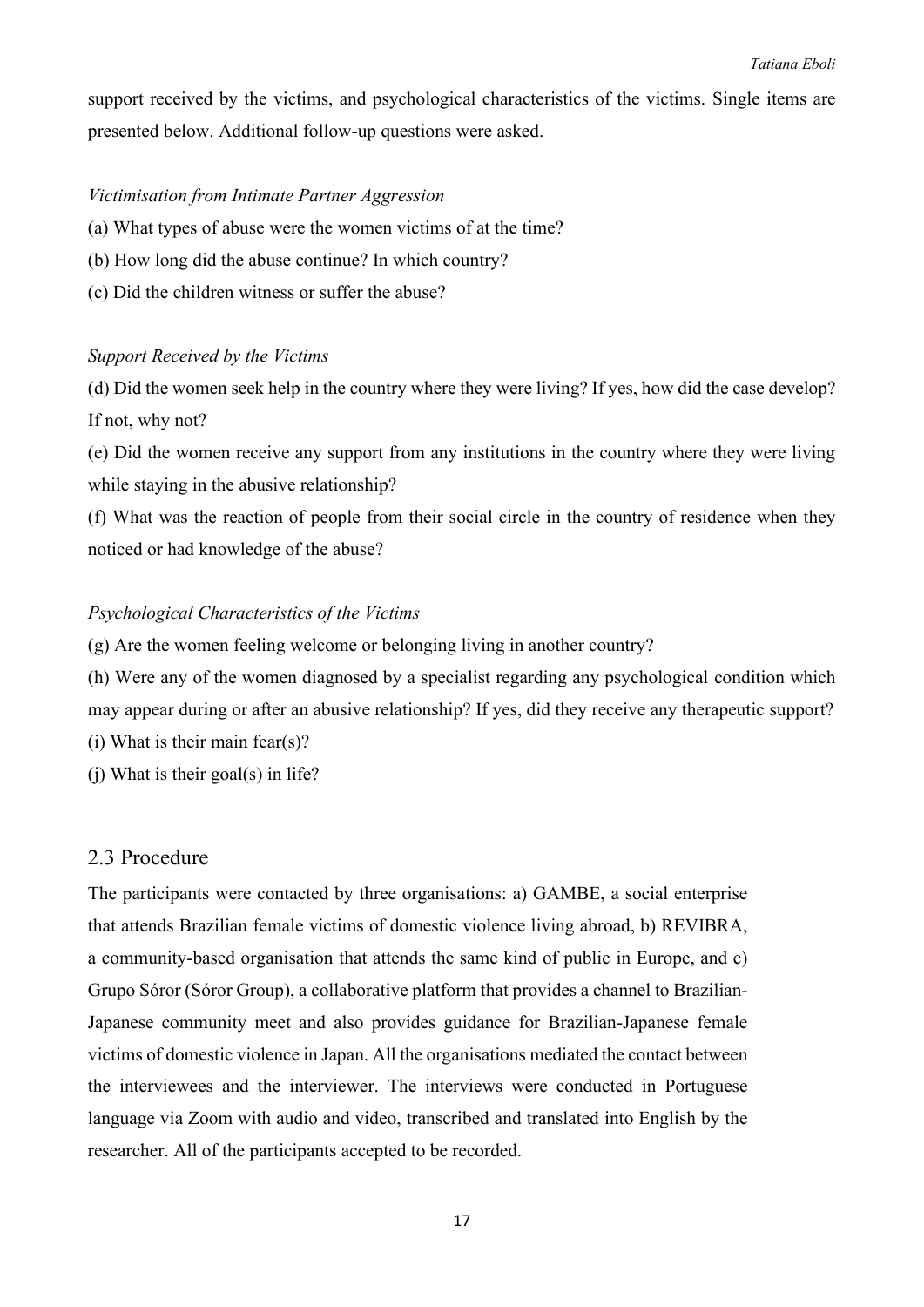Initially, seventeen women agreed to participate in the study. However, six of them declined before or during the interview. Four who declined before the interview agreed to be contacted by the researcher but did not respond to text messages. Two participants who declined during the interview could not deal with the emotions the memories evoked.

### 2.4 Ethical Considerations

All the participants signed a form of consent in which the protection of their identity and their freedom to abandon the study at any point were guaranteed. Each one of them approved that the content of their interview could be presented in this study.

The study is consistent with the principles concerning human research ethics of the Declaration of Helsinki (World Medical Association, 2013), as well as follows the guidelines for the responsible conduct of research of the Finnish Advisory Board on Research Integrity (2012).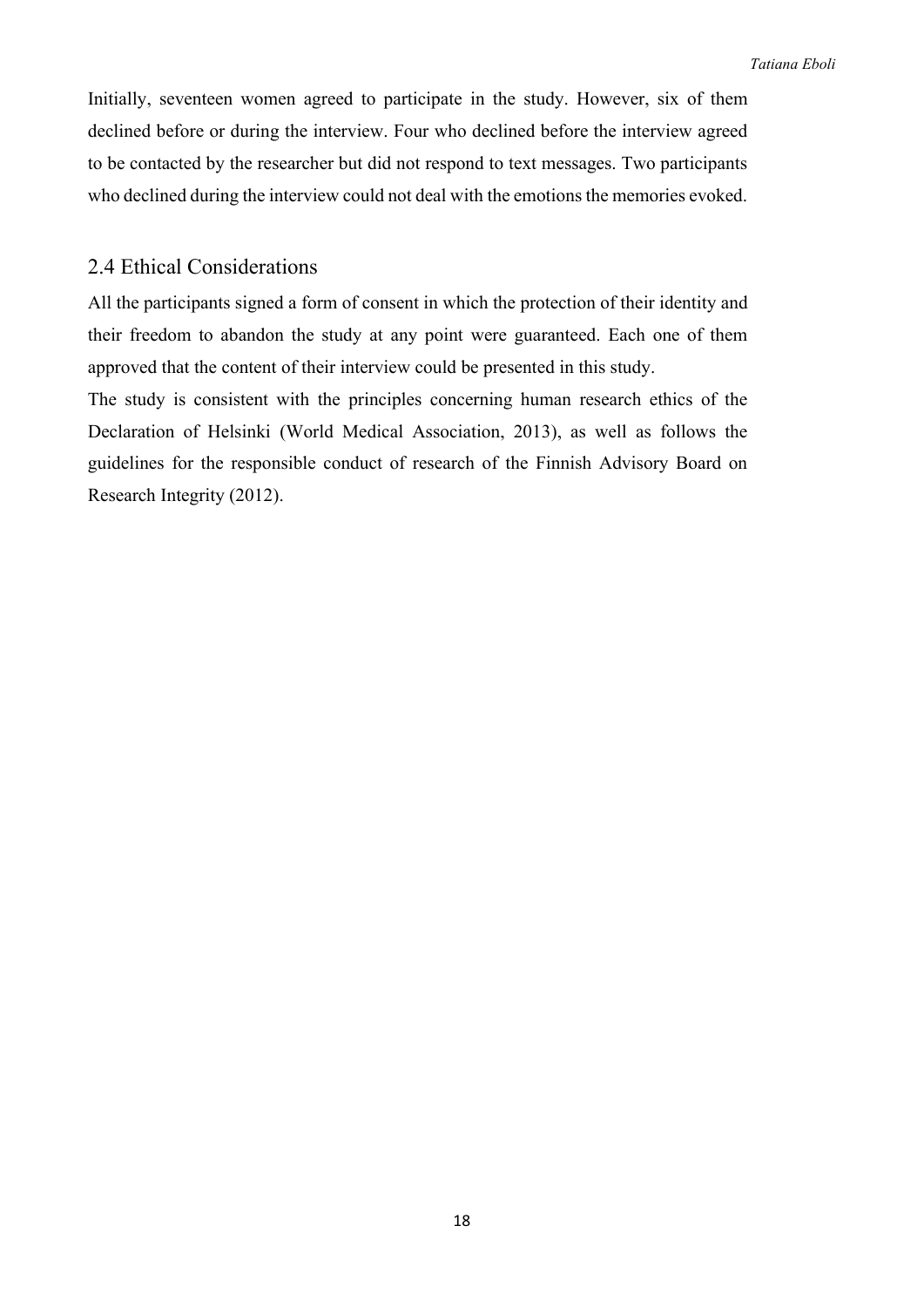*Tatiana Eboli*

# 3. Results

#### 3.1 The Interviews

Eleven Brazilian women who had lived in an abusive relationship with a non-Brazilian intimate partner abroad were interviewed. At the time, none of the interviewees was in a relationship with their aggressor. The respondents are presented below.

#### *3.1.1 Deborah*

Deborah came from an upper-middle-class family and studied in a private school only for girls. She has been living abroad for twenty years. Deborah said she has never had the feeling of belonging in Brazil and that is the reason she left to live in another country. She is in her third marriage, and the previous two were abusive relationships. The last abusive relationship she had was with an American; it lasted fifteen years. Deborah has two children with him and both are living with the father. Currently, she lives in Europe and has a healthy relationship with her husband, but had to leave her children behind in Canada with their father. At the beginning of the abusive relationship, Deborah said she did not recognise the abusive acts perpetrated by her ex-husband. During the relationship, she developed two autoimmune diseases because of the stress, and one of them went into remission after the divorce. For almost ten years, she has been devoting her life to working full time, free of charge, helping Brazilian women, victims of domestic violence who live abroad.

#### *3.1.2 Tarsila*

Tarsila is divorced and has been living in Italy for ten years. She was married to an Italian husband and had two children with him. She has a university degree. Currently, she is living with her children in her own apartment and is sharing custody with her ex-husband who pays a small amount of child support. After the divorce, he physically assaulted her. When she started to record his behaviours and came into contact with organisations that deal with victims of domestic violence in Italy, he stopped being physically aggressive towards her. However, he still assaults her psychologically. Tarsila thinks her ex-husband is sexist because of the Italian culture. In her opinion, it is normal for Italian men to be rude toward women, since she saw his father treating his mother in the same way. Tarsila wants to move back to Brazil with her children, but this is not possible since the children's father does not authorise her to move the children to Brazil.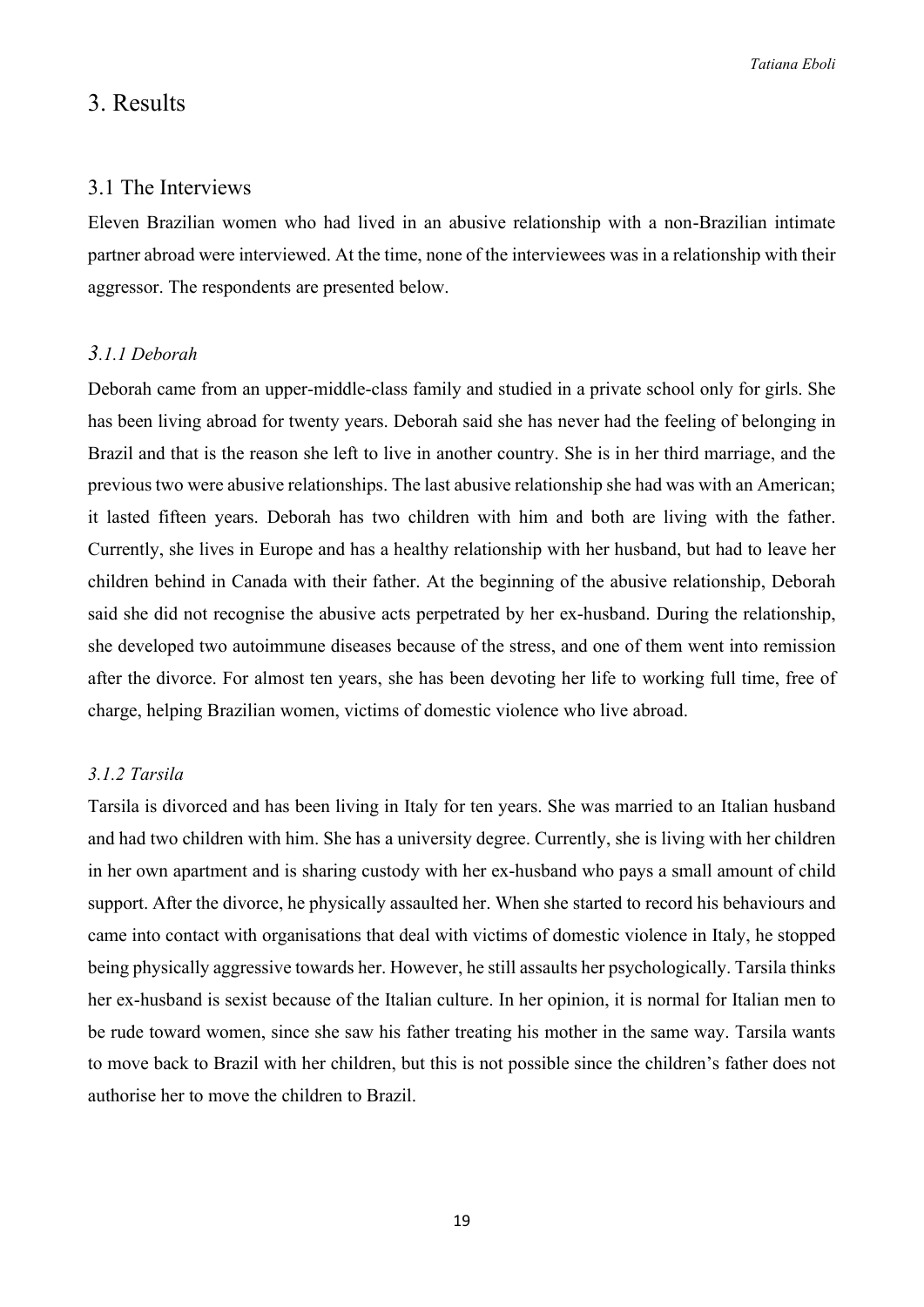### *3.1.3 Marielle*

Marielle moved back to Brazil twelve days before the interview. She had previously moved to Spain to study at the university. Marielle met her Spanish husband online and initiated a virtual relationship with him before going to Spain. She stayed one year in an abusive relationship with her partner. Marielle was married one month before moving back to Brazil and remained legally married at the time of the interview. She has a teenager from a previous relationship who did not move to Spain with her. Marielle said she is still suffering from psychological abuse, because she cannot cut the communication with her ex-partner. She still has romantic feelings towards him and thinks that it is absurd. Today, Marielle is living with her mother and, at the time of the interview, her family and friends think that she is vacationing in Brazil. Marielle feels ashamed of her current situation.

#### *3.1.4 Letícia*

Letícia lives in England and is separated but still legally married. She is still sharing the apartment with her ex-partner, although she has been romantically disconnected from him for almost three years due to her inability to afford her own place. Letícia has been in an abusive relationship with her English husband for more than twenty years, and she thinks she is still in a toxic environment because she lives with him and, consequently, still experiences abuse. She met him when she was under twenty and believes that the abuse occurred from the beginning of the relationship, because he used to be jealous of her. Letícia has two children with her ex-partner who live with them. The abuse happened in four different countries: Russia, the Philipines, Thailand and England, places where her ex-partner had worked. Letícia's mother died when she was a child, and the father was often absent. She was raised by her grandmother who was a submissive woman but could provide her with good school education. However, she was used as a maid by her family and felt enslaved by them. Letícia was a needy child, because she did not receive maternal care. She started working early in life in order to get away from the life she was living. Letícia then travelled to Germany where she met her (ex)partner.

#### *3.1.5 Clarice*

Clarice moved from a Brazilian countryside city to Portugal. She has a bachelor's degree, education provided by her parents who could attend to her necessities and gave her enough freedom in life. While in high school, she could do an internship in England for one year to study English. Clarice is legally single and met her Portuguese partner on an online platform while doing her degree in Brazil. She moved to Portugal and stayed in an abusive relationship for eight years. Clarice and her expartner have a child who currently lives with her. Clarice lives in a friend's apartment and shares it with the friend's mother who pays all the bills. Clarice cannot afford to pay the rent at the moment,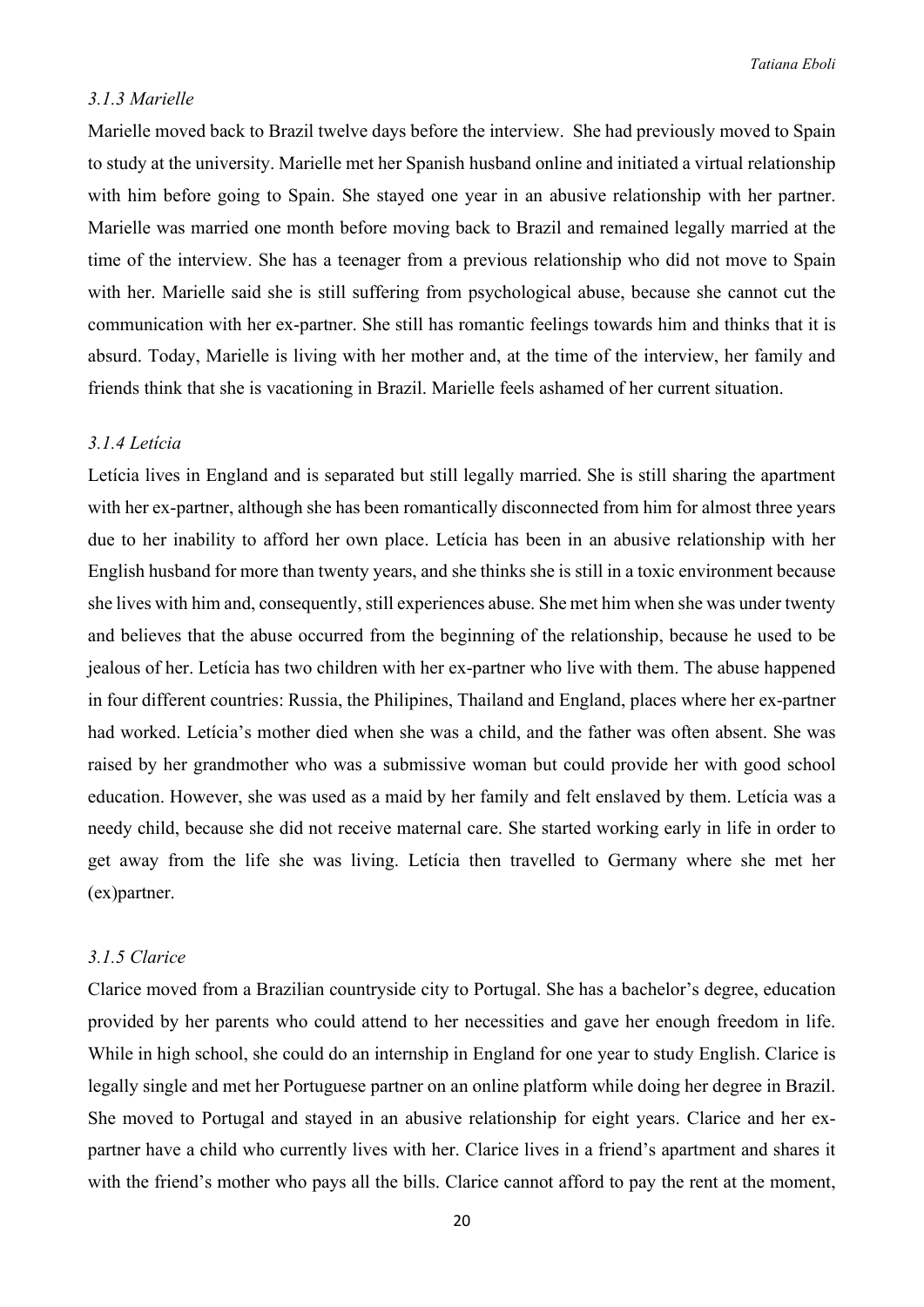because her job as a cleaner does not provide her with enough money. She shares a single bed with her child and keeps her address hidden from everybody, including her acquaintances. She is afraid that her ex-partner will find out where she lives. Clarice believes that the abuse occurred from the beginning of the online relationship, when the ex-partner pressured her to undress for the webcam during every Skype call.

#### *3.1.6 Dandara*

Dandara is legally divorced and lives in Canada. She comes from a family with a good financial situation that could provide her with education at private schools. Dandara said that her mother used to be extremely submissive towards her father but one day, when Dandara was a child, she decided to leave the family and live on her own for one year. When Dandara's mother came back, she was a different woman. Today, she understands why her mother had to escape from home at that time. Dandara was sexually abused in childhood, and during the adolescence she and her sister were sexually abused by their uncle. The whole family knew about it but decided to keep the situation hidden. Dandara only decided to have her first boyfriend, because she had to see herself as something more than "a crap". She said that being sexually abused in childhood made her feel not valued. As a consequence, she used to accept anything coming from people. During adolescence, she was sexually abused by a school peer, and nobody did anything about the case. Dandara never saw herself as a beautiful woman and always had difficulty finding something valuable in herself. When she was a young adult, she had a possessive and jealous boyfriend who killed himself when she decided to terminate the relationship. When she obtained her bachelor's degree, she met her Canadian exhusband. After five years of marriage, she was divorced. Dandara met her second Canadian partner and stayed with him for three years. Both were abusive relationships and, according to Dandara, she has always had abusive relationships in her life. Today, she has a healthy relationship with her current partner and two children from this union.

#### *3.1.7 Madalena*

Madalena lives in Luxemburg and has never been legally married. She has three children with her Portuguese ex-partner who abused her for ten years, nine of which were in France and one in Luxemburg. According to her, she was tortured almost every day during the whole relationship. During the month in which the interview was held, she was living in a shelter for victims of domestic violence with her three children. Madalena came from a working-class family and had the high school completed. She has siblings living in Luxemburg who did not offer her the support she needed when she sought help during the abusive relationship. Even though having lived in France and Luxemburg for a long time, she does not know the places and could not learn the language. During the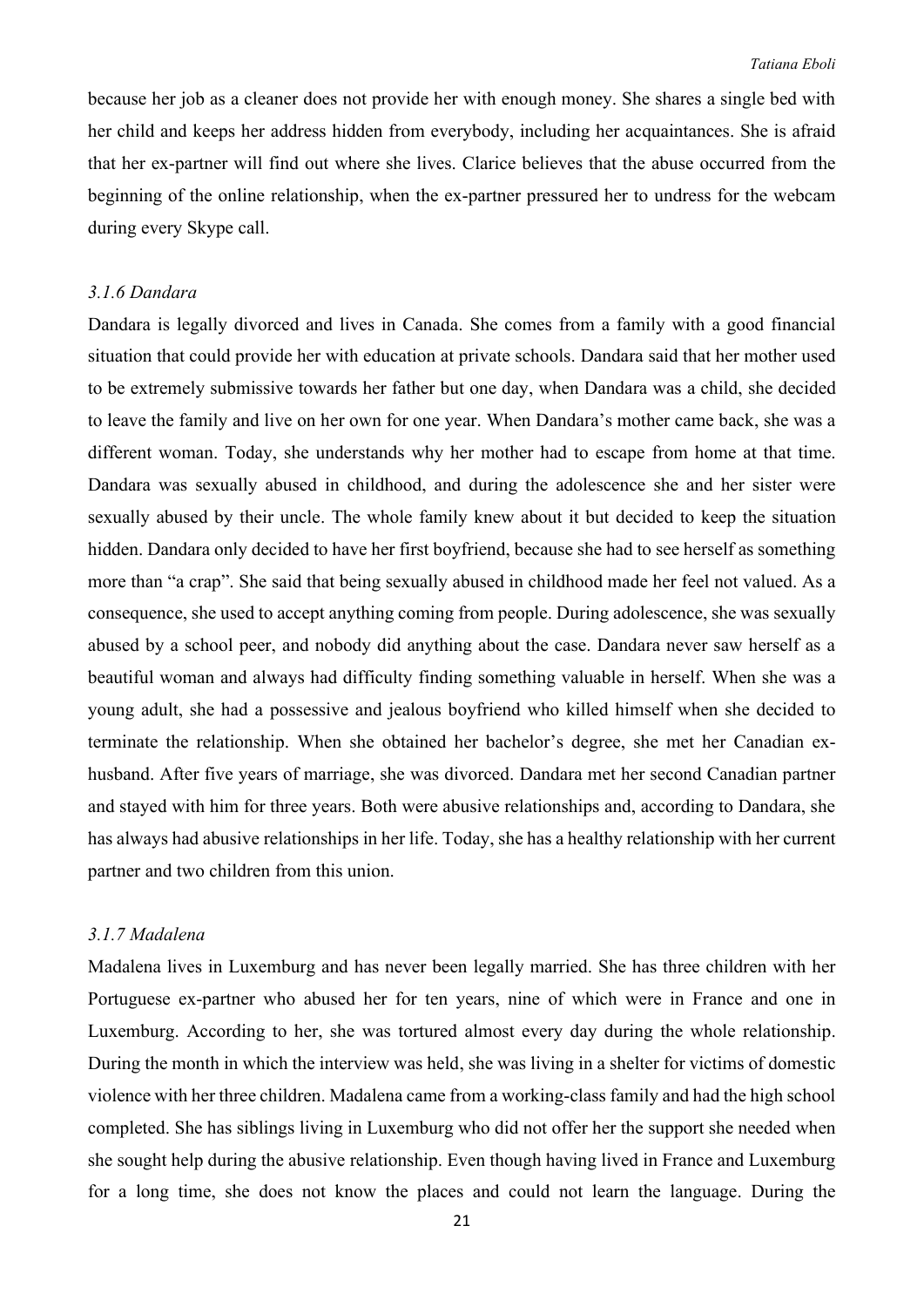relationship, Madalena had to seek help from NGOs and family members who were living in France, in order to buy food and baby diapers, since her partner did not provide for the family's basic needs. There was no furniture in the apartment, and the family clothes were stored in plastic bags. Today, her goal is to live a decent life with her children.

#### *3.1.8 Maria*

Maria had an abusive relationship fifteen years ago with her Italian husband and affirmed that she is still suffering abuse from him, since he keeps contacting her friends on social media to check their identity. She moved back to Brazil with her child ten years ago, and for all this time, she has been in a judicial battle with her husband for the full custody of the child they have together. She is still legally married for legal reasons. When Maria was a degree student, she decided to study the Italian language in Italy. She already had Italian citizenship at that time. Maria enjoyed the experience so much that she decided to interrupt her studies in Brazil to continue them in Italy. Maria had to do the degree from the beginning. She met her ex-partner, married him and found a job in a multinational company in which she worked for several years. Maria affirmed that she had always been an independent teenager and young adult. The abusive relationship lasted for five years: four in Italy and one in Brazil, in this order. Maria could not afford to pay the lawyers during the litigation initiated around ten years ago, so she decided to take a study loan to study law and be her own lawyer. Today, she advocates for her cause and gives legal advice, for free, to other victims of domestic violence at a social enterprise.

#### *3.1.9 Bertha*

Bertha lives in Belgium with her child. She is still legally married, but her divorce process is almost completed. Bertha has been married to her Belgian aggressor for eighteen years. They started the relationship in Brazil, but he had to move back to Belgium. After a time, he found a job in Germany and Bertha moved there to stay with him after having their child. The abuse she suffered occurred in Germany and Belgium. Bertha was raised by a single mother who worked as a cleaner, and she decided to meet her father when she was fifteen years old in order to form her identity. She had one psychological abusive relationship as a child, so she thinks that is the reason she married an abusive man. While in Brazil, Bertha began studying for a degree but stopped in the middle, because she married and became a housewife. Today, she feels welcome in Belgian society. Bertha said she does not act like an immigrant, but like a person who is trying to fit in.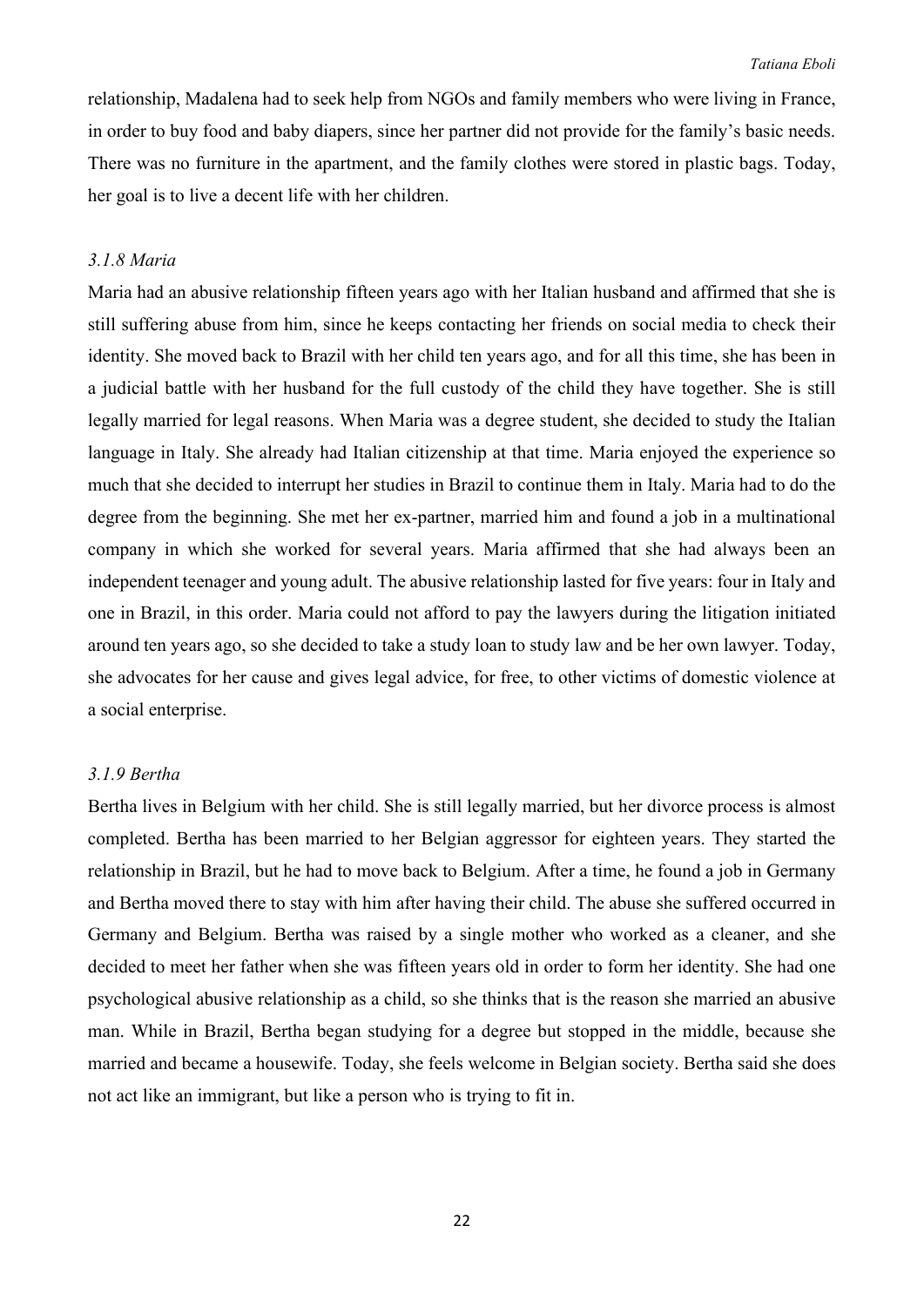#### *3.1.10 Alessandra*

Alessandra lives alone in Portugal and has four children, all adults. She is retired and carries a doctoral degree which she earned in France. About almost ten years ago, she moved to Portugal and published a book. She discovered her passion for sculptures and has been devoted to it. She was married three times in total, and the last husband was her Portuguese aggressor with whom she stayed for almost three years. Most of the abuse occurred in Portugal. Alessandra thinks she is resistant to all kinds of pain, even psychological ones, because she suffered a lot during her childhood. She had learned how to be strong, however, the moral pain for her hurts more than the physical. She thinks the reason for being more resistant to physical pain is that, during her childhood, she used to participate in beat sessions promoted by her father who used to beat her three hundred times per session, with a belt. Alessandra said that she likes to get married, because she has always been looking for her ideal partner. She is romantic and becomes deeply involved in her romantic relationships. She thinks that getting married is her habit.

#### *3.1.11 Caroline*

Caroline is divorced and lives in Japan. She does not have children and her background is Japanese-Brazilian. Caroline was raised in a traditional Japanese environment in which the family members are reserved and do not expose their private life to anyone. She describes her home environment as restrictive and disciplined. Her father is Japanese and migrated to Brazil because of the consequences of the Second World War. He got married to her mother who is Brazilian. At the end of 1980, Caroline's father moved back to Japan to provide a better life for the family, since Brazil was experiencing an economic crisis. Years later, the whole family moved to Japan. Caroline spent her adolescence and young adult years moving between Brazil and Japan. While she was in Brazil for the last time, she met her Japanese abuser whom she married and spent eight years with. They stayed together in Brazil for a period of time and moved to Japan for good. Caroline said that she suffers discrimination within the Japanese-Brazilian Community and also within the Japanese society because of her physical appearance. According to her, both communities have difficulties accepting foreign-looking people, e.g. in Japan, lacking the classic Japanese appearance. Caroline feels comfortable in her solitude, and does not feel like belonging in any place.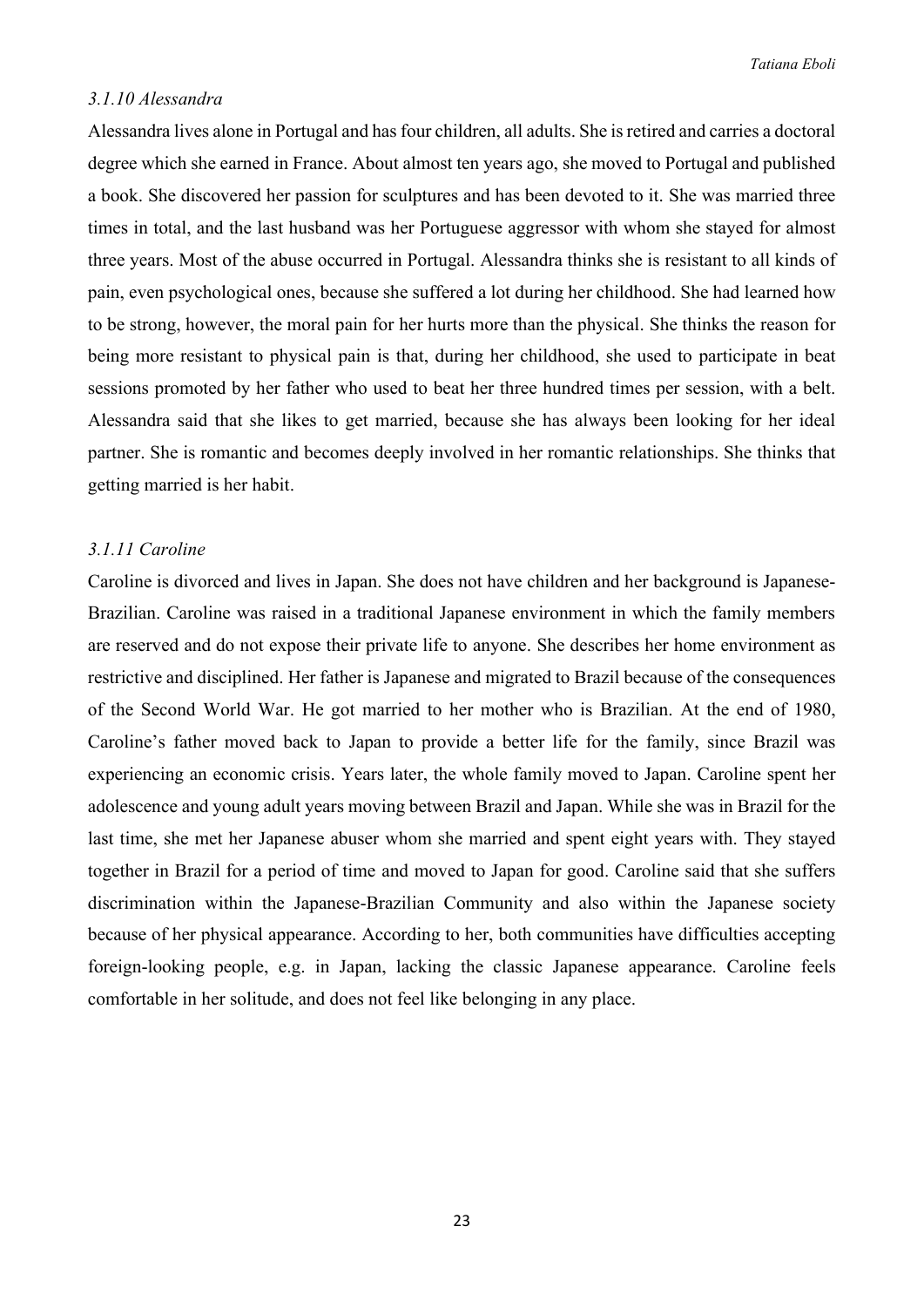# 3.2 Themes Related to the Victimisation of Intimate Partner Aggression

#### *3.2.1 Theme 1: Psychological Abuse during the Relationship*

Psychological abuse was a theme mentioned by all the victims, who experienced it from their partners at the time. Humiliation, intimidation, body depreciation, yelling, manipulation, maltreatment, controlling behaviour, disrespect of privacy, lack of respect, threatening to kill the victim, threatening to commit suicide, verbal threat to take the children away from the victim, object breakage, grounded discipline, isolation practices, verbal aggression, indoctrination, depreciation of the mental and intellectual capacity of the victim, depreciation of the victim's sanity, interrogation practices, door slamming, punishments, usage of the victim's fragility against her, criticism, terrorising techniques during the night, denial to provide health assistance in emergencies, scaring tactics of pretending to run away with the child in a public place, making jokes about the victim to people in front of her, locking the victim out from the couple's bedroom, limitation of freedom, rudeness, disqualifying adjectives, and threatening to hit the victim's boyfriends were the quoted examples provided.

"Once he broke the whole room, the things, threw all the books on the floor. An intimidation process, right?" (Deborah)

"My ideas were always bad and there was no way to go forward with them. It was a waste of time. Everything was pruned. I didn't have even one incentive." (Deborah)

"He blocked me from contact with my friends. He gradually took everything away from me, right? He was pulling me away from everything and everyone. I didn't realise. When I realised I was already deeply involved." (Maria)

"I suffered a lot of psychological violence, almost like brainwashing. It's not that he was God, but there was his doctrine instilled in me in a very subtle way, and I didn't notice it. So much so that my way of dressing had changed, my way of speaking, my accent I soon lost. He said that I had to learn to speak properly, to be more elegant. I sometimes feel like Little Red Riding Hood, but it wasn't because my mother didn't warn me. My mother warned me, but I was seduced into listening to someone else. And to this day it still happens sometimes. When I have to come face to face with him, it's like my guard is down. It's not because I want to, but it ends up happening like that." (Clarice)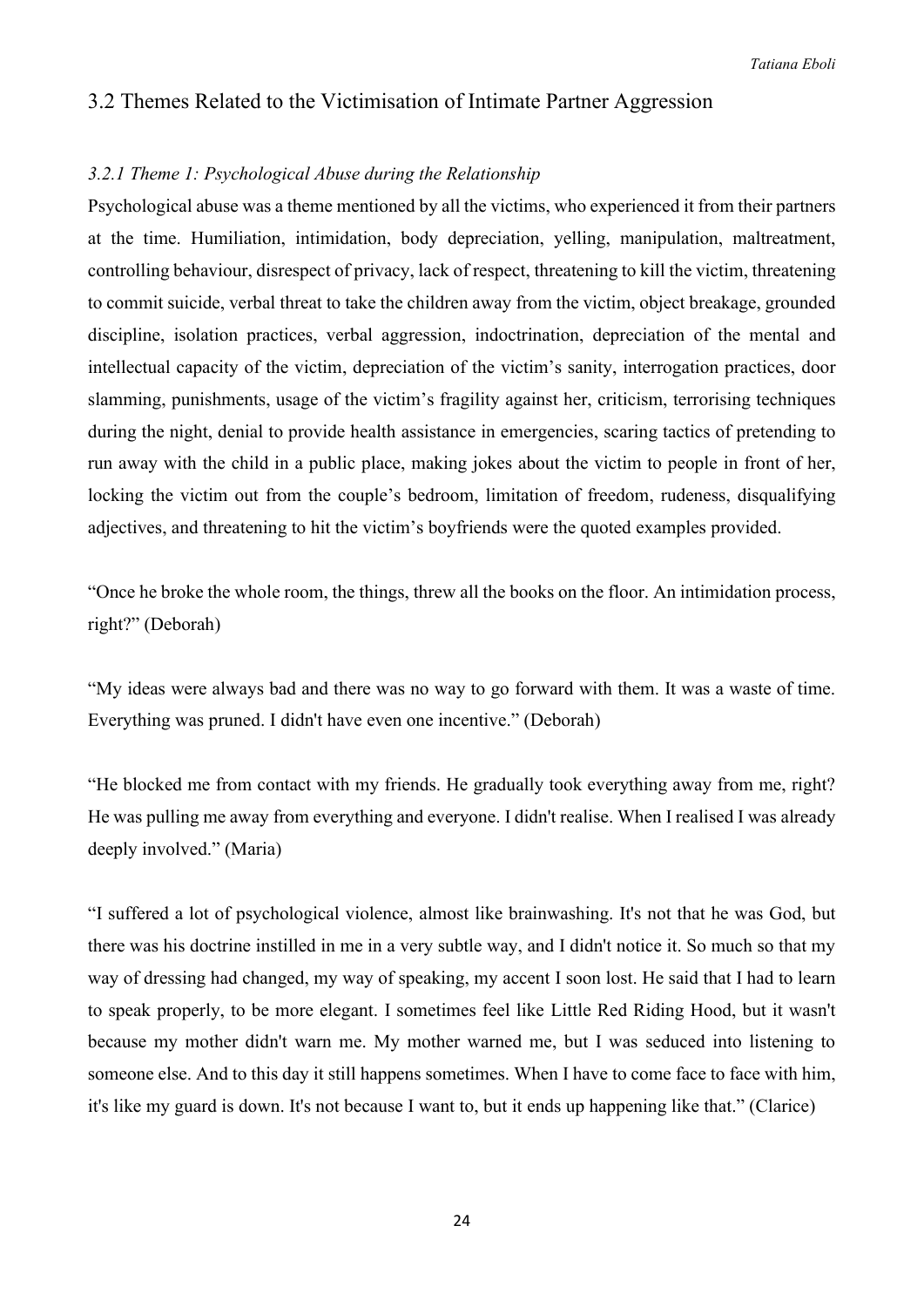"I suffered psychological violence, but there was also physical violence, but towards the children. Because he said he wasn't stupid to beat me because he knew he could go to jail." (Madalena)

"He made it very clear that he was the European, that he was in charge. Because I was a Brazilian and I was nothing there. I was worth zero, so I had to accept what he said." (Madalena)

"He said that if I said anything to someone or if I asked for help, they would take my son away from me." (Madalena)

"There are the cliché words that are: "nobody understands you"; "It's only me who understands you". With that he managed to keep my friends away, my family away from me. So, I was totally isolated. As if it was a brainwashing that he was doing to me. He would say: "I'm the only one you have to believe, because nobody understands you more than I do." (Caroline)

#### *3.2.2 Theme 2: Physical Abuse during the Relationship*

Physical abuse was experienced by almost all the victims; ten in total. Deliberate violent acts such as beating, headbutt, slap and punch in the face, pulling arm, pushing the victim towards the floor, throwing objects towards the victim, choking, grabbing the hair and rubbing victim's head on the floor and stepping on the victim's foot were described. In only one case the aggressor used physical violence only after the termination of the relationship (see theme 7).

"There was physical abuse. It happened twice, actually. But one I don't remember how it was. I was so shocked that I don't remember. The second (time) I don't remember the reason, but I know that I answered something that he said and then he grabbed my hair like this (she demonstrates the movement), threw me on the floor and rubbed my head on the floor. And then, when he rubbed my head, I smacked my mouth. Then blood started to come out of my mouth." (Caroline)

"He hit me several times. He hit me in Sicily. I bought a kind of honeymoon for us to spend there, and he hit me there. He hit me in the face, in the middle of the street. The aggressions happened more than ten times, and then he apologised." (Alessandra)

"The physical violence was more like slaps, slaps in the face. He once head-butted me. He slapped me in the face with all his might and then headbutted me. He pulled me, threw me to the ground." (Alessandra)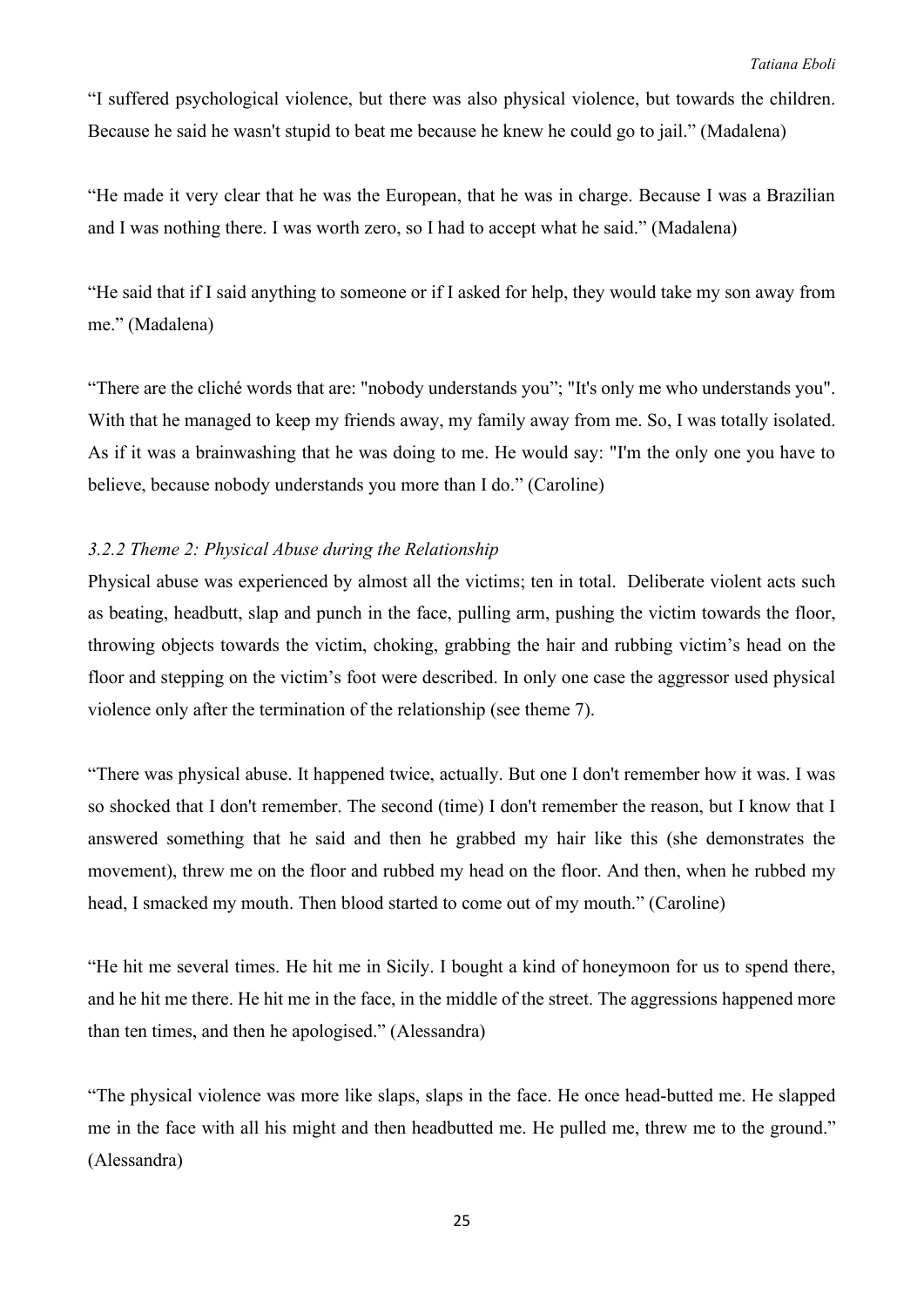"I remember that that day he lifted me up here (she wraps one hand around her neck), and I blacked out." (Bertha)

"He once punched me in the face. It was the first punch of my life." (Letícia)

#### *3.2.3 Theme 3: Economic Abuse during the Relationship*

Ten of eleven speakers affirmed they suffered economic abuse from their partners at the time. Practices of damaging the victim's belonging, full control of the victim's income and restricting access to education and the labour market were reported by almost all of the victims. In one case, the aggressor still had control over the victim's income after the termination of the relationship. There was only one case in which the abuser refused to attend to the family's basic needs, such as food, health assistance, clothing and furniture.

"The money I received went to a joint account, and I had to ask for authorisation to use it. I couldn't use it where I wanted, when I wanted." (Maria)

"We moved. In the apartment there was no wardrobe, no bed, only a sofa. He took me to the furniture store to buy a bed, wardrobe, but it never arrived. These furniture never appeared." (Madalena)

"I asked NGOs for help with food, to buy milk and diapers." (Madalena)

"I worked with anything: babysitting, cleaning, everything. And all my money, he used to say: "ah, you need to help me because I don't have money, I'm poor"." (Letícia)

"If I bought something for myself: an outfit, a sweater…because I didn't have clothes to wear in Russia, I didn't have shoes to wear, so I had to make money to buy my little things, he would cause a scandal. He used to throw me out of the house because I was spending a money he didn't have. But the money wasn't his, it was mine, and he thought my money was his." (Letícia)

"He used to say: "You're not very good at math, but I am. So, you get your money and transfer it to my bank account and I'll do everything." So, he had one hundred per cent of the finances in his hand." (Caroline)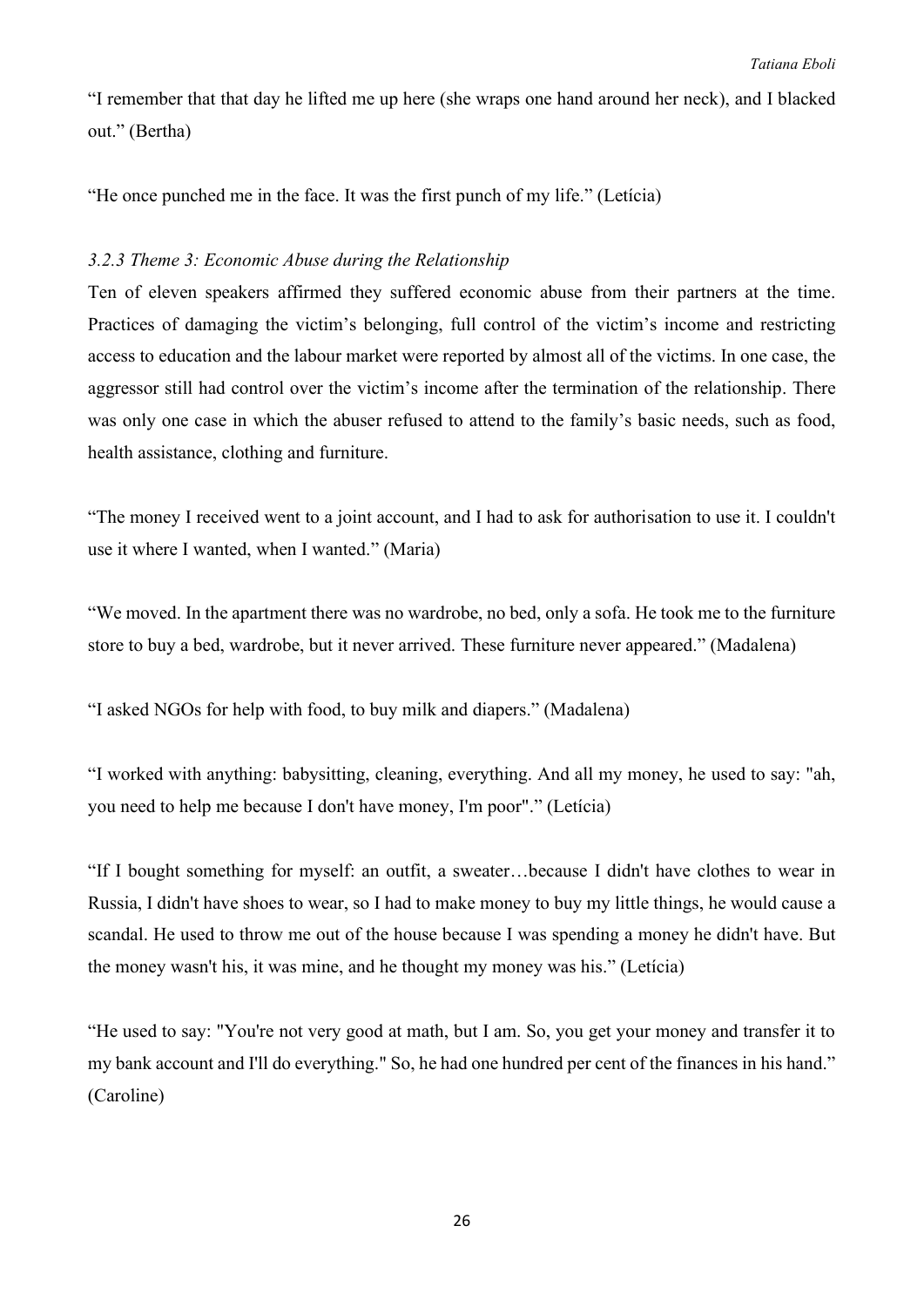#### *3.2.4 Theme 4: Moral Abuse during the Relationship*

Moral abuse was a theme mentioned by seven survivors. Practices of insult, defamation and calumny were present in the relationship. Calling the victim depreciative names, talking bad about the victim to other people, accusing the victim of being unfaithful without proof, and accusing the victim of being a thief were part of the survivor's report.

"He accused me of dating his boss. He was very manipulative. He used to do a psychological involvement for me to confess things and admit things I hadn't done." (Letícia)

"He used to throw in my face a lot these betrayal things, as if he hadn't done anything, as if he was just a hardworking man, a worthy man." (Letícia)

"In discussions, he told me to shut up and said that I didn't even know what I was talking about, that I was crazy. It got to the point where I walked around the University asking people if I was crazy." (Clarice)

"He said I was crazy, mentally retarded, that I was a whore." (Clarice)

"The tipping point, what made me take the plane and leave with 10 days of marriage, was that, in an argument, he said that I wanted his house, that I got married because of the visa papers. He put a padlock on the bedroom door and took me out of the room. I slept in my daughter's room and he went to work. When I woke up, the door of our marriage room was padlocked." (Marielle)

#### *3.2.5 Theme 5: Sexual Abuse during the Relationship*

Five speakers reported being sexually abused during the relationship. The abuses were characterised as victim coercion for intercourse, victim coercion to undress online, victim coercion for making abortion and marital rape.

"When that thing touched me it was a nightmare because I couldn't stand when he touched me. And he threatened me, saying that if I didn't have sex with him he would look for other women on the street." (Madalena)

"When we went to bed, and I didn't want to have sex, he used to say: "we're going to get married. How can you not want to have sex with me when we're going to get married? You're going to be my wife. You're already my wife. So, you have to give in when I want to. Would you rather I betray you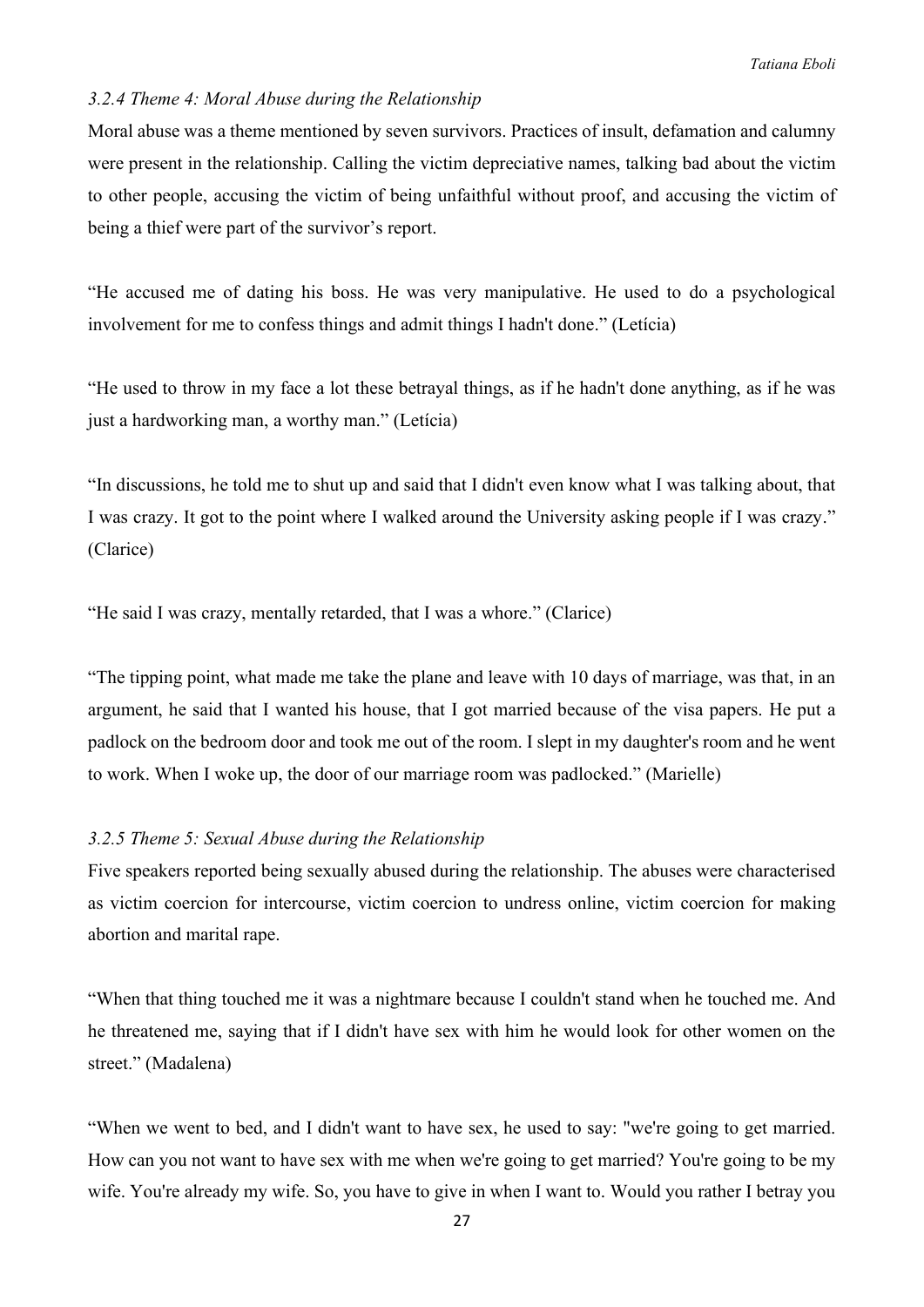as other men do?" So, it was a psychological pressure and I had to give in because I didn't want him to go looking for other women." (Caroline)

"Today I see it, I think the first abuses were sexual. Because I used to say: "I don't want to" and he used to say: "No, but it's just a little bit". Or I was sleeping, I was exhausted, tired, and he wanted to. Like, we were sleeping in a spooning position, then he used to start to take my panties off and I said: "no, I'm sleepy, stop". And he did what he had to do, and it was over. It was like that." (Caroline)

"Then, when I find out I'm pregnant, I talk to him and he wants to take the child out. It's legal here, right? Then I say: "no, it's not like that". And he says: "you have to take it out because we can't afford it." And I say like this: "no." And his mother said: "you have to take the child out because you can't afford it, but we can't interfere with what you want either". She just wanted to see the problem going away, which was me going to Brazil." (Clarice)

# *3.2.6 Theme 6: Abuses Witnessed and Suffered by the Children*

Of all the survivors, four of them do not have children with their aggressor, and only one does not have a child at all. Those who have children with their aggressor reported that their children witnessed the abuses the mothers suffered or suffered themselves the abuses. Reports of abuse towards the children such as beating, deprivation of basic needs, locking a child in a dark room for a short period of time, shaking the child violently, calling the child names to disqualify their mental capacity, intimidation and manipulation of the child were present in the reports.

"He disqualified me and disqualified my child. But of course, who suffered the most was the child who was unprepared." (Bertha)

"We (me and my child) had to go out (from home) a few times, so he could breathe and we could go back home. As incredible as it seems." (Bertha)

"He used to beat (the children); he had no pity. He used to hit the head really hard and I have pictures. Because a child is a child, right? The children couldn't talk at the table when it was time to eat. The children couldn't say anything, and they couldn't have those children's things. Everything was a reason to hit. Once, I was in the shower pregnant with my daughter and I was taking a shower because I was going to go out with them (children). And suddenly my oldest child arrives with a cut on the forehead spurting blood. And I came out of the bathroom desperate and asked the child what happened. The child shouted that it was the father´s doing." (Madalena)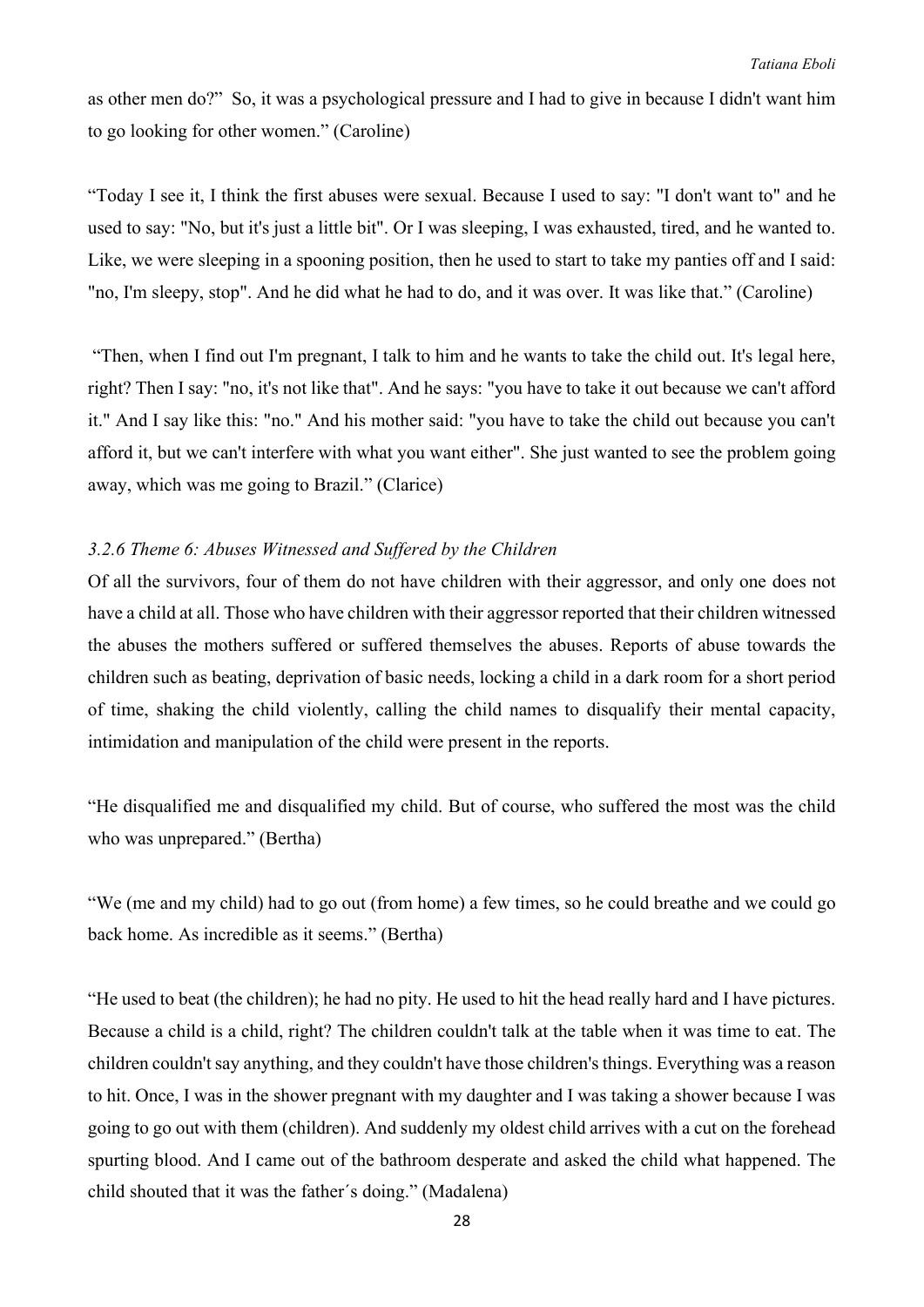"The moment the father stepped into the house, nobody knew what was going to happen. Even though he never hit my children, he would come into the house, and when he was in a bad mood and anyone breathed a little louder, there was a punishment." (Deborah)

"Last year I was visiting my children (in Canada) and my youngest child wanted to stay with me the whole time I was there, for 3 months. The child didn't even want to visit the father for the weekend. While I was there, he attacked my oldest child, he physically intimidated the child and the child said it wasn't the first time. My oldest had already called the police before, but the police discouraged from filing a police report. My oldest was away from the father's house for seven months, with my friends or with me. This child stayed 3 months in Europe with me. The youngest child, he (father) holds and controls." (Deborah)

"I ended up losing the custody of my children in March and I only moved in August (to another continent). Even so, my youngest didn't want to stay with the father, only stayed with me while I was there. But my youngest, I have pictures, was eight years old at the time and was always looking dirty, looking like a homeless child. The nails were always long, always dirty. The hair, dirty." (Deborah)

"He is violent with the children like hitting them, because for him it is normal to hit children, or threatening to hit them. He always threatens that he's going to beat them. This morning he took the children, came here and took them (Pause). Gosh, this is very heavy because he is a heavy person. He is very demanding, you know. So, one of the children here couldn't find the branded sweatshirt he (father) had bought. Didn't find it. Wow, then it started. That heavy thing." (Tarsila)

"I remember once that he trapped the child in the bathroom and turned the lights off. The child was two years old. "No, for God's sake! You're not going to do that!" I had to scream to not let it happen, you know." (Tarsila)

#### *3.2.7 Theme 7: Stalking After the Separation*

Continuous manipulation from the aggressor after the separation was experienced by nine victims. Seven of them are still suffering stalking from their aggressors in the form of unwanted following, unwanted contact, manipulation, physical aggression and monitoring of their movements. One victim could stop the stalking through a Restrictive Order, while another stopped being stalked after pressing charges at the Police Station.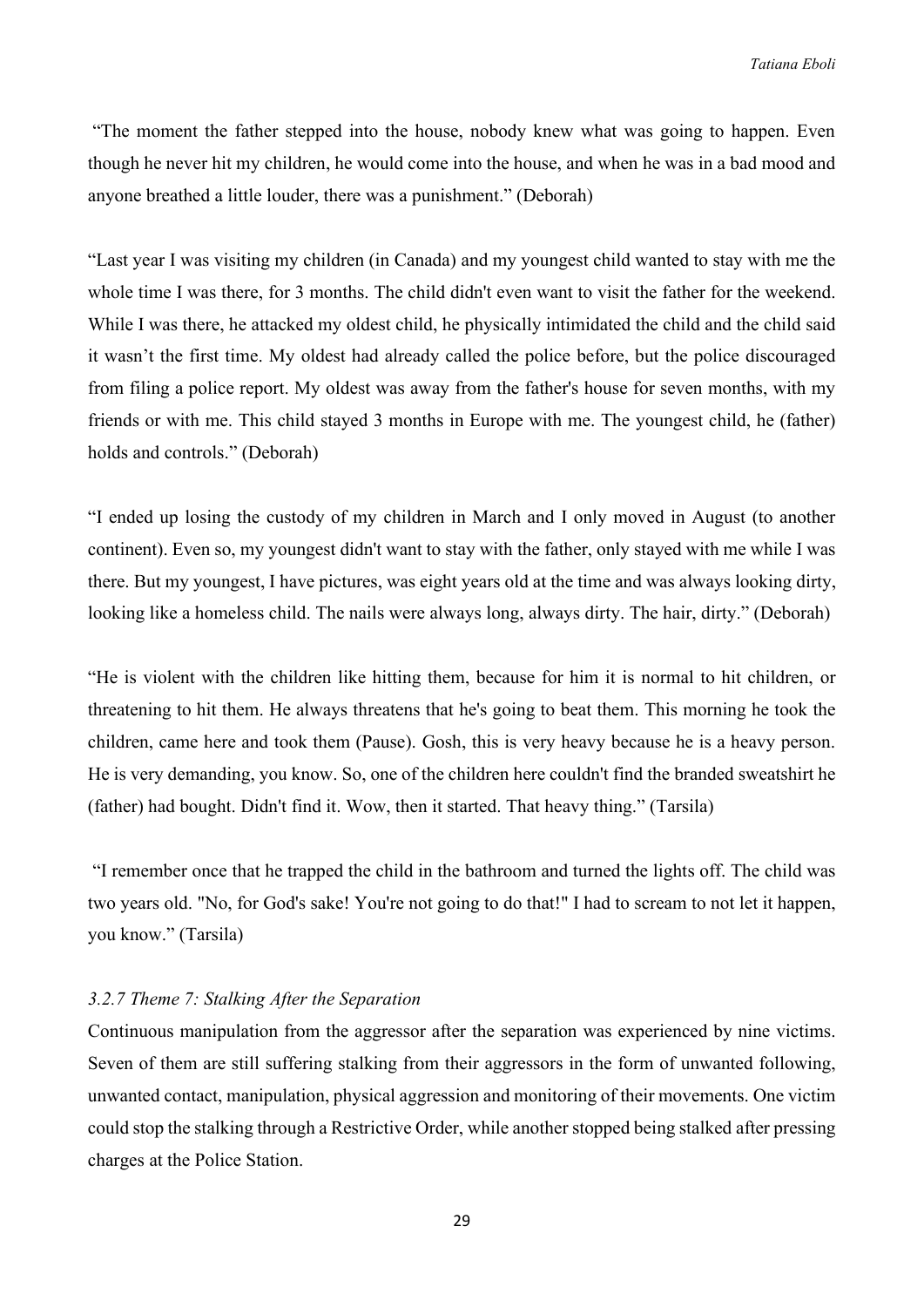"…he pushed me, stepped hard on my foot and squeezed my arm too, because I defended my child. I didn't want him to hit my child. Then I went to report it. I went to the hospital, made a corpus delicti and denounced him." (Tarsila)

"For example, if he knows I'm seeing someone, he gets terribly upset, or if I don't do what he's expecting. For example, now during the pandemic, I'm staying at home a lot. I don't have a boyfriend at all, so I stayed with the children a lot and it's okay for me. When he needs to work, I'm fine staying with the children, but once I say "no", wow! He becomes like a hurricane, you know? I try to avoid contact as much as possible because I saw that it's no use trying to talk. It's better to have less and less contact and, unfortunately, that's how it is. He isn't a nice person to me anymore, he's super rude. Always short with me, rude, cold." (Tarsila)

"He thought I had a boyfriend, that I had someone. So, he started inquiring my child to know if I had a boyfriend, if I had someone. He began to spy on me, to control me." (Maria)

"So, he does that, he starts to surround the people I know. He gets in touch with people I know. A friend of mine who has the same Italian surname, she told me these times: "Look Maria, someone called me wanting to know what I was yours". I mean, he's surrounding everyone I know. He surrounds and approaches people and then tries to turn those people against me. That's his goal, right?" (Maria)

"Last time he contacted me, he managed to find me in an app that I no longer have, but I think my record is still there. So, he sent me an invitation from that app. By the time I saw it, I was already frozen. I was panicking. I already have a problem with Depression and sometimes I also have problems with Panic Syndrome, you know, and I get a bit flustered. I was frozen. There's no way he can find my address. He does not know I live here. But even so, I felt coerced." (Caroline)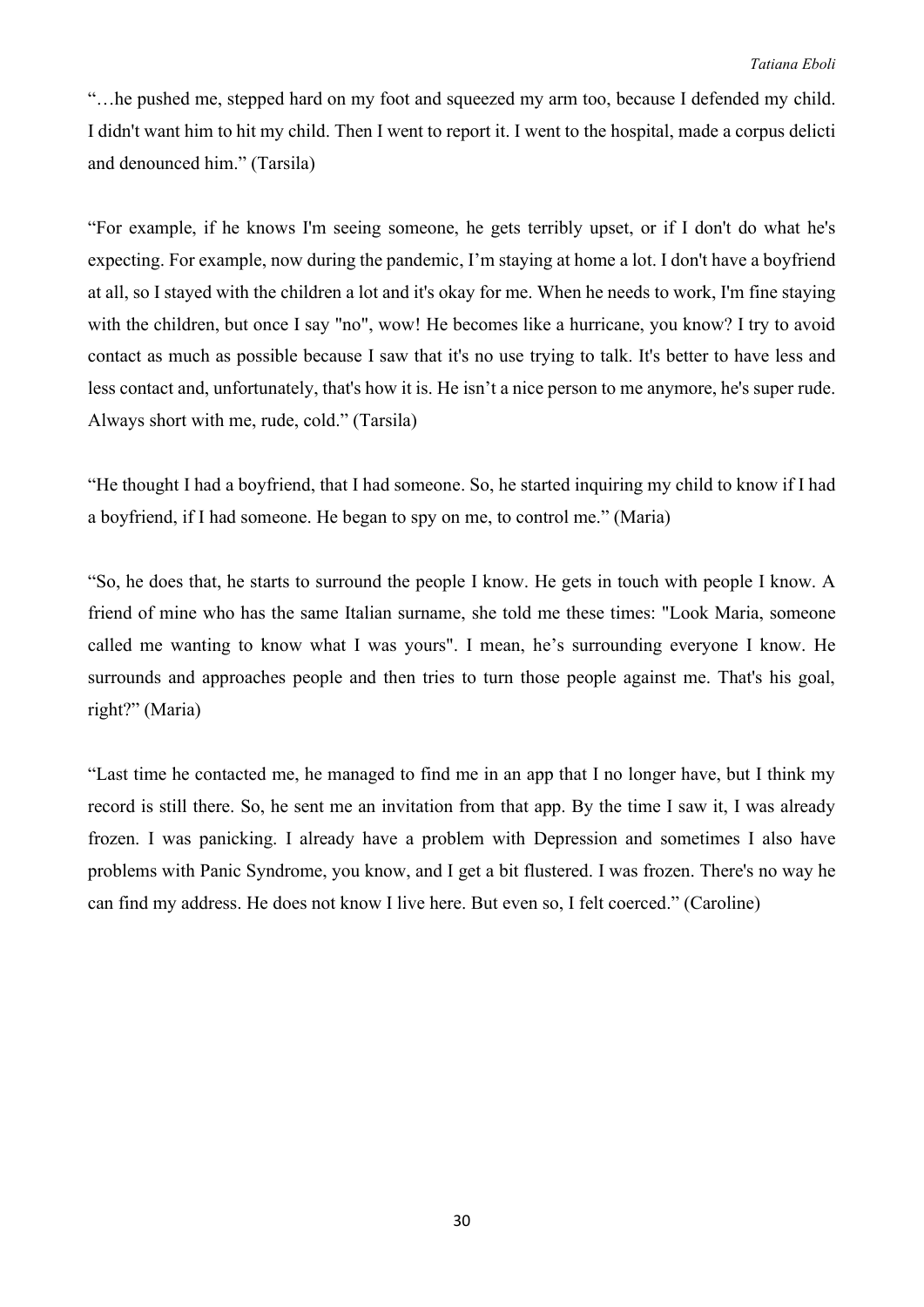#### Table 2

| Pseudonym  | Themes $(1-6)$ experienced | Themes $(1-7)$ experienced |
|------------|----------------------------|----------------------------|
|            | during the abusive         | after separation           |
|            | relationship               |                            |
| Deborah    | 1,2,3,4,5,6                | 1,6,7                      |
| Tarsila    | 1,3,6                      | 1,2,6,7                    |
| Marielle   | 1,2,3,4                    | 7                          |
| Letícia    | 1,2,3,4,5,6                | 1,6,7                      |
| Clarice    | 1,2,4,5,6                  | 7                          |
| Dandara    | 1,2,3                      | 7                          |
| Madalena   | 1,2,3,4,5,6                |                            |
| Maria      | 1,3,6                      | 1,7                        |
| Bertha     | 1,2,3,4,6                  | $\qquad \qquad$            |
| Alessandra | 1,2,3,4                    | 7                          |
| Caroline   | 1,2,3,5                    | 7                          |

*Relationship of Themes among Survivors*  $(N = 11)$ 

### 3.3 Themes Related to the Support Received by the Victims

# *3.3.1 Theme 1: Support Received by the Victims when they Attempted to Seek Assistance from National and International Governmental Institutions and Services*

A number of the interviewees mentioned the support they received when they sought assistance from police force, Brazilian consulates and embassies, state lawyers, social assistants and shelters for domestic violence victims in the country where they needed support. Of those who sought assistance from the police, only three were effectively protected from the aggressor at the time. Of eight survivors who did not receive support from the police, only three did not seek at all national and/or international support, and five received inexistent or inefficient aid. Those victims mentioned the lack of police support after suffering physical violence, being stalked after the separation, and after pressing charges of psychological aggression and physical violence. Of those five, three victims could not communicate with the police in the official language of the country, and two did not have a residence permit to live in the host country. The three victims who did not seek support at all from national or international institutions mentioned they acted that way because of the humiliation of the process, the lack of language skills, the lack of awareness within the society regarding the domestic violence subject, lack of credibility in the justice system, the implementation of social isolation promoted by the aggressor, feelings of shame and guilt, and trauma after seeking assistance and not receiving support.

Of eleven interviewees, only two sought assistance from a Brazilian embassy and consulate, one in Thailand and the other in Portugal. The victim who was living in Thailand did not receive support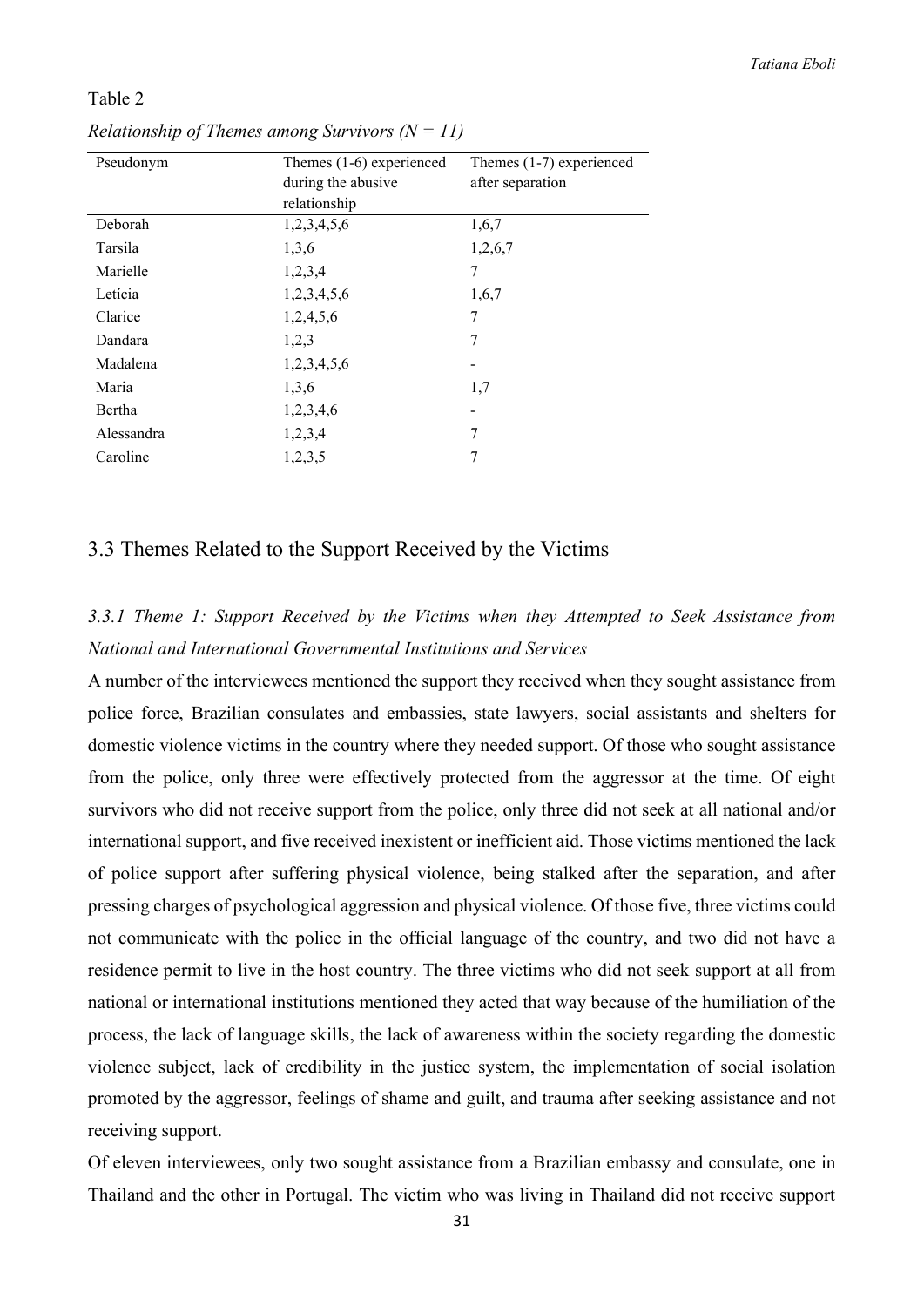from the embassy after having been beaten by her aggressor. Since she could not receive support from the police or the Brazilian embassy, she was forced by the aggressor to drop the charges against him. The victim who sought assistance from the Brazilian consulate in Portugal received psychological support and legal orientation. However, the interviewee mentioned that the consulate could not do much for her case at the time.

Of all interviewees, three sought judicial support from state lawyers in Portugal and Canada. In two cases, both occurred in Portugal, the state lawyers allowed the domestic violence court cases to be archived since they did not inform their clients of the date they should appear in court. In Canada, the estate lawyers representing two underage children and the victim in a court case related to a custody battle did not support the victim, accordingly, making her choose between staying in the country to stay near the children or leaving to another continent with her current husband without the children. The victim in question left the country and can only see her children when travelling to Canada.

Only four victims sought support from social assistants, two in Portugal, one in Luxemburg and one in Canada. Of all four, only one survivor affirmed that the social assistant offered effective support in Portugal. The survivor in Canada did not receive support at all from the social assistant, when one of her children was physically assaulted by the father. The Brazilian victim in Luxemburg sought support from seven different social assistants, and only three offered a certain amount of assistance. The remaining four assistants declared they could not help her since she did not have legal documentation, or advised her to start a couple's psychotherapy with her aggressor.

Of all survivors, three were moved to a shelter for victims of domestic violence and two of them, one in Portugal and the other in Canada, mentioned they had negative experiences there. The survivor in Portugal stayed nine months in the shelter and affirmed she was revictimised after suffering abuse by the social assistant. The victim in question made a formal complaint to the National Commission for Human Rights in Portugal and the abuses grew worse since all the shelter's employees and the social assistant could know about her formal complaint through the commissioner's phone call, which exposed the situation to the shelter's staff. The same social assistant also failed to let her know that she had the right to receive financial support from the government at the time she was living in the shelter. The survivor in Canada mentioned the presence of micro violence in the shelter. She affirmed she did not feel welcomed and the personnel were serving expired date food to the victims. She then decided to leave the shelter after one week. Only one of the three, who was still inside the shelter at the time of the interview, affirmed she was receiving proper treatment.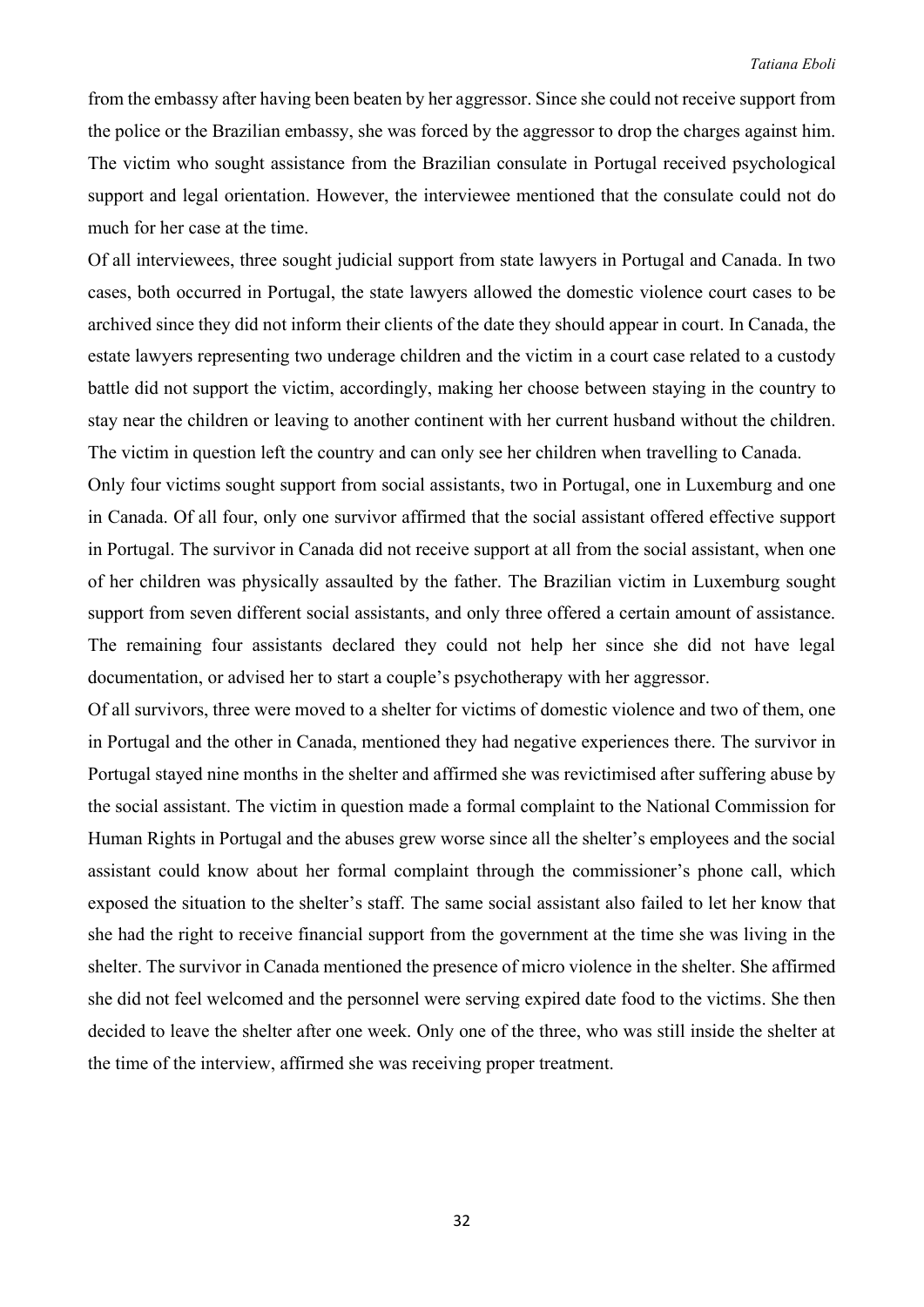#### Table 3

| Pseudonym  | Country   | Police Force                 | <b>Brazilian</b>         | State Lawyer             | Social Assistance        | Shelter                      |
|------------|-----------|------------------------------|--------------------------|--------------------------|--------------------------|------------------------------|
|            |           |                              | Embassy /                |                          |                          |                              |
|            |           |                              | Consulate                |                          |                          |                              |
| Marielle   | Belgium   | N <sub>o</sub>               |                          |                          |                          |                              |
| Bertha     | Germany   | $\overline{\phantom{a}}$     |                          |                          |                          | -                            |
|            | and       |                              |                          |                          |                          |                              |
|            | Belgium   |                              |                          |                          |                          |                              |
| Deborah    | Canada    | No                           |                          | No                       | No                       | -                            |
| Dandara    | Canada    | Unknown                      |                          | $\overline{\phantom{a}}$ | $\overline{\phantom{a}}$ | No                           |
| Tarsila    | Italy     | No                           | $\overline{\phantom{a}}$ |                          |                          | $\overline{\phantom{a}}$     |
| Maria      | Italy     | $\qquad \qquad \blacksquare$ |                          |                          |                          | -                            |
| Caroline   | Japan     |                              | $\overline{\phantom{a}}$ |                          | $\overline{\phantom{0}}$ | $\qquad \qquad \blacksquare$ |
| Madalena   | Luxemburg | No                           |                          |                          | No                       | Yes                          |
| Clarice    | Portugal  | Yes                          | No.                      | No                       | No                       | No                           |
| Alessandra | Portugal  | Yes                          | $\blacksquare$           | No                       | Yes                      | $\qquad \qquad \blacksquare$ |
| Letícia    | Thailand  | N <sub>o</sub>               | N <sub>o</sub>           |                          |                          |                              |
| Letícia    | UK        | -                            |                          |                          |                          |                              |

*Effective Support Received by Governmental Institutions and Services (N = 11)*

*Note. Yes and No responses. Hyphen means "did not seek support" or "did not mention in the interview".*

# *3.3.2 Theme 2: Support Received by the Victims when they Attempted to Seek Help from Domestic Violence NGOs and Domestic Violence Independent Brazilian Associations*

Of all the interviewees, four sought support from domestic violence NGOs and only two of them received some kind of assistance. The two remaining victims who sought NGO assistance did not receive support at all. One of them declared that the NGO from the UK refused assistance affirming that her life was not at risk, and the other affirmed that she simply did not receive support at all from the Italian NGO. Of the two survivors in Portugal who received some assistance from the NGOs, one was moved to a shelter, and the other is still receiving, free of charge, psychological care in the form of psychotherapy, for more than one year already.

In total, seven survivors were having their cases followed by independent Brazilian associations that act abroad in order to offer support to Brazilian immigrant females, victims of gender-based violence. Of seven, four mentioned the support they received. The kinds of support mentioned were psychological, legal, escort to a shelter, group support and brief shelter provided by one association's volunteer who allowed the victim to stay in the volunteer's house.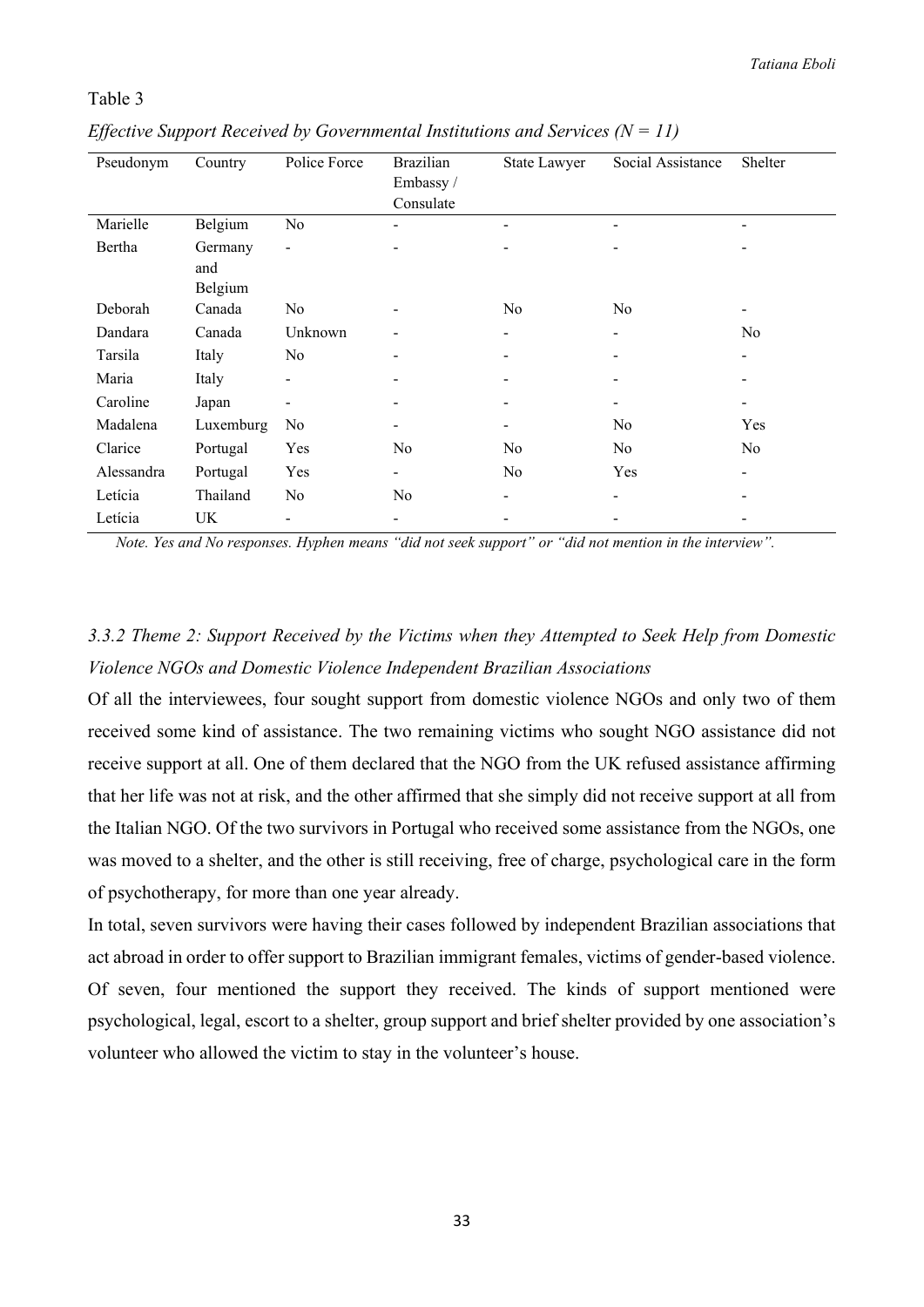#### Table 4

| Pseudonym  | Country             | Domestic Violence        | Independent Brazilian |
|------------|---------------------|--------------------------|-----------------------|
|            |                     | NGO                      | Association           |
| Marielle   | Belgium             |                          | Yes                   |
| Bertha     | Germany and Belgium |                          | -                     |
| Deborah    | Canada              |                          |                       |
| Dandara    | Canada              |                          | <b>Yes</b>            |
| Tarsila    | Italy               | N <sub>0</sub>           | -                     |
| Maria      | Italy               |                          |                       |
| Caroline   | Japan               |                          |                       |
| Madalena   | Luxemburg           | $\overline{\phantom{a}}$ | Yes                   |
| Clarice    | Portugal            | <b>Yes</b>               | -                     |
| Alessandra | Portugal            | Yes                      |                       |
| Letícia    | Thailand            | -                        | -                     |
| Letícia    | UK.                 | N <sub>o</sub>           | Yes                   |

 *Effective Support Received by Non-Governmental Services (N = 11)*

*Note. Yes and No responses. Hyphen means "did not seek support" or "did not mention in the interview".*

#### *3.3.3 Theme 3: Support Received by the Victims from Personal Social Circle*

The majority of the survivors mentioned the support they received from people living in the country where the abuse occurred. Of eleven victims, seven received support from Brazilian friends. Of all survivors, only two have family members living in the same host country. One does not have any contact with her father who lives in the same territory, and the other has also family members in the country who share a land border with the host country she has been living in. In this particular case, the victim in question received some support from a few family members, however, she mentioned that the support was not enough at the time. Three victims mentioned receiving support from native friends, and only one of them affirmed receiving just an expression of solidarity from her native male friends. Of eleven, one survivor received effective support from native co-workers, and another received assistance from native teachers. Of all interviewees, two received some kind of support from foreign acquaintances. Only one survivor sought assistance from a local evangelical church which refused to help. Of all victims, three mentioned to the aggressor's family the abuses they were suffering from the aggressor. In all three cases, the aggressor's family members did not provide any kind of assistance.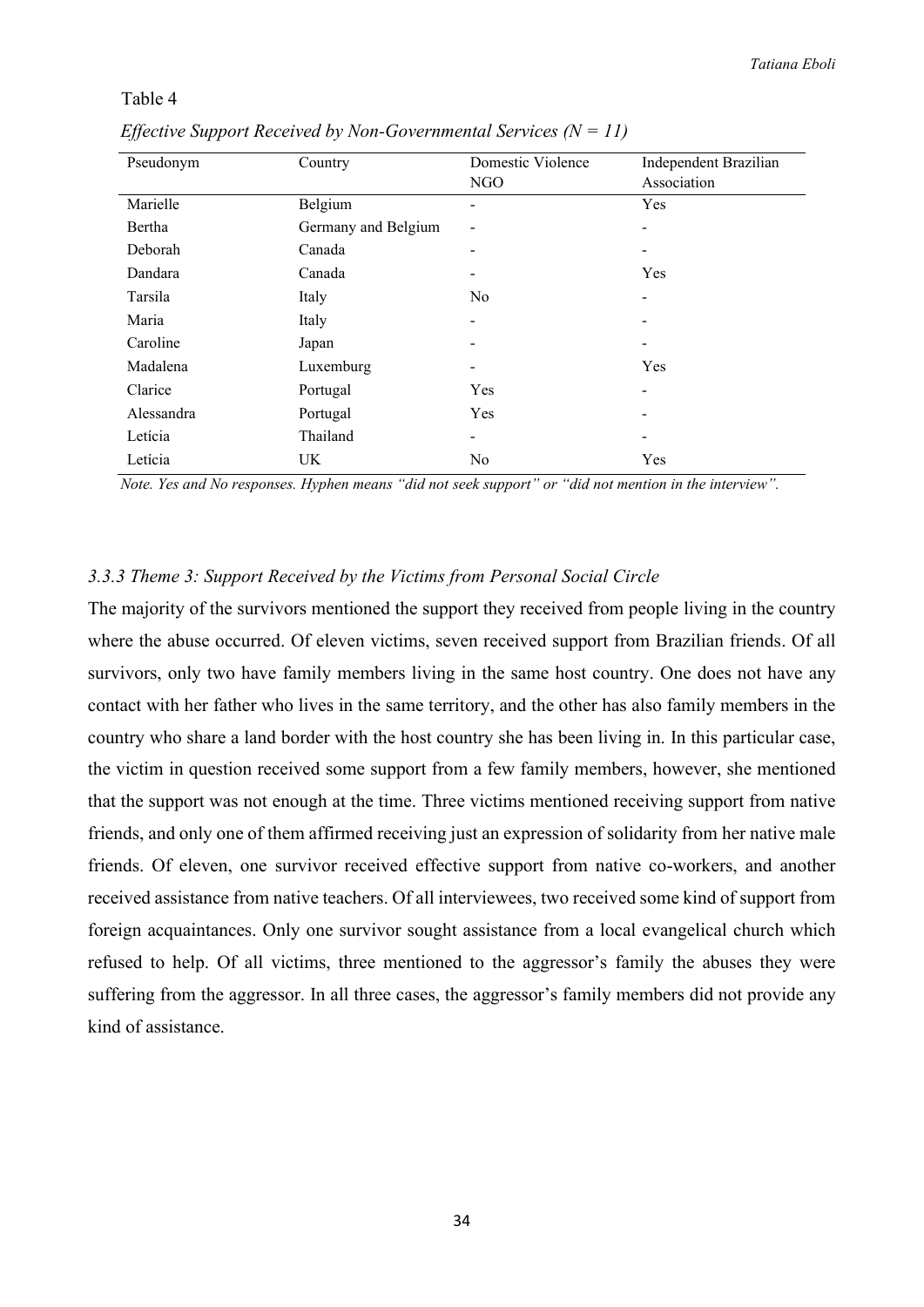# 3.4 Themes Related to the Psychological Characteristics of the Victims

# *3.4.1 Theme 1: Diagnosis and Therapeutic Support Received by Psychologist and/or Psychiatrist During and After the Abuse*

Keeping in mind the traumatic events the survivors crossed during the abusive relationship, and in order to investigate the psychological status of those survivors, they were asked if they received any diagnosis related to their mental health during and/or after the abusive relationship. They were also asked if they received or are receiving proper mental health support. Eight victims affirmed they did not receive any diagnosis, and only three survivors were diagnosed with the following mental disorders: depression, generalised anxiety disorder, postpartum depression and binge eating disorder. Of all the victims, two developed medical conditions during and after the abuse; one victim developed fibromyalgia, and the other developed anaemia, asthma and sarcoidosis. Of eleven survivors, only three received confirmation that they were victims of domestic violence from healthcare and mental health professionals; one received the confirmation from her family doctor in Canada, one received it from a psychologist in the UK, and one from a psychiatrist in Portugal.

Eight survivors mentioned they received some amount of mental health support during and after the abusive relationship, in the form of psychiatric treatment, psychotherapy, crisis intervention through emergency psychological care, and not evidence-based therapeutic approaches such as Past Life Therapy and Family Constellation. Two of eleven survivors, both located in Italy, mentioned they did not receive any support when reporting the abuse they were suffering to the mental health professionals. One of them reported to the psychologist the abuses she and her children were suffering, but was told that the abuses were just discordances between the couple. The other victim who was diagnosed with postpartum depression told her psychiatrist that she was suffering abuse from her husband and his family, but was told that the situation she was describing was a fantasy created in her own head.

Of the eight survivors described above, four still receive mental health support. Three have been under psychiatric, psychological and psychoanalytic treatment, and only one has been attended by a Family Constellation therapist. Of the three victims who have been under evidence-based treatment, one has been receiving therapeutic support from a psychiatrist and a psychoanalyst in Japan, one has been under psychotherapy treatment in Portugal, and one has been under psychotherapy treatment in Canada.

All the three survivors who were placed in a shelter for victims of domestic violence mentioned they did not receive proper support or any support at all from the shelter's psychologist.

35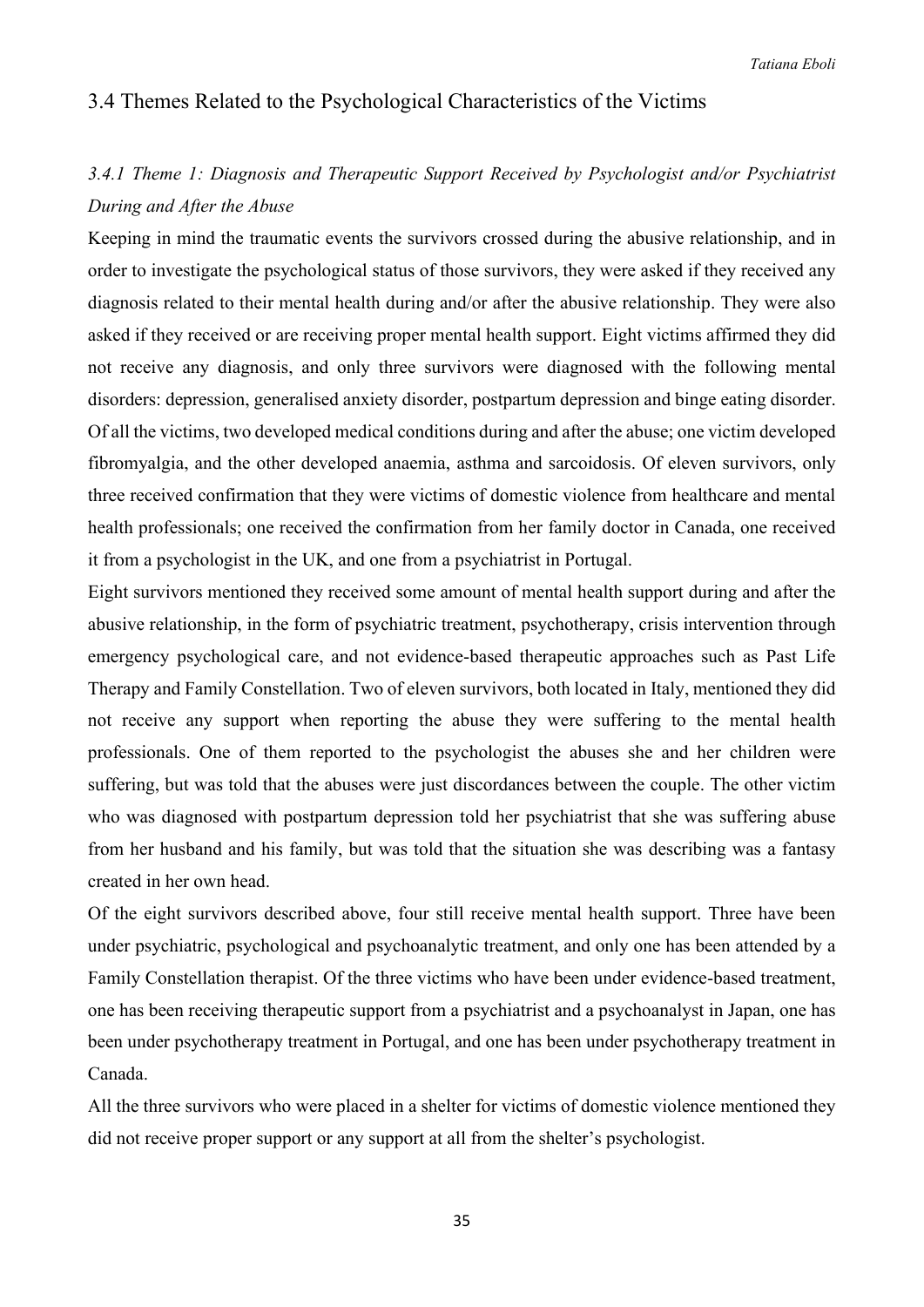Of eleven, three survivors did not receive any diagnosis during and after the abuses, and neither received any therapeutic support.

#### Table 5

*Diagnosis and Therapeutic Support Received During and After the Abusive Relationship (N = 11)*

| Pseudonym  | Country             | Diagnosis                    | <b>Effective Support</b>     |
|------------|---------------------|------------------------------|------------------------------|
|            |                     |                              | Received by Recognised       |
|            |                     |                              | Mental Health                |
|            |                     |                              | Professional                 |
| Marielle   | Belgium             | N <sub>o</sub>               |                              |
| Bertha     | Germany and Belgium | N <sub>0</sub>               |                              |
| Deborah    | Canada              | No                           |                              |
| Dandara    | Canada              | Generalised Anxiety and      | Yes                          |
|            |                     | Depression                   |                              |
| Tarsila    | Italy               | N <sub>0</sub>               | N <sub>0</sub>               |
| Maria      | Italy               | Postpartum Depression        | N <sub>0</sub>               |
| Caroline   | Japan               | <b>Binge Eating Disorder</b> | Yes                          |
| Madalena   | Luxemburg           | No                           | Yes                          |
| Clarice    | Portugal            | N <sub>0</sub>               | N <sub>o</sub>               |
| Alessandra | Portugal            | No                           | Yes                          |
| Letícia    | Thailand            | N <sub>0</sub>               | $\qquad \qquad \blacksquare$ |
| Letícia    | UK.                 | No                           | Yes                          |

*Note. Yes and No responses. Hyphen means "did not mention" and "did not seek support"* 

# *3.4.2 Theme 2: Psychological Status of the Victims at the Moment While living in Another Country and Sense of Belonging to the Country of Residence*

The majority of the victims mentioned the way they felt during and after the abusive relationship. Of eleven, six survivors mentioned feelings of shame, guilt, fear, anxiety, rage, regret and hopelessness. Two victims mentioned they experimented suicidal ideation during the abusive relationship.

The interviewees were also asked about their main fears at the moment of the interview. The listed fears were of being alone, of dying, of dying alone, confrontation with the aggressor, encounter with the aggressor, the romantic reconnection with the aggressor, the perpetuation of the cycle of violence by their children in the future, the aggressor taking the child away, losing their children, being judged by their children, their children suffering the same abuses when they grow up, the impossibility to find a job when back in Brazil, and the impossibility to financially support themselves in another country. One victim who was still living with her aggressor in the UK mentioned she was dreaming constantly of being persecuted by him. She also mentioned that sometimes she used to dream that the aggressor was persecuting her child. Another victim who was living in the shelter for victims of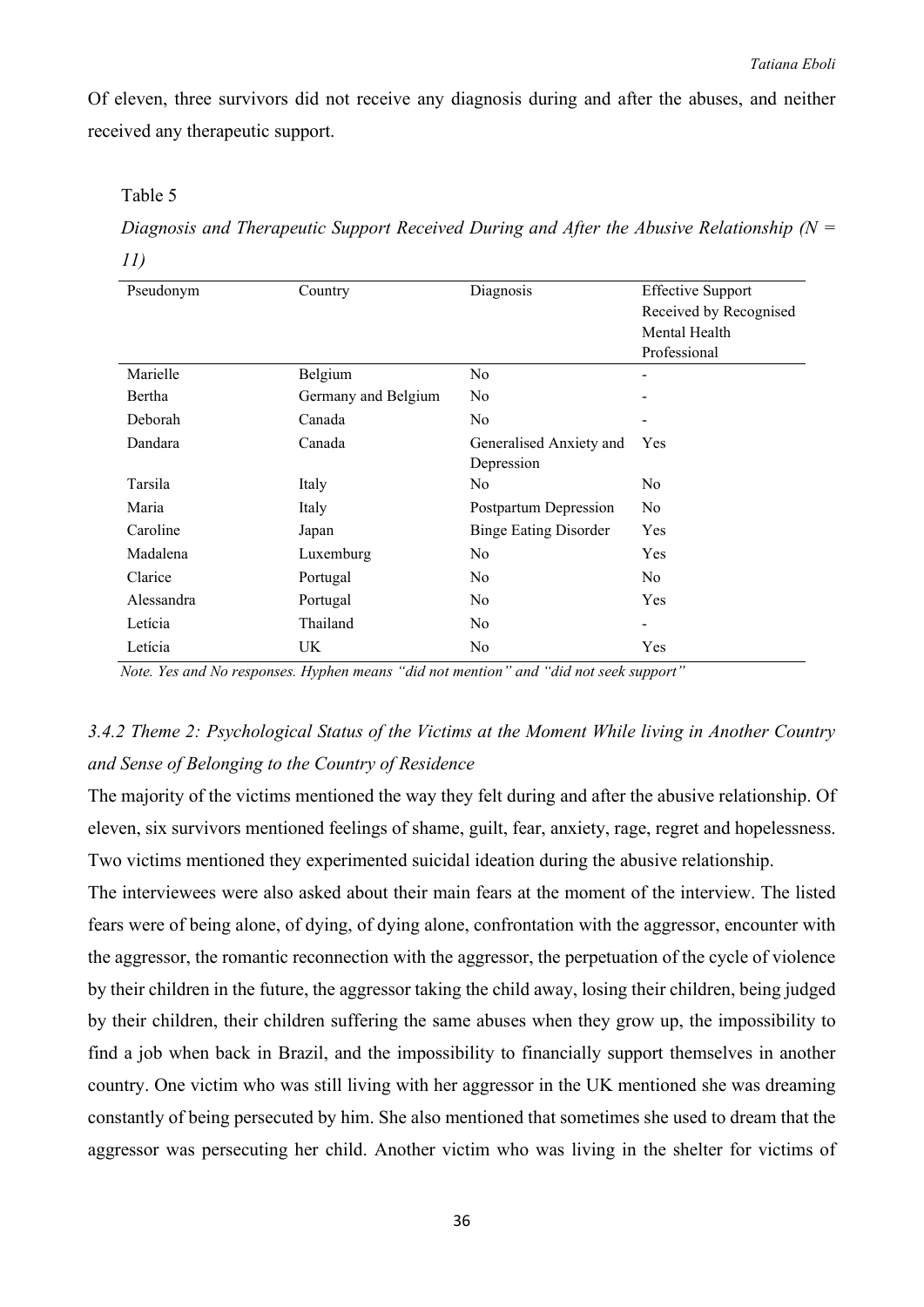#### *Tatiana Eboli*

domestic violence in Luxemburg, at the time of the interview, affirmed that she kept seeing her aggressor everywhere when going out.

Of all the victims, only two, one living in Canada and the other living in Belgium, affirmed they felt welcome in the country of residence at the time of the interview. Four survivors did not mention the subject, and four said they did not feel welcome at all while living in another country. Only one victim in Japan mentioned she did not feel welcome or not welcome. The victims who did not feel welcome in the country of residence mentioned feelings of isolation, loneliness, being out of their element and not feeling at home. Two victims, one living in Portugal and the other living in Japan, mentioned they had suffered ethnic discrimination. Of the interviewees who did not feel welcome, one mentioned that the country of residence could provide her with better opportunities than she had in Brazil. The other victim mentioned that the country of residence could attend to her children's needs for security, health and education. The same victim made it clear that if she did not have children, she would have gone back to Brazil a long time ago.

Five survivors are having issues with the agreement related to the child's custody between them and their aggressor. Of those five, only one tried to flee the country with her child two times without the father's authorisation, and was stopped by the immigration agents at the airport. One victim moved to another country without her children, who stayed with the father, and one is still trying to go back to Brazil with her children. This victim in question did not receive the father's authorisation to move their children to Brazil. One victim was in the middle of a judicial custody battle which has been going on for ten years with her aggressor, and one victim who was living in the shelter for victims of domestic violence at the time of the interview, tried to go back to Brazil with her children but was not allowed to do so.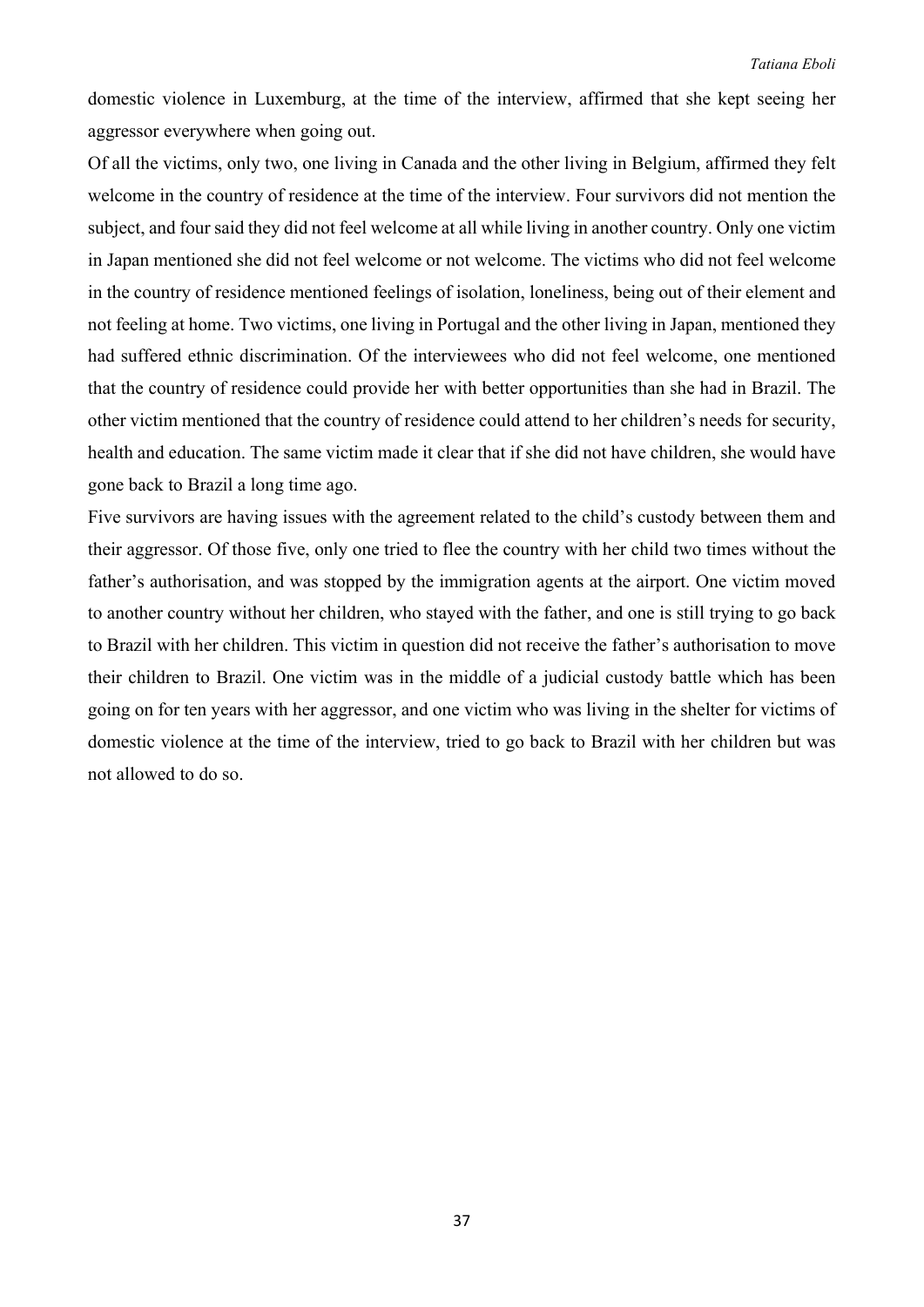# 4. Discussion

#### 4.1 Summary of Findings

The sample for the study was formed by eleven women from different backgrounds, living in different countries who accepted the challenge to tell their stories. However, differently from the findings of other studies which showed that women with a lower social level, or lower level of education are more vulnerable to being victimised by intimate partners, this study found that women with a high degree of education and coming from a high social status background, are also vulnerable to IPV, because they are the majority in this study. It was also found that only women from thirty to fiftyeight years of age agreed to participate in the study. These findings create further research questions related to the age and background of the Brazilian victims who live abroad. It is not clear if there is a high number of victims from 30 to 60 years old abroad, or if women in this age group are more prepared to talk about their experiences of victimisation. The general finding in this study demonstrates that Brazilian immigrant women who had or have been victimised by a foreign partner have suffered similar victimisation and a similar level of support from formal and informal channels. Even living in different places around the world, the victims experienced similar feelings and symptoms related to mental health outcomes. The majority of them are still suffering from some kind of abuse after the separation and only one victim received court protection under a restraining order against her abuser. Almost all of the victims who have children with their aggressors are having disagreements or custody battles in order to move with their children to another country.

#### *4.1.1 Details of Victimisation from Intimate Partner Aggression*

Keeping in mind that there is no agreement yet within academia about a universal definition and categorisation of the types of aggression involved in IPV, the victims in this study categorised the types of aggression and violence under the Maria da Penha law perspective, and the others who did not have the knowledge about all the types of aggression, were informed about them under the Brazilian's law perspective in order to follow only one categorisation of IPV. The results show that all of the victims suffered psychological aggression, which was accompanied by other types of aggression and violence. Ten victims suffered physical and economic abuse, seven were victims of moral aggression and five of sexual violence or coercion.

Reproductive coercion was also a theme that emerged during the interviews, showing that the women's autonomy regarding their own reproductive decisions can be at risk in an abusive relationship. Although not broadly discussed, it is important to make clear that the coercion of termination or initiation of pregnancy is considered sexual violence in Brazil (Maria Da Penha, 2006)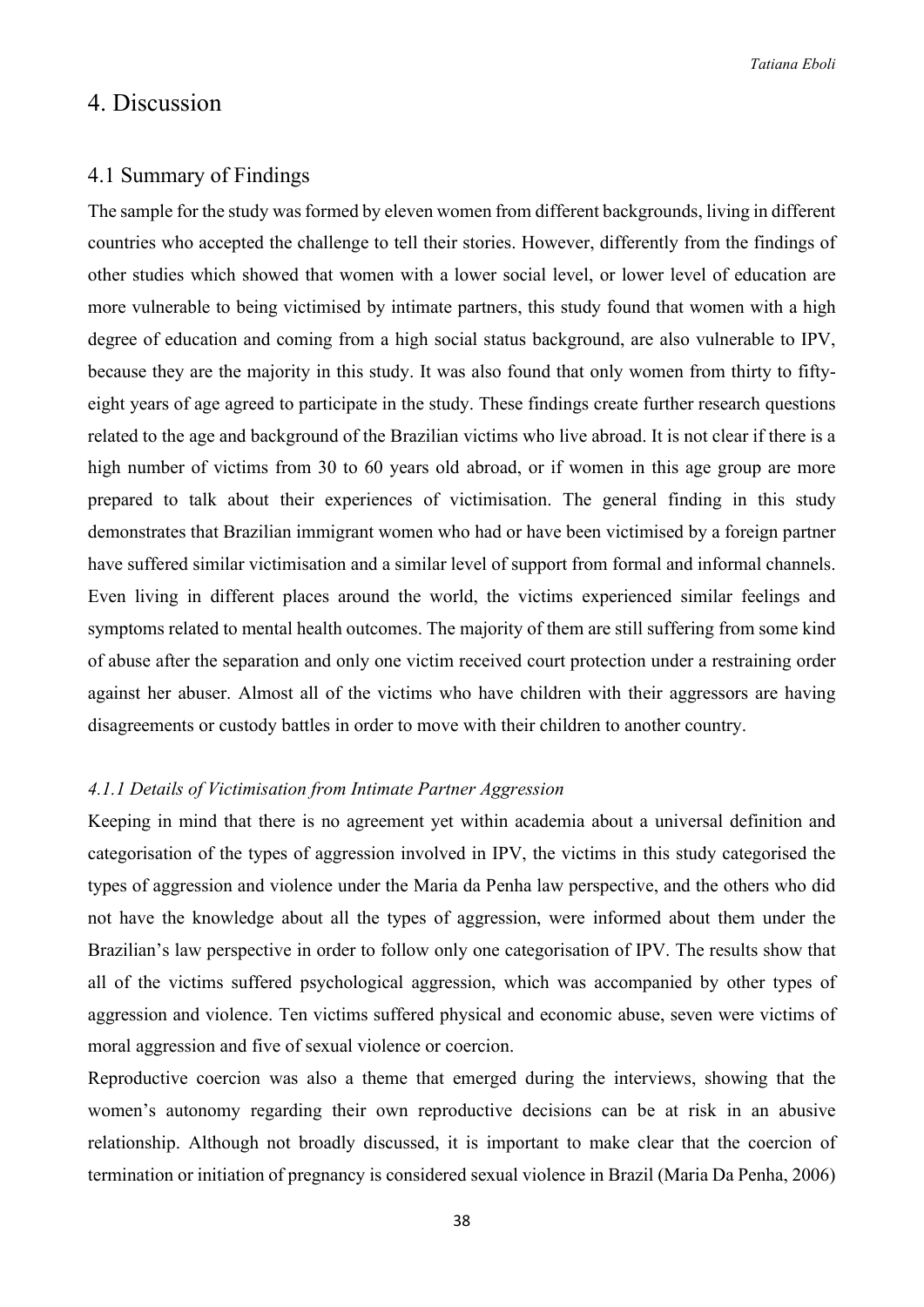and as psychological aggression by the Centers for Disease Control and Prevention in the US (Breiding et al., 2015). Breiding and colleagues (2015) also address non-contact unwanted sexual experiences as a form of sexual violence. The experience of one of the victims of being coerced by the aggressor to undress in every online encounter is an example of it.

Even though the researcher did not mention the information about stalking as a form of IPV proposed by Breiding and colleagues (2015) in the interviews, the victims mentioned the continuous manipulation they had suffered or were still suffering from after the separation. The forms of manipulation used by the aggressors and described by the victims fit into the stalking description.

The results also show that the aggressors exploited the victim's vulnerability related to their immigrant status, which falls under the psychological aggression according to Breiding and colleagues (2015).

The results demonstrated that the victimisation, physical or non-physical, can occur through direct harm inflicted by the aggressor, or through the use of coercion tactics to convince the victim to act in ways she is unwilling to. The study also demonstrates that the vulnerability those women experience as foreigners in a strange country contributes to the long-term experiences of an abusive relationship as found by Dasgrupa (1998), Freedman & Jamal (2008) and DAW (2003). The vulnerability the victims in this study faced because of their status as immigrants, which went beyond the illegality, made them easy prey for victimisation, mostly because their abusers were citizens of the host country or citizens from a developed country. Beyond the illegal status as a vulnerability factor, there were cultural norms, xenophobia, racism and gender roles mentioned by Freedman & Jamal (2008) and DAW (2003) which victimised the immigrant women not only on the personal level, but also on the cultural and institutional levels as well, as mentioned by Dasgrupa (1998). The fact that the majority of the interviewees have had a long abusive relationship in the host country they were living in demonstrates this reality. The feelings of fear, mostly of losing their children, and shame mentioned by some interviewees made some of them stay longer in the abusive relationship. Others mentioned the lack of financial autonomy they faced or were still facing, which was an obstacle to breaking the cycle of violence. The lack of a supportive social circle and survival skills were also present in some reports, and also represented an obstacle to leaving the abusive relationship.

In some reports, there is a clear presence of discrimination the victims suffered by their partners and the partner's family members.

#### *4.1.2 The Support Received by the Victims*

As the results show, almost all the victims sought what Liang and colleagues (2005) called formal and informal support. Only one victim did not seek any kind of support, because she was isolated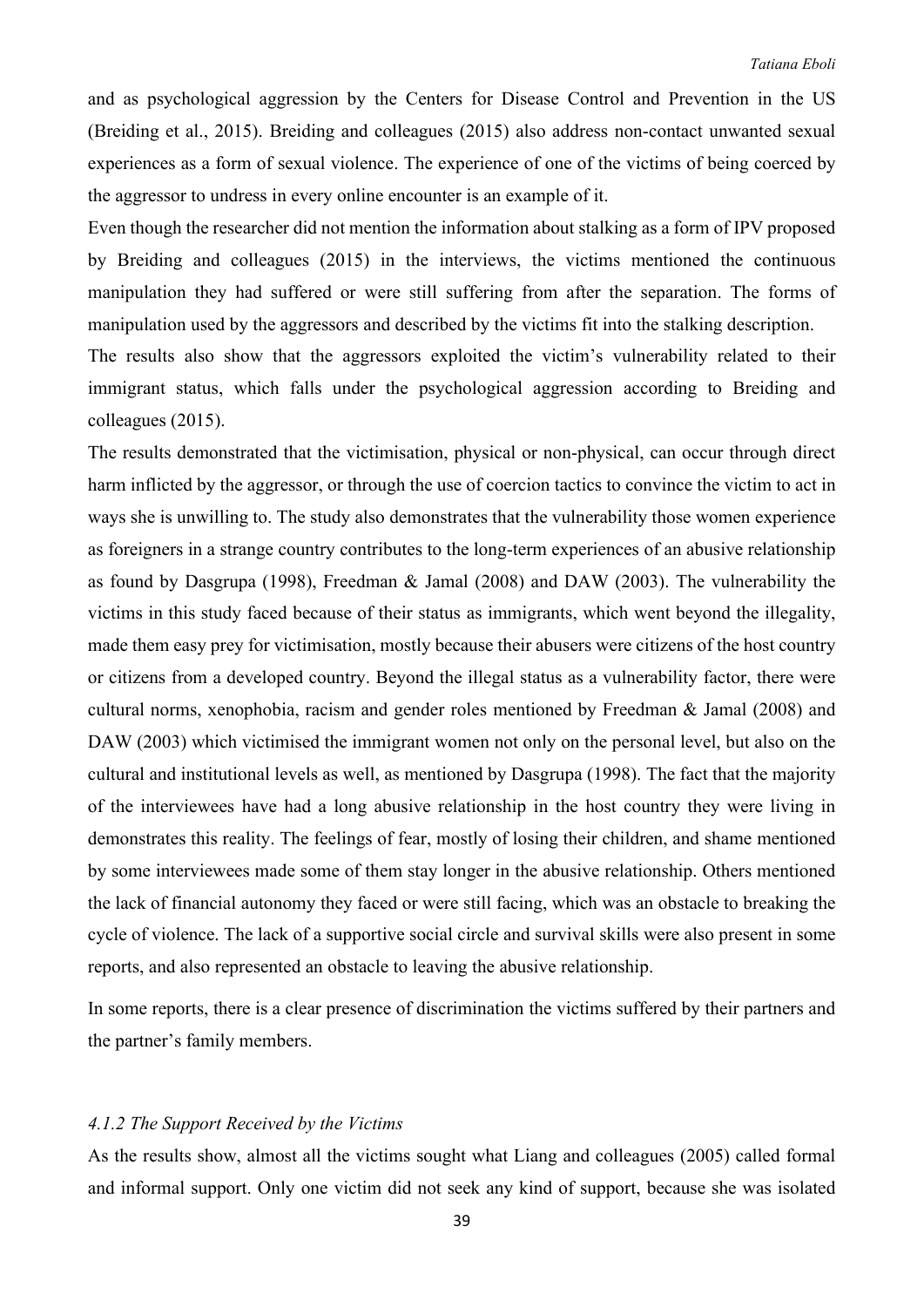from everyone and thought that nothing would happen if she reported the abuse. Two other victims, living in different countries, sought support only from an informal channel (a friend) in order to receive financial aid to leave the abusive relationship. One of them revealed that she did not seek help from formal channels, because psychological aggression was not considered a type of domestic violence in the host country's culture, and the other lives in a highly patriarchal society in which domestic violence is not treated as a public health issue. The results also show that the majority of the victims who have sought help did not receive proper support from any channel, except the cases in which they received moral and financial support from family members, friends and acquaintances. However, it seems that some of the victims had a certain resistance to telling their family members about their situation, since they did not mention telling them about the aggressions they suffered. Only in two cases did the victims express that they felt ashamed and guilty about their situation, so they decided not to expose it to the family, corroborating the findings of Liang and colleagues (2005). Another reason for this resistance can be what Reynolds (2020) describes as the independent characteristic to deal with their own problems, which is a trait Brazilian women present when living abroad, or the fact that they worry about the health of their elderly parents.

The results demonstrate that the support provided by domestic violence NGOs was successful in only half of the cases and that the Brazilian independent associations, which intermediated the contact with this research, were the only channel able to provide some kind of effective assistance. It is not clear if the reason for this result is the fact that the communication in the mother tongue between victims and agents from the independent associations was a facilitator for more efficient assistance, or the fact that these Brazilian philanthropic associations were created to fill the hole of the formal channel's inefficiency. It is also important to notice the negative experience that two out of three victims had when living in a shelter for victims of domestic violence. Their report exposed that the unprepared professionals might create a scenario of revictimisation that is experienced by the victims who are in an extremely vulnerable state, which Dasgrupa (1998) describes as a phenomenon of institutional revictimisation. It is not clear if the motivation for this revictimisation is based on any kind of discrimination, as Dasgrupa (1998) suggests. However, it can be possible.

The formal channels in the host countries were demonstrated to be inefficient in the majority of the cases. The state agents, in general, who failed in providing proper assistance showed a lack of understanding regarding IPV and insensitivity towards the aggressions the victims suffered, which confirms the findings of Dasgrupa (1998).

The results make it clear that of eleven victims interviewed for this study, nine are still being victimised by their ex-partners with the knowledge of at least one of the formal support channels which, in some cases, are responsible for their security, well-being and guarantee of autonomy. Five of those who have children with their aggressors cannot leave the country with the children because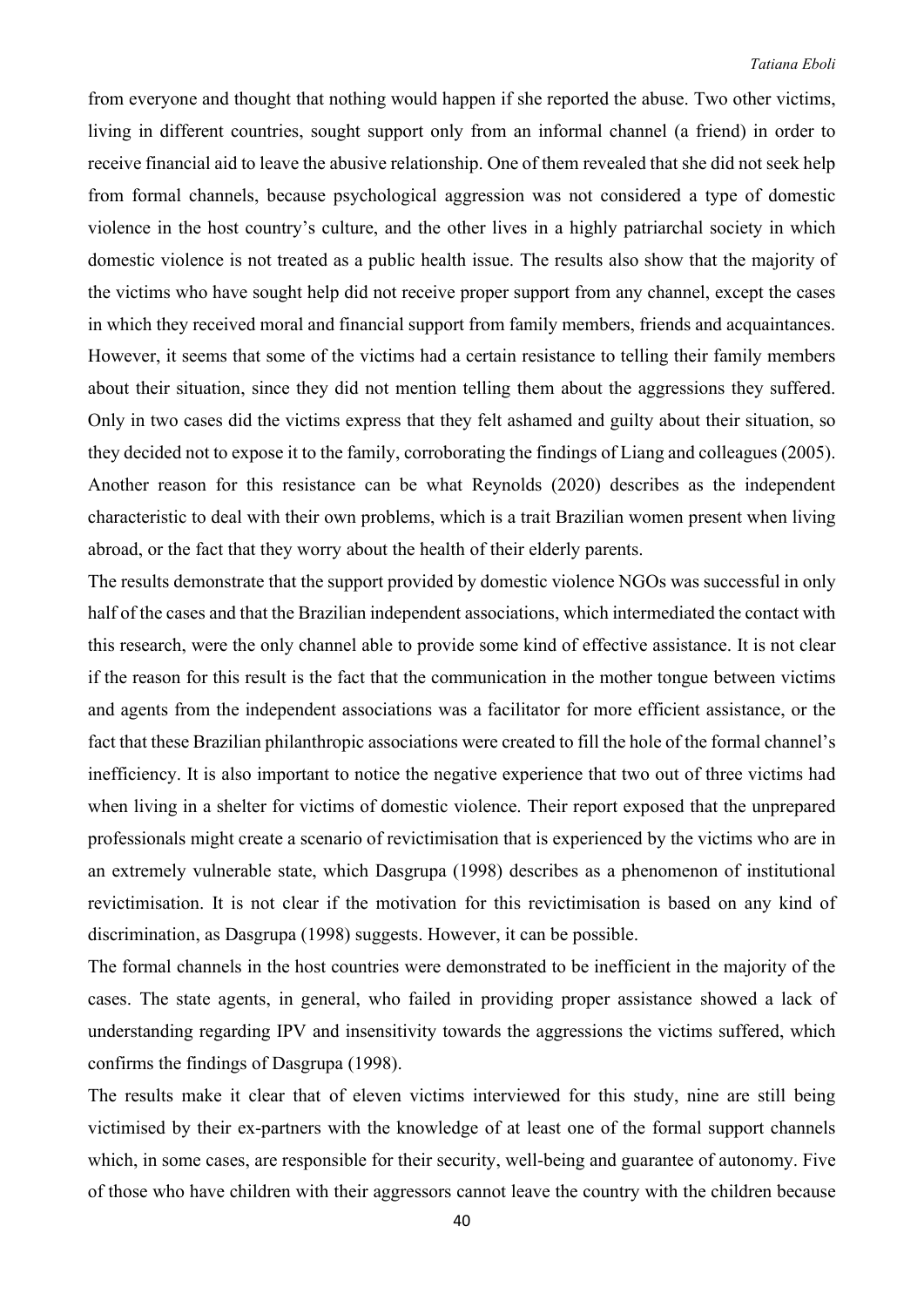of the Hague Convention, and are still suffering psychological distress because of their present situation and the past traumas related to the aggressions they suffered.

The victims interviewed did not have a job in the host country or did have a job that could not provide the necessary income for them to regain their autonomy, which corroborates the findings of Dasgrupa (1998) and Reynolds (2020).

#### *4.1.3 Psychological Status of the Victims*

The results show that three victims who received a mental disorder diagnosis experienced the mental health outcomes related to the findings of Blasco-Ros and colleagues (2010), Ellsberg and colleagues (2008), García-Moreno (2005), Krug and colleagues (2002), McLaughlin and colleagues (2012) and UN (2014). One was diagnosed with Depression and Generalised Anxiety Disorder, another with Postpartum Depression and another with Binge Eating Disorder. Additionally, two of the victims interviewed mentioned the suicidal ideation they experienced during the abusive relationship. Feelings of shame and guilt, PTSD symptoms of dreaming about being persecuted by the aggressor, seeing the aggressor everywhere and fear, poor self-esteem and chronic stress were also reported by the victims who did not receive any diagnosis. One victim reported feelings that are not described in the IPV literature, such as rage, desperation and regret that she experienced during the abusive relationship.

Two victims who developed medical conditions during and after the abuses demonstrated the possible somatisation process involved in the health outcomes of intimate partner victimisation mentioned by Lagdon and colleagues (2014). One victim developed fibromyalgia, a condition reported in the Krug and colleagues (2002) study. However, the results in this study show presence of autoimmune diseases as possible somatisation. One victim who developed asthma and sarcoidosis during the abusive relationship reported that sarcoidosis went into remission after she divorced her aggressor. At this time, however, there is no study correlating the presence of autoimmune diseases and IPV victimisation.

The results demonstrate that the victims need a proper diagnosis in order to understand their psychological status during and after the abuse to receive proper treatment. Well-prepared doctors, psychiatrists and psychologists are needed at the institutional level to properly investigate the victim's mental and physical health. The professionals who attended the victims interviewed for this study demonstrated that they need deeper knowledge related to the victimisation from intimate partner aggression to give a real diagnosis and also to follow up on the cases closely. This knowledge is needed to avoid misdiagnosis promoted by misinterpretation of the reality of the situation, something that occurred with some interviewees when their health professionals did not recognise them as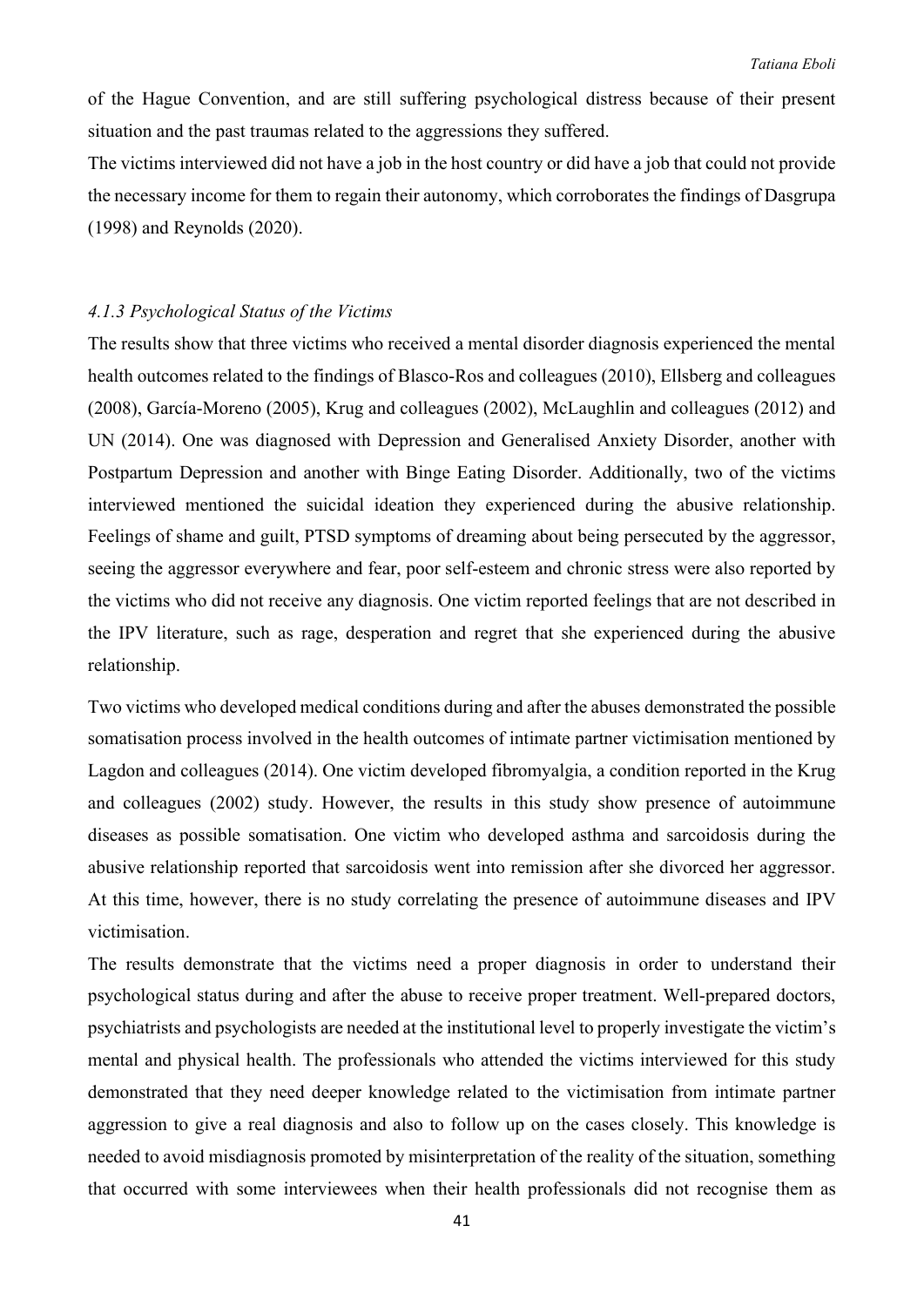victims, or did recognise them as victims but did not follow up on their cases, underestimating the risks those women were at.

#### *4.1.4 Additional Themes Developed from their Stories*

Some themes emerged from the victims' reports, such as the children's exposure to the abuse. The exposed children were victimised by their father physically and psychologically or were victimised from witnessing the abuse their mother suffered. Thus, the development of those children is already affected by the exposure to the aggression. This study did not investigate the mental health status of the children involved, however, it is known that any kind of exposure to intimate partner violence and aggression that a child suffers is considered child maltreatment (WHO, 2006), due to the severity of the emotional and physical harm involved (Gilbert et al., 2009; McTavish et al., 2016; WHO, 2002).

Another theme was the custody battles or disagreements that five victims of this study were facing at the time of the interview. This theme is strongly connected to the previous one, since the children who were victimised by being exposed to the aggressions related to IPV were forced to live in the country where the aggressor, their father, lives because of the international laws promoted by the Hague Convention. There is a contradiction, as exposed by Kaye (1999) and Reynolds (2020). At the same time that the Hague Convention was created to prevent the traumatic experience suffered by the children and the parent left behind caused by the abduction of the child, it allows the children to be traumatised by the intimate partner victimisation. Thus, this study can be used as another example that the Hague Convention does not take into consideration the traumatic experience suffered by the children and the immigrant mothers who are victims of IPV. The Hague Convention strips immigrant mothers and their children from their human rights, since it does not protect them from the abusive husband and father.

It is important to notice in this study that even the victims who showed the severity of their traumas to agents from formal channels were still trapped in their country of residence, because they do not want to leave their children behind. For example, one victim tried to flee the country twice with her child, and another was living in the domestic violence victims' shelter with her three children and was still in the country of residence against her will.

# 4.2 Limitations of the Study

The sample in the present study was not representative of all the Brazilian female victims of IPV living abroad. Quantitative studies are also needed to know the rates. Far-reaching conclusions can, thus, not be drawn and a mix of methodologies could be applied to understand the long-term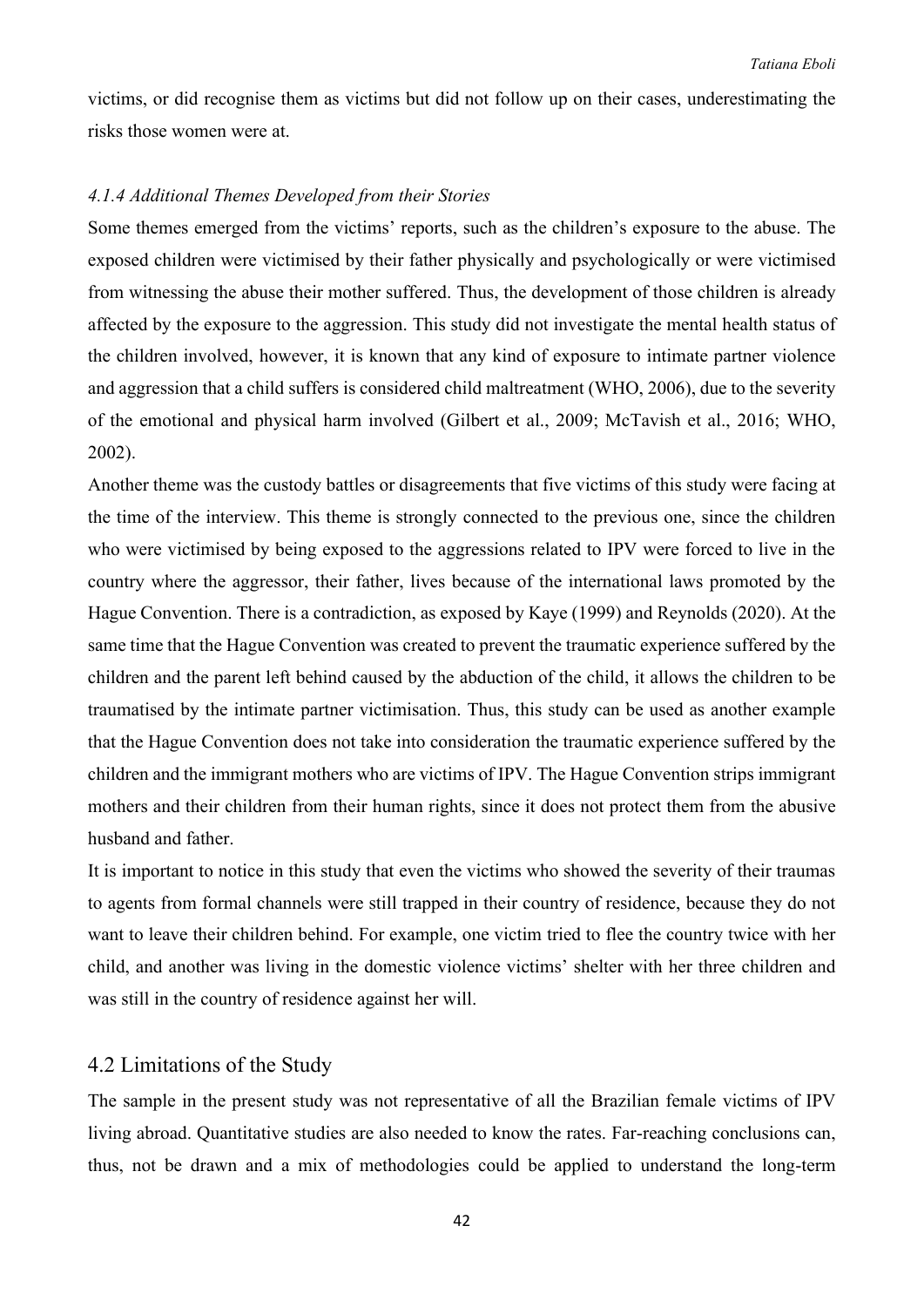implications of intimate partner victimisation for victims in general (partner and children), and the causal correlation between IPV and mental health outcomes in this population.

# 4.3 Implications of the Study

This study focused on the victimisation, support received and well-being of Brazilian immigrant women who had an abusive relationship with a foreign partner. With further research and a wider sample, it would be possible to develop awareness campaigns for formal and informal support channels and create public policies in order to protect the victims of IPV and the children exposed to it, taking into consideration the extra vulnerability the victims face only for being immigrants.

### 4.4 Suggestions for Future Research

Further research related to the victimisation, mental health outcomes, cultural factors and public politics of immigrant women who suffer intimate partner aggression from a foreign partner is needed. Most of all, there could be a universal agreement related to the definition and categorisation of IPV in order to organise the knowledge and make it public. Even though there is a lack of data and knowledge regarding this kind of victimisation, the uncovered number of 750 registered cases of domestic violence in general suffered by Brazilian immigrant women around the world is not in accordance with the reality, as shown in the present study by the numbers gathered by only two organisations which intermediated the communication between victims and researcher. There are victims who want to talk about their stories and only need someone who listens to them without judgment. They can be found in shelters for domestic violence victims, in NGOs and independent organisation groups which can be easily found online. For those victims who would prefer to protect their identity, anonymous surveys can be applied.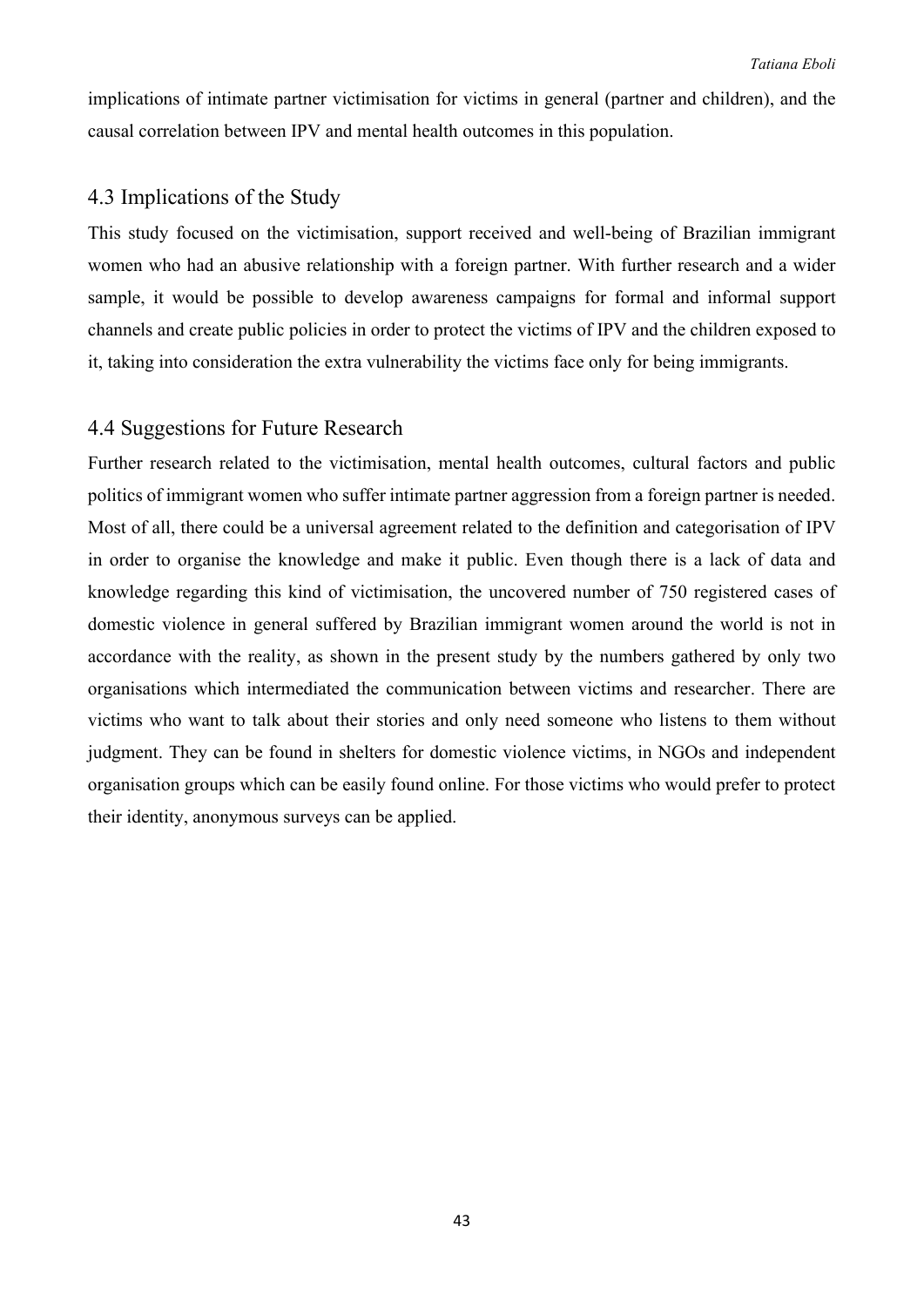# References

- Assembly, U.G. (1979). *Convention on the elimination of all forms of discrimination against women*. [https://www.ohchr.org/en/instruments-mechanisms/instruments/convention-elimination](https://www.ohchr.org/en/instruments-mechanisms/instruments/convention-elimination-all-forms-discrimination-against-women)[all-forms-discrimination-against-women](https://www.ohchr.org/en/instruments-mechanisms/instruments/convention-elimination-all-forms-discrimination-against-women)
- Assembly, U.G. (2006). *In-depth study on all forms of violence against women: Report of the secretary- general*. [https://www.un.org/development/desa/cdpmo/tools/2020/guidelines](https://www.un.org/development/desa/cdpmo/tools/2020/guidelines-producing-statistics-violence-against-women-statistical-surveys)[producing-statistics-violence-against-women-statistical-surveys](https://www.un.org/development/desa/cdpmo/tools/2020/guidelines-producing-statistics-violence-against-women-statistical-surveys)
- Beydoun, H. A., Beydoun, M. A., Kaufman, J. S., Lo, B., & Zonderman, A. B. (2012). Intimate partner violence against adult women and its association with major depressive disorder, depressive symptoms and postpartum depression: A systematic review and meta-analysis. *Social Science & Medicine*, *75*(6), 959–975.<https://doi.org/10.1016/j.socscimed.2012.04.025>
- Blasco-Ros, C., Sánchez-Lorente, S., & Martinez, M. (2010). Recovery from depressive symptoms, state anxiety and post-traumatic stress disorder in women exposed to physical and psychological, but not to psychological intimate partner violence alone: A longitudinal study. *BMC Psychiatry*, *10*(1), 98.<https://doi.org/10.1186/1471-244X-10-98>
- Bonomi, A. E., & Martin, D. (2021). Domestic abusers: Expert triangulators, new victim advocacy models to buffer against It. *Journal of Family Violence*, *36*(3), 383–388. <https://doi.org/10.1007/s10896-020-00156-2>
- Breiding, M. J., Basile, K. C., Smith, S. G., Black, M. C., & Mahendra, R. (2015). Intimate partner violence surveillance uniform definition and recommended data elements. Version 2.0. *National Center for Injury Prevention and Control (U.S.). Division of Violence Prevention*, 164. <https://www.cdc.gov/violenceprevention/intimatepartnerviolence/resources.html>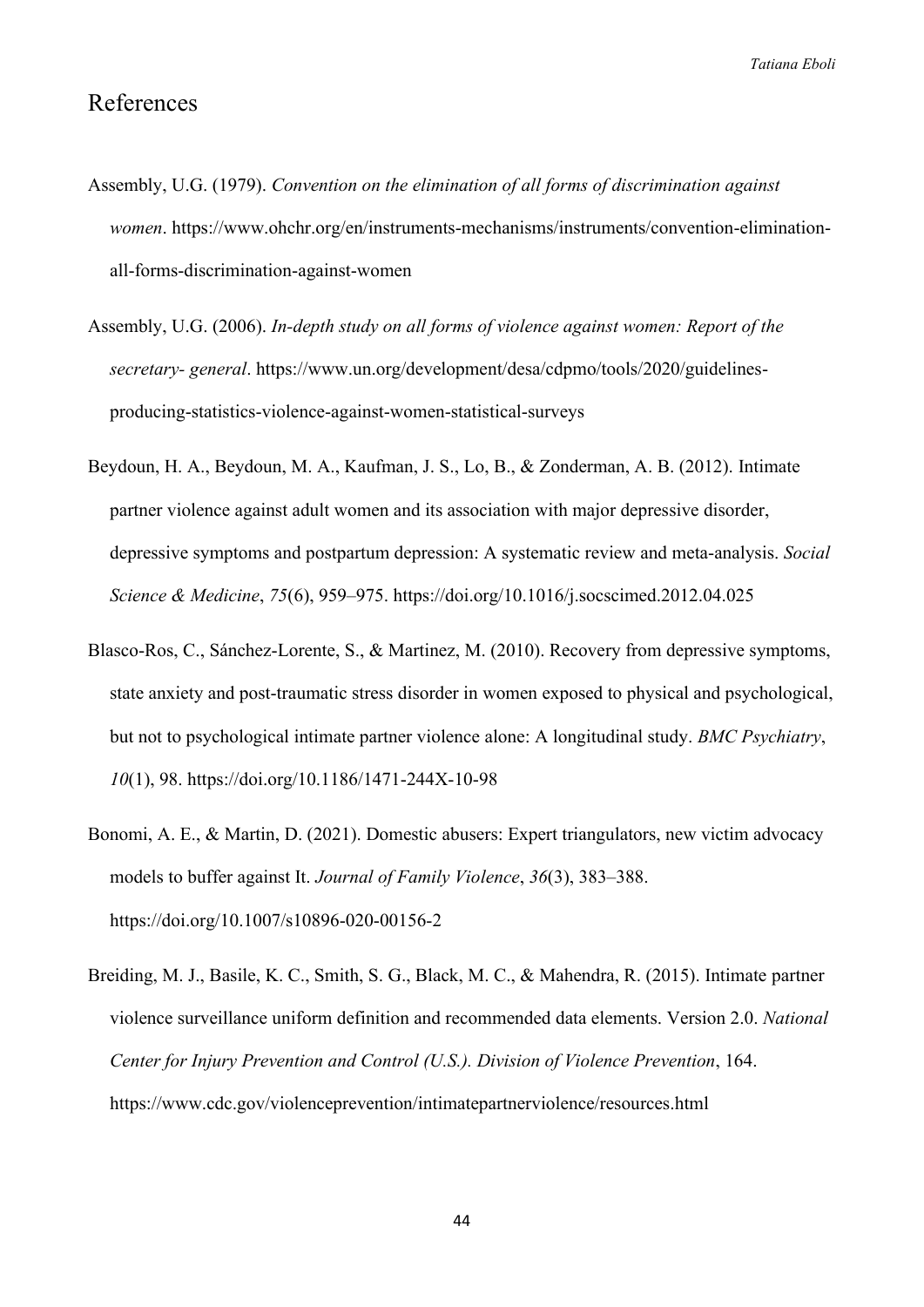- Busch, F. N. (2014). Clinical approaches to somatization: Somatization. *Journal of Clinical Psychology*, *70*(5), 419–427.<https://doi.org/10.1002/jclp.22086>
- Dasgupta, S. (1998). Women's realities: Defining violence against women by immigration, race, and class. *Issues in Intimate Violence* (pp. 209–220). SAGE Publications, Inc. <https://doi.org/10.4135/9781483328348.n14>
- De Mari, J. (2021, October). Mais de 750 brasileiras sofreram violência doméstica no exterior na pandemia. *CNN: Brazilian Edition. https://www.cnnbrasil.com.br/internacional/mais-de-750 brasileiras-sofreram-violencia-domestica-no-exterior-na-pandemia/*
- Dias, M.B. (2019). Por que Maria da Penha? *A Lei Maria da Penha na Justiça [Maria da Penha Law in the Justice System]* (5th ed.). JusPODIVM. ISBN: 978-85-442-2432-8.
- Ellsberg, M., Jansen, L, Watts, C, & García-Moreno, C. (2008). Intimate partner violence and women's physical and mental health in the WHO multi-country study on women's health and domestic violence: An observational study. *371*, 8. https://doi.org/10.1016/S0140- 6736(08)60522-X
- European Institute for Gender Equality. (2017). *Glossary of definitions of rape, femicide and intimate partner violence*. https://eige.europa.eu/publications/glossary-definitions-rape-femicideand-intimate-partner-violence
- Finnish Advisory Board on Research Integrity. (2012). *Responsible conduct of research and procedures for handling allegations of misconduct in Finland*.
- FRA-European Union Agency for Fundamental Rights. (2014). *Violence against women: An EUwide survey*. Publications Office of the European Union. [https://fra.europa.eu/sites/default/files/fra\\_uploads/fra-2014-vaw-survey-main-results](https://fra.europa.eu/sites/default/files/fra_uploads/fra-2014-vaw-survey-main-results-apr14_en.pdf)[apr14\\_en.pdf](https://fra.europa.eu/sites/default/files/fra_uploads/fra-2014-vaw-survey-main-results-apr14_en.pdf)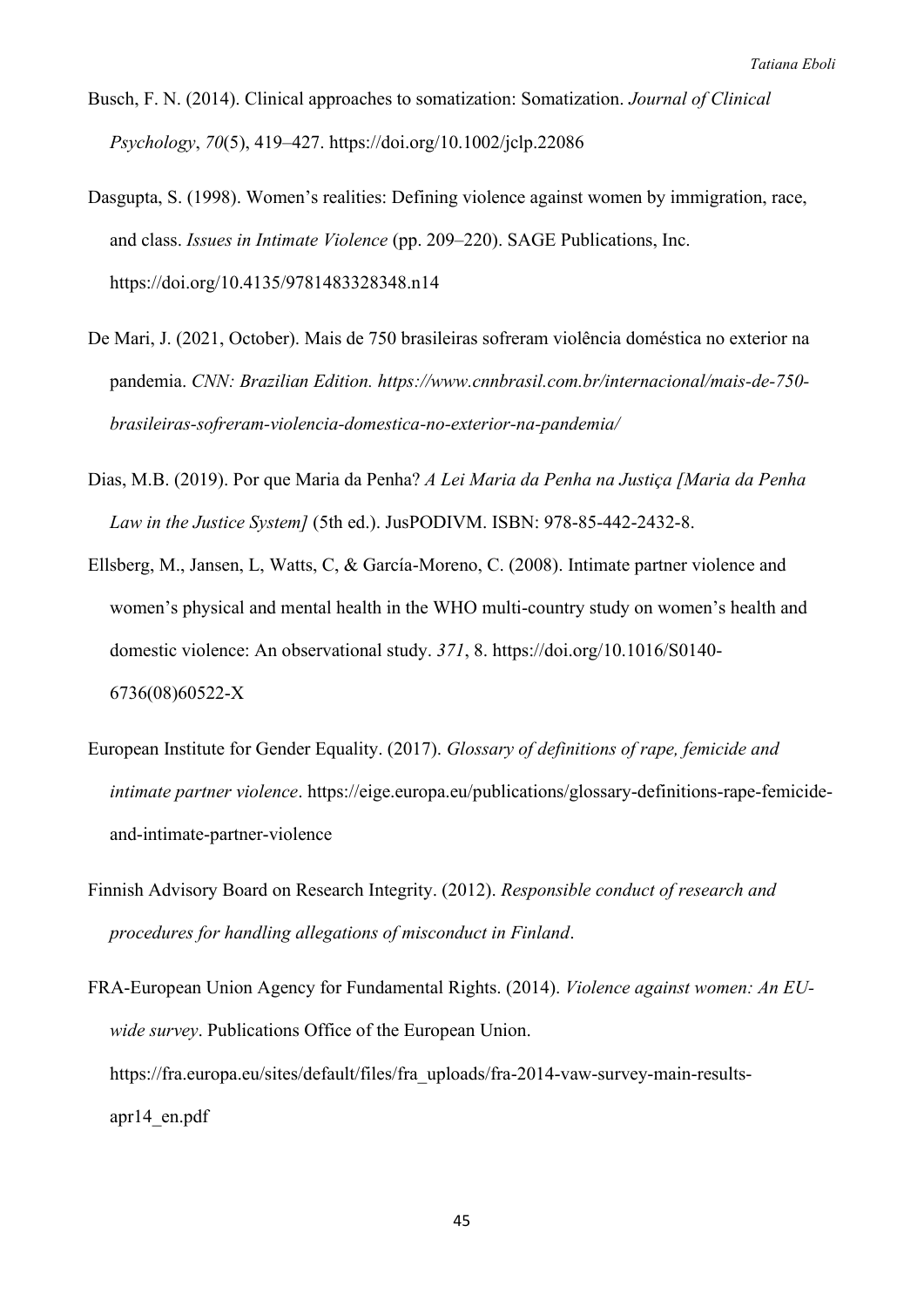- Freedman, J., & Jamal, B. (2008). Violence against migrant and refugee women: In the Euromed region: case studies: France, Italy, Egypt & Morocco. Euro-Mediterranean Human Rights Network. [https://ec.europa.eu/migrant-integration/library-document/violence-against-migrant](https://ec.europa.eu/migrant-integration/library-document/violence-against-migrant-and-refugee-women-euromed-region_en)[and-refugee-women-euromed-region\\_en](https://ec.europa.eu/migrant-integration/library-document/violence-against-migrant-and-refugee-women-euromed-region_en)
- García-Moreno, C., London School of Hygiene and Tropical Medicine, Program for Appropriate Technology in Health, World Health Organisation, & Department of Gender, W. and H. (2005). WHO multi-country study on women's health and domestic violence against women: Initial results on prevalence, health outcomes and women's responses. World Health Organisation. <https://apps.who.int/iris/handle/10665/43310>
- Gilbert, R., Widom, C. S., Browne, K., Fergusson, D., Webb, E., & Janson, S. (2009). Burden and consequences of child maltreatment in high-income countries. *The Lancet*, *373*(9657), 68–81. [https://doi.org/10.1016/S0140-6736\(08\)61706-7](https://doi.org/10.1016/S0140-6736(08)61706-7)
- Gonçalves, M., & Matos, M. (2016). Prevalence of Violence against Immigrant Women: A Systematic Review of the Literature. *Journal of Family Violence*, *31*(6), 697–710. <https://doi.org/10.1007/s10896-016-9820-4>
- Hamby, S., Finkelhor, D., Turner, H., & Ormrod, R. (2011). Children's exposure to intimate partner violence and other family violence. *National Survey of Children's Exposure to Violence.* <https://www.ojp.gov/pdffiles1/ojjdp/232272.pdf>
- Islam, Md. J., Broidy, L., Baird, K., & Mazerolle, P. (2017). Intimate partner violence around the time of pregnancy and postpartum depression: The experience of women of Bangladesh. *PLOS ONE*, *12*(5), e0176211.<https://doi.org/10.1371/journal.pone.0176211>
- Kaye, M. (1999). The Hague Convention and the flight from domestic violence: How women and children are being returned by coach and four. *International Journal of Law, Policy and the Family*, *13*(2), 191–212.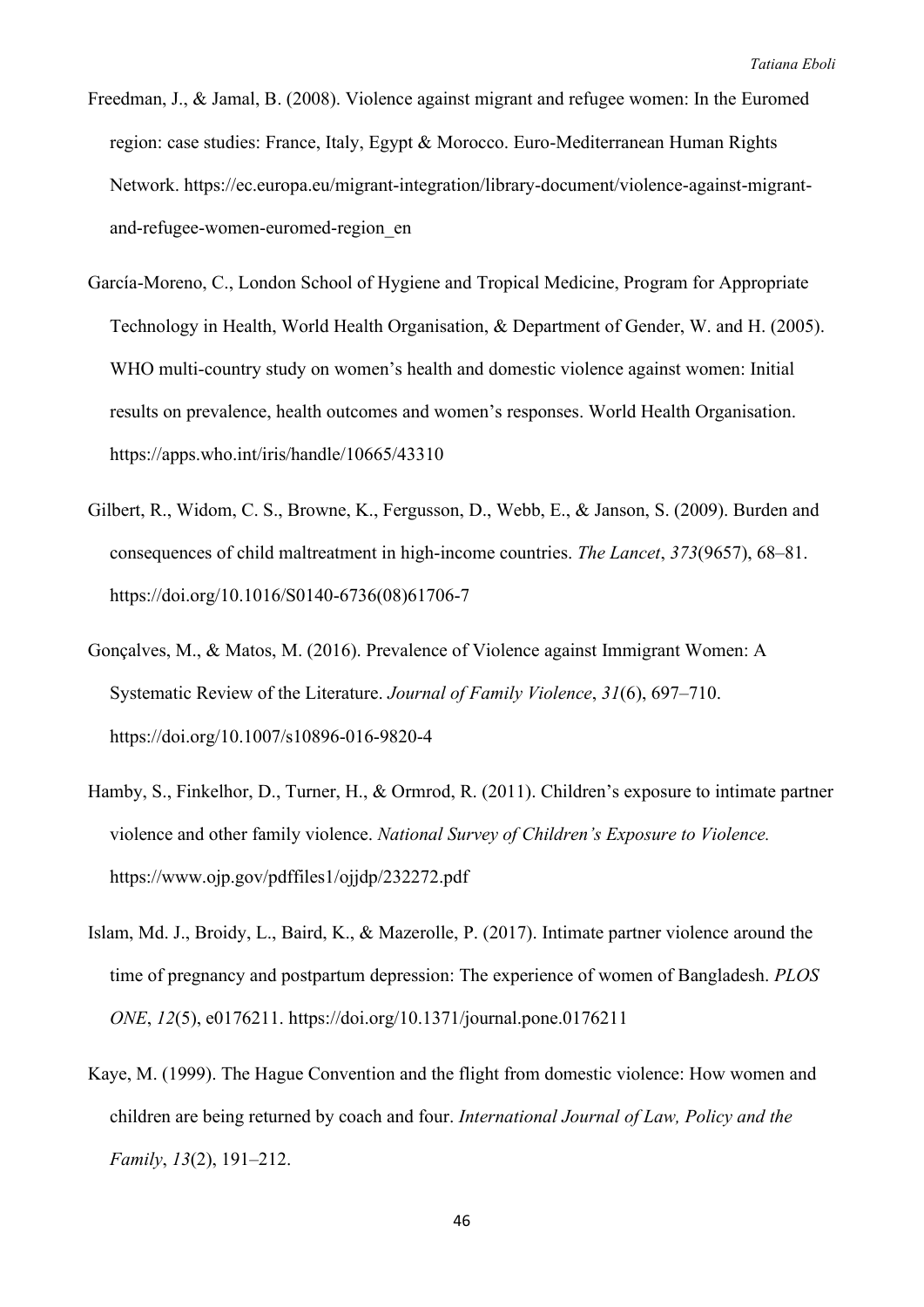- Khan, T. (2021). Husbands and mothers-in-law as perpetrators of domestic aggression against married women in Pakistan. *Doctoral dissertation in Developmental Psychology*, Åbo Akademi University, Finland.
- Kiss, L., Lucas d'Oliveira, A., Zimmerman, C., Heise, L., Schraiber, L., & Watts, C. (2012). Brazilian policy responses to violence against women: Government strategy and the help-seeking behaviors of women who experience violence. *Health and Human Rights*, *14*(1), 64–77.
- Kitzmann, K. M., Gaylord, N. K., Holt, A. R., & Kenny, E. D. (2003). Child witnesses to domestic violence: A meta-analytic review. *Journal of Consulting and Clinical Psychology*, *71*(2), 339– 352.<https://doi.org/10.1037/0022-006X.71.2.339>
- Krug, E.G., Dahlberg, L.L., Mercy, J.A., Zwi, A.B., Lozano, R. (2002). *World report on violence and health*. Geneva. World Health Organisation.<https://www.who.int/publications/>
- Lagdon, S., Armour, C., & Stringer, M. (2014). Adult experience of mental health outcomes as a result of intimate partner violence victimisation: A systematic review. *European Journal of Psychotraumatology*, *5*(1), 24794.<https://doi.org/10.3402/ejpt.v5.24794>
- Liang, B, Goodman, L, Tummala-Narra, P, & Weintraub, S. (2005). A theoretical framework for understanding help‐seeking processes among survivors of intimate partner violence. *American Journal of Community Psychology*, *36*(1–2), pp. 71–84. [https://doi.org/10.1007/s10464-005-](https://doi.org/10.1007/s10464-005-6233-6) [6233-6](https://doi.org/10.1007/s10464-005-6233-6)

Maria da Penha, Pub. L. No. 11.340 (2006).<http://www.planalto.gov.br/>

Masson, C.R. (2020). Crimes contra a honra [Crimes against the honour]*. Enciclopédia Jurídica da PUC-SP (August 2020 ed.)*. Pontífica Universidade Católica de São Paulo. https://enciclopediajuridica.pucsp.br/verbete/429/edicao-1/crimes-contra-a-honra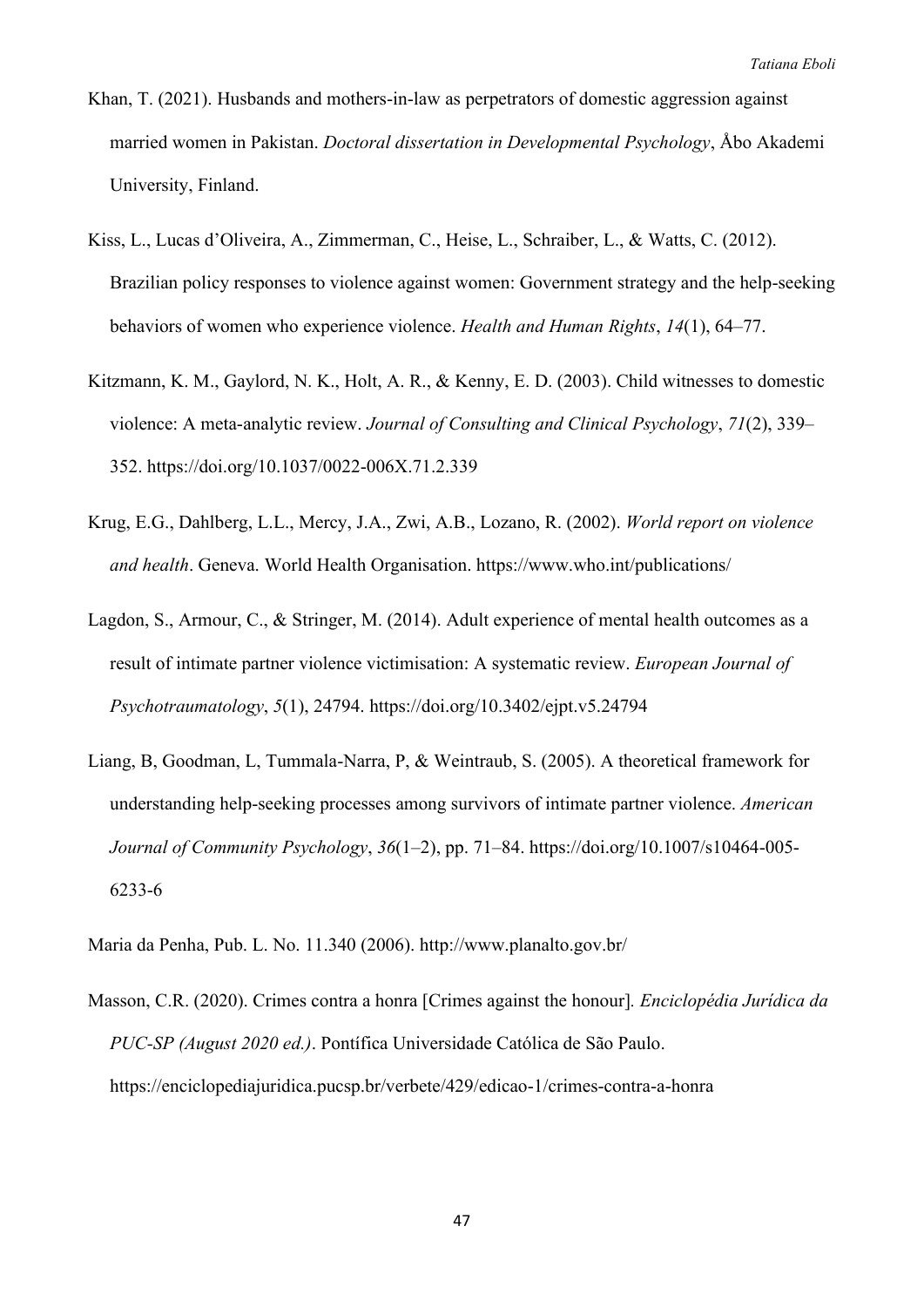McLaughlin, J., O'Carroll, R. E., & O'Connor, R. C. (2012). Intimate partner abuse and suicidality: A systematic review. *Clinical Psychology Review*, *32*(8), 677–689. <https://doi.org/10.1016/j.cpr.2012.08.002>

- McTavish, J. R., MacGregor, J. C. D., Wathen, C. N., & MacMillan, H. L. (2016). Children's exposure to intimate partner violence: An overview. *International Review of Psychiatry*, *28*(5), 504–518.<https://doi.org/10.1080/09540261.2016.1205001>
- Ministério das Relações Exteriores. (2021). Comunidade Brasileira no exterior: Estimativas referentes ao ano de 2020 [Brazilian community abroad: Estimates from 2020]. https://www.gov.br/mre/pt-br/assuntos/portal-consular/arquivos/ComunidadeBrasileira2020.pdf
- Ministério da Saúde. (2002). *Violência intrafamiliar: Orientações para a prática em serviço [Intrafamily violence: Guidelines for service practice].* Editora MS.
- Organisation of American States. (1994). *Inter-American convention on the prevention, punishment and eradication of violence against women ("Convention of Belem do Para")*. <https://www.refworld.org/docid/3ae6b38b1c.html>
- Reynolds, M. (2020). Family and Social Support and the Brazilian Victim of Immigrant Partner Violence Abroad. *Current Research Journal of Social Sciences and Humanities*, *3*(2), 216–231. <https://doi.org/10.12944/CRJSSH.3.2.09>
- Rocha, L. P., Soares, C, McGregor, A, Chen, S, Kaplan, A, Rose, R. R, Galvão, H, Siqueira, E, & Allen, D.J. (2022). Understanding health priorities, behaviors, and service utilization among Brazilian immigrant Women: Implications for designing community-based interventions. *Journal of Racial and Ethnic Health Disparities*.<https://doi.org/10.1007/s40615-020-00936-y>
- Roure, J.G. (2009). Domestic violence in Brazil: Examining obstacles and approaches to promote legislative reform. *Columbia Human Rights Law Review*, *41*(1), 67–98.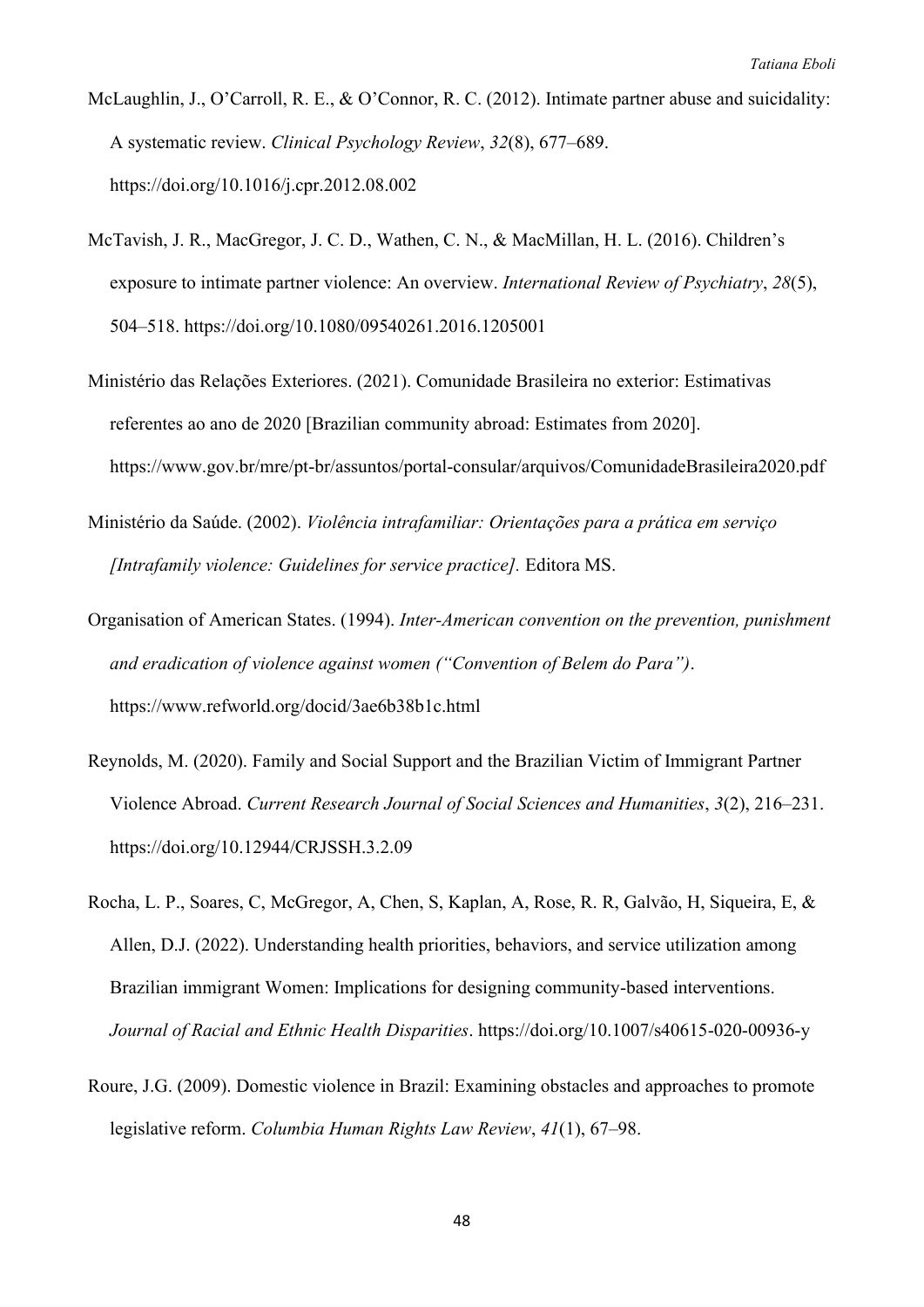- Sabri, B., Avignon, K., Murray, S., Njie-Carr, V. P. S., Young, A. M., Noor-Oshiro, A., Arscott, J., Messing, J., & Campbell, J. C. (2022). Impact of sources of strengths on coping and safety of immigrant survivors of intimate partner violence. *Affilia*, *37*(1), 118–135. <https://doi.org/10.1177/0886109920978560>
- Sabri, B., Campbell, J. C., & Messing, J. T. (2018). Intimate partner homicides in the United States, 2003-2013: A comparison of immigrants and nonimmigrant victims. *Journal of Interpersonal Violence*, 23. <https://doi.org/10.1177/0886260518792249>
- Spieler, P. (2011). The Maria da Penha case and the inter-American commission on human rights: Contributions to the debate on domestic violence against women in Brazil. *Indiana Journal of Global Legal Studies*, *18*(1), 121–144.
- UNICEF. (2006). Behind closed doors: The impact of domestic violence on children. *United Nations*.<https://www.medbox.org/pdf/5e148832db60a2044c2d4cef>
- United Nations. (1993). Strategies for confronting domestic violence: A resource manual. [https://www.unodc.org/pdf/youthnet/tools\\_strategy\\_english\\_domestic\\_violence.pdf](https://www.unodc.org/pdf/youthnet/tools_strategy_english_domestic_violence.pdf)
- United Nations. (2014). Guidelines for producing statistics on violence against women: Statistical surveys. [https://unstats.un.org/unsd/gender/docs/Guidelines\\_Statistics\\_VAW.pdf](https://unstats.un.org/unsd/gender/docs/Guidelines_Statistics_VAW.pdf)
- World Health Organisation. (2006). Preventing child maltreatment: A guide to taking action and generating evidence. World Health Organisation and International Society for Prevention of Child Abuse and Neglect <https://apps.who.int/iris/handle/10665/43499>
- World Health Organisation (2014). *Global status report on violence prevention, 2014*. <https://www.who.int/publications/i/item/9789241564793>
- World Health Organisation. (2021). *Addressing violence against women in health and multisectoral policies: A global status report*.<https://apps.who.int/iris/handle/10665/350245>